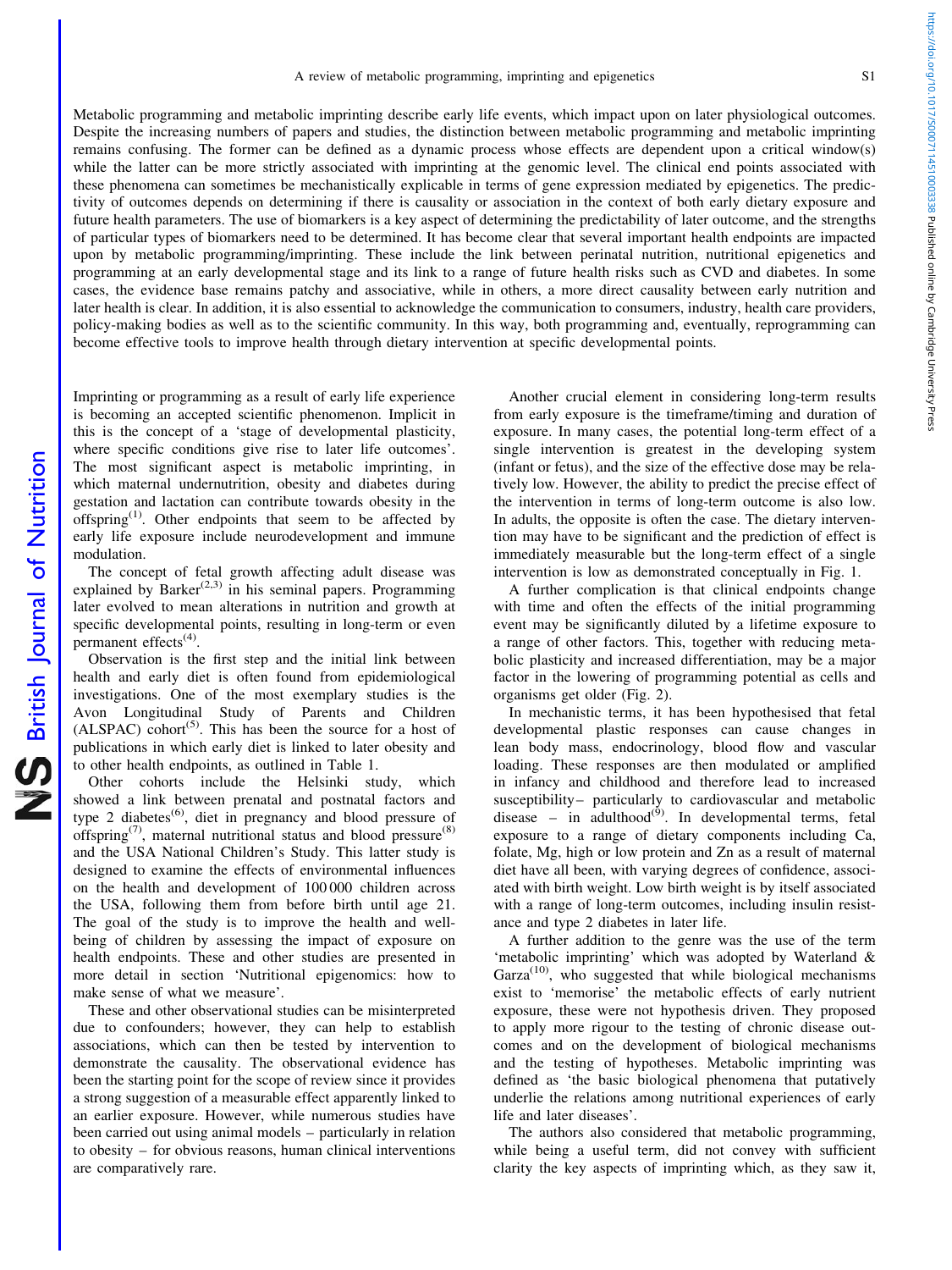<span id="page-1-0"></span>Table 1. Correlations between early exposure and later health outcomes from the Avon longitudinal study of parents and children cohort

| Dietary exposure                     | Health endpoint                         | References                                             |
|--------------------------------------|-----------------------------------------|--------------------------------------------------------|
| Infant feeding method                | Obesitv                                 | Toschke et $al^{(25)}$                                 |
| Seafood consumption in pregnancy     | Neurodevelopmental outcomes             | Hibbeln et al. and Daniels et al. <sup>(243,244)</sup> |
| Dietary energy intake at 4 months    | Postnatal weight gain and childhood BMI | Ong et al. $(245)$                                     |
| Insulin-like growth factor-1 levels  | Intelligence quotient at 9 years        | Gunnell et al. <sup>(246)</sup>                        |
| Prenatal paracetamol exposure        | Asthma and atopy                        | Shaheen et $al^{(247)}$                                |
| Sova protein and peanut oil exposure | Peanut allergy                          | Lack et al. $(248)$                                    |
| Early rate of weight gain            | Diabetes, insulin resistance            | Ong & Dunger <sup>(249)</sup>                          |
| Maternal mineral and folate intake   | Bone health                             | Tobias et $aI^{(220)}$                                 |

was required to encompass both susceptibility limited to a specific developmental window and a persistent effect lasting through adulthood – although it is not clear if the magnitude of the effect should be consistent through adulthood or if a falling off in potency is acceptable.

They also considered that the outcome should be specific and measurable and that a dose–response or threshold relation between a specific exposure and an outcome should be demonstrable. Waterland  $\&$  Garza<sup>(10)</sup> also distinguished between other types of imprinting (e.g. hormonal and metabolic). The essence of their argument appears to be that 'imprinting' has particular characteristics and the term can be used in conjunction with several prefixes dependent upon the target physiological effect but that in each case there should be a mechanistic underpinning for the use of the term.

Following this suggestion,  $Lucas<sup>(11)</sup>$  raised some questions as to the use of the term 'imprinting'. His main argument was that programming can encompass a wide range of biological effects, whereas imprinting had a much narrower range. In addition, he also felt that the use of a term more usually associated with a quite distinct event  $-$  i.e. gene imprinting, would inevitably lead to confusion. Since this early exchange, a plethora of papers have appeared which seem to use the terms imprinting and programming almost interchangeably. This is not a particularly helpful situation for communication to both scientific and non-scientific stakeholders and a robust and reliable definition is a prerequisite to developing the area.

Epigenetics, on the other hand, has been quite strictly defined in terms of specific molecular events relating to gene expression and provides a mechanistic underpinning for many imprinting/programming events. The development of clear mechanisms to explain the impact of early life exposure on later clinical endpoints would be of great value in predicting the outcomes of specific dietary interventions.

The scope of this review is to lay the foundation for the prioritisation of factors that determine the relative significance of different early exposures in terms of health outcomes. These outcomes should include both mortality and morbidity or quality of life. In this way, we can enumerate the most significant risk factors associated with the early life events and define the causality, association and effects. In particular, to provide a guide for scientists, regulators and policymakers that will enable them to understand what is presently known, prioritise the research to address the gaps and effectively impact upon public health in an understandable and targeted way. Implicit in this analysis is a realisation of the social conditions that pertain to early life exposure and later health and consequences for funding prioritisation.

# Enabling technologies and methodology

#### Biomarkers – what to measure

Biological systems are constantly in a state of flux both due to internal interactions and due to external exposures. In the context of diet and health, biomarkers are factors that reflect biological status at a given time point. For example, dietary stanols and sterols will reduce cholesterol levels in hypercholesterolaemic individuals. High cholesterol is a risk factor for CVD; therefore, blood cholesterol is a biomarker which reflects the increased risk of a disease outcome and may be affected by a specific dietary intervention. Most biomarkers measure biological response at a specific time point and hence the effect of a given intervention at that time point also. Finding relevant, predictive biomarkers related to programming or imprinting is not straightforward. The biologically relevant event remains significant long after the exposure responsible for it has ceased. Finding biomarkers that are not only predictive of a later effect but which, under the best circumstances, remain measurable once the initial exposure has ceased constitutes a major problem. This will become clear when we consider definitions of biomarkers, their validation and how they can best be used.

Biomarkers have conveniently been divided into subcategories<sup> $(12)$ </sup>. The definitions are designed to allow for a



Fig. 1. Conceptual figure on the effects of exposure at different developmental ages. - predictive power; - intervention; - long-term effect.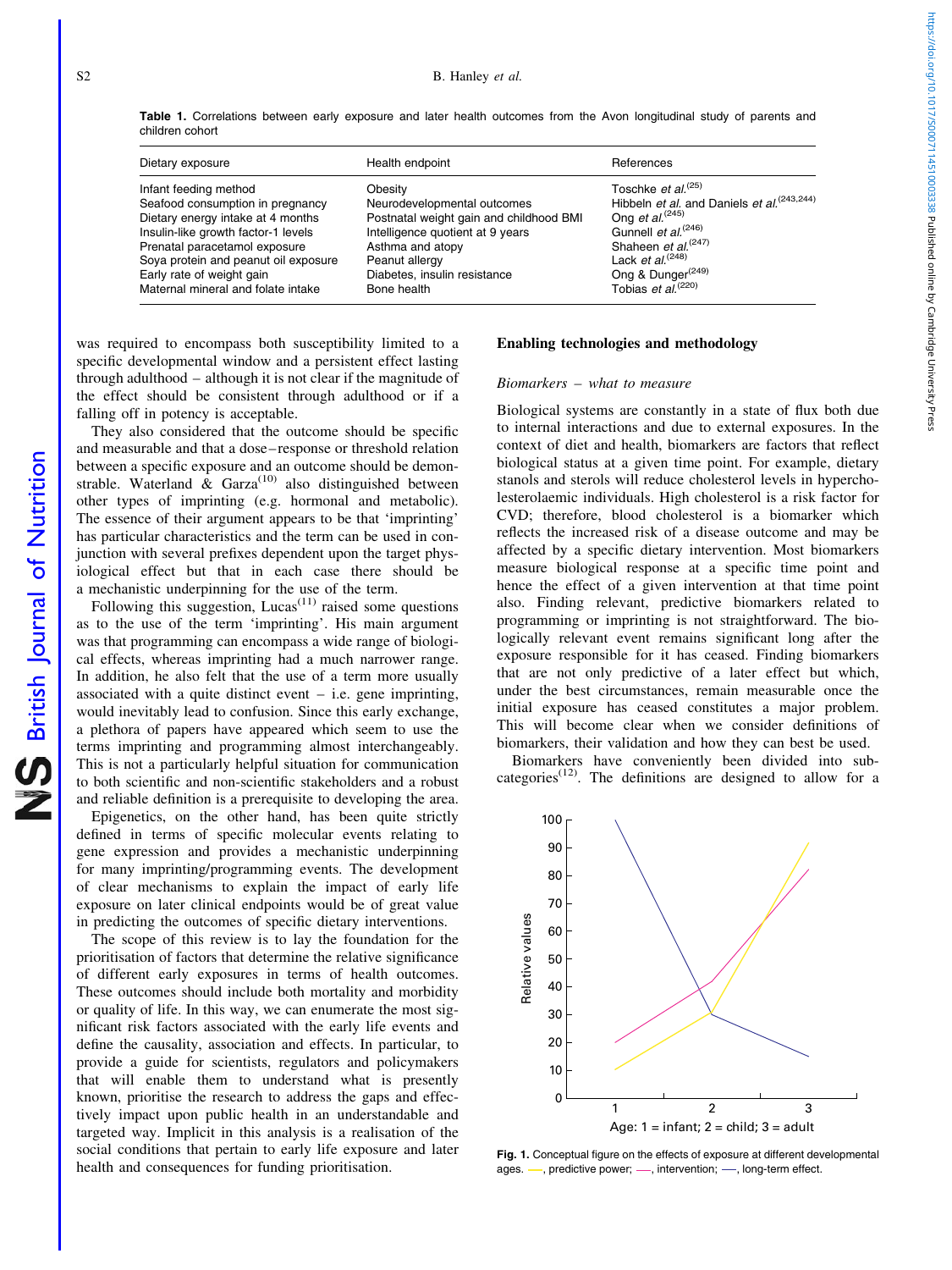<span id="page-2-0"></span>

Fig. 2. The shrinking of unmodified endpoints and increase in environmentally modified endpoints over time as external factors impact through a lifetime.

simple categorisation but it also tends to describe the analytical methodology used. In addition, it also introduces the concepts of surrogate biomarkers and predictivity.

Exposure. A biomarker of exposure can be defined as a chemical entity (or something derived directly from it), which is measurable in an exposed individual and reflecting that exposure in a dose-dependent fashion. The simplest exposure biomarkers are the components of interest themselves. It is implicit in this type of measurement that the component is either unchanged by metabolism or can be converted into something that is directly measurable.

Since programming implies some alteration in status, exposure biomarkers are only relevant to programming if they are associated with a known and measurable effect in a time period after exposure. The measurement taken early in life may provide useful information concerning the likelihood of a subsequent health endpoint once the exposure has ceased. Observational studies such as ALSPAC in which a specific exposure is correlated with later outcomes are valuable since they can lead to the development of hypothesis-driven research. Many such studies reveal correlations rather than causal associations and this is an inherent weakness of this type of investigation. The utility of biomarkers of exposure in the context of programming is where they are linked to mechanistic or associative knowledge of the consequences of that exposure. The great advantage of developing robust biomarkers of exposure is that they are measurable events at a time when it is possible to change the outcome by dietary manipulation. A typical exposure biomarker could include the levels of dioxins whose presence in the body is reflective of earlier exposure.

Susceptibility. A biomarker of susceptibility has traditionally largely encompassed genetic polymorphisms or variability that give rise to an increased susceptibility to an effect. This can be a direct (genetic) or an indirect effect. The implication is that a biomarker of genetic variability is a distinct and measurable entity in a gene which can be used to predict likely outcomes. Such genes are referred to as 'imprinted' genes.

More recently, susceptibility has grown to include epigenetic effects where there is a connection between certain genes, exposure to some environmental (including dietary) factors and later biological events. For example, folate deficiency affects epigenetic events and has been implicated in colon cancer susceptibility. This led to the conclusion that 'the portfolio of evidence from animal, human and in vitro studies suggests that the effects of folate deficiency and supplementation on DNA methylation are gene and site specific, and appear to depend on cell type, target organ, stage of transformation and the degree and duration of folate depletion<sup> $(13)$ </sup>. In these terms, susceptibility is not fixed but is measurable at a specific time. It therefore becomes a fluid and dynamic process which is affected by external factors and may change depending on when in the temporal sequence it is measured.

Effect. Biomarkers of effect comprise the most challenging group. In order for a biomarker of effect to be useful in the context of programming, it must fulfil some key criteria.

(1) It should be measurable at a time point when it is able to be altered by an external (dietary) component and that alteration should be reflective of an eventual changed health endpoint. Biomarkers of effect in general may be measured at a time that is distant from the exposure and can also be as a result of cumulative exposure (e.g. DNA damage). However, in order to be relevant to programming, an effect biomarker must be predictive of a future outcome. It should be measurable before and

https://doi.org/10.1017/S0007114510003338 Published online by Cambridge University Press https://doi.org/10.1017/S0007114510003338 Published online by Cambridge University Press

British Journal of Nutrition

NS British Journal of Nutrition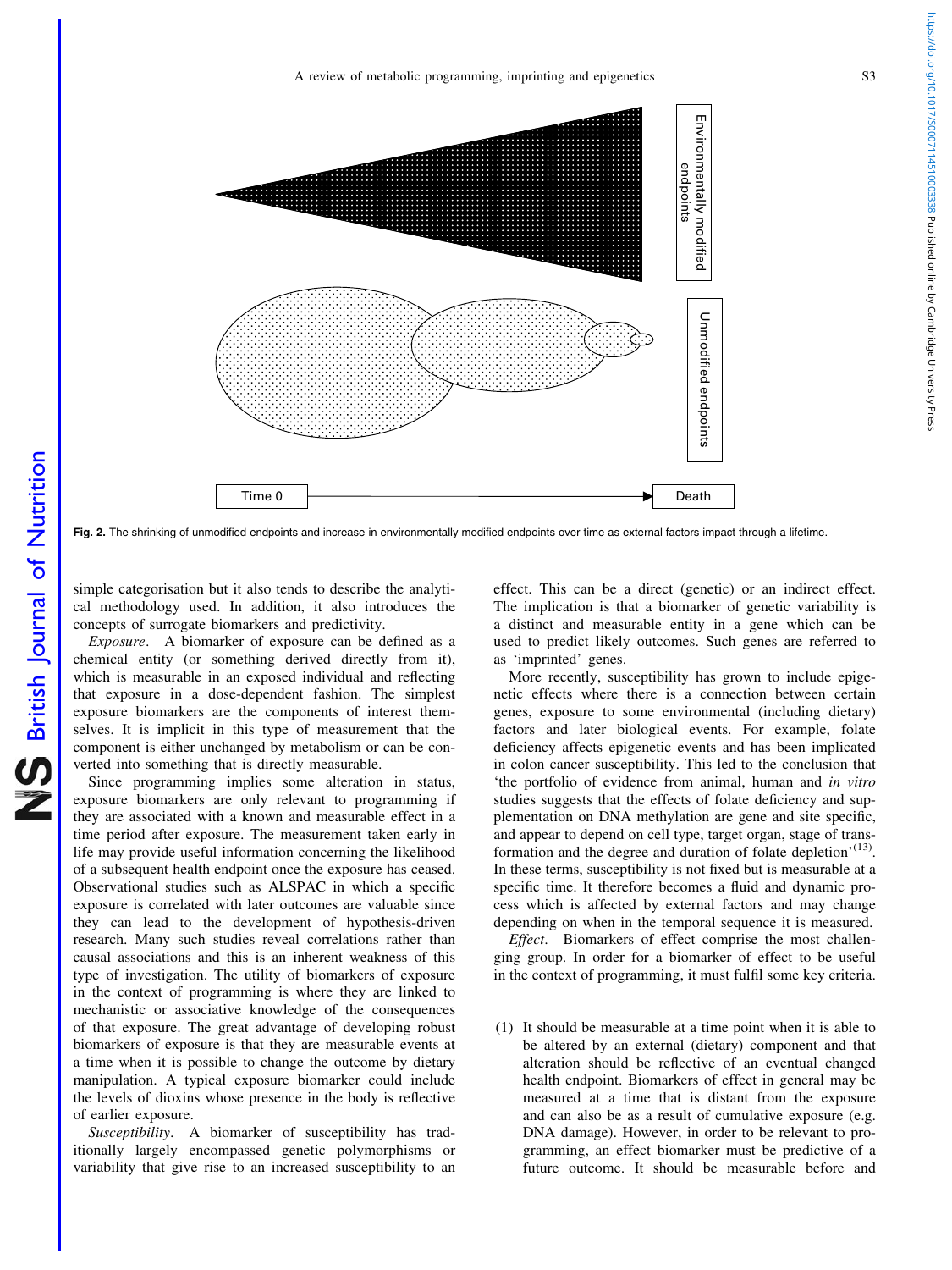after the exposure event and should predict the biological outcomes.

- (2) There must be a dose-related, mechanistic rationale between exposure (and a biomarker of exposure) and the biomarker of effect and to the health endpoint. This means that many biomarkers of effect are measuring surrogate endpoints.
- (3) In common, with all biomarkers, it must be validated both in terms of analytical methodology and biological integrity.

Many of the biomarkers of effect and exposure and their relationship to eventual health outcomes have been indicated in the first instance by prospective epidemiological studies. These have suggested associations between certain events and later onset of disease. While these are certainly useful in suggesting new potential areas for study, it is important to recognise that such studies have a high tendency to being blurred by confounders, and the search for a mechanistic underpinning may be futile.

## Specificity of human/animal models

Research into developmental programming of adult health and disease has made considerable progress over the past two decades but a clear consensus on the exact nutrients involved and their mechanisms remains to be established. This problem relates in part to the long-term developmental time frame in which changes in metabolism and cardiovascular function occur. At the same time, the discipline has had to contend with the dual challenges of integrating findings from lifelong epidemiological studies which have largely focussed on birth weight and its relationship (or otherwise) with adult disease and our ability to incorporate these results into appropriate nutritional intervention studies using animal models. It is now established that there are many potential influences on offspring outcome. For example, maternal body composition, age and parity, genetic constitution, macro and micronutrient intake and handling, size, shape and number of offspring, sex, type of lactation and so on.

In this section, we attempt to provide an overview of some of the major problems with both human and animal studies in conjunction with optimal experimental paradigms that may be utilised in future research aimed at elucidating the precise mechanisms by which changes in the maternal diet during reproduction can impact on the life time health of resulting offspring. Particular emphasis will be given to the applicability of the animal model that has been utilised and how similarities in the reproductive process may enable its best use in future examinations of the nutritional programming of adult health and disease.

Human models – historical and contemporary models of developmental programming. The majority of the early work conducted by David Barker and colleagues utilised data from historical cohorts born in the 1930 s and benefited from the meticulous birth records, often kept by the same individual over long periods of time<sup>(13)</sup>. This enabled clear relationships between the size, shape and placental mass of an infant at birth with hypertension later in life $^{(14)}$ . Subsequently, the recruitment of long-term historical records from Finland has enabled longitudinal studies on infant

growth to be related to adult insulin sensitivity<sup>(15)</sup>. More recently, the use of nutritional interventions of preterm formula in randomised controlled studies has emphasised the impact of inappropriate growth in early infancy on later disease risk<sup>(16)</sup>. What is apparent, however, from more contemporary studies and the rise in both childhood and adult obesity is the complexity of this process and how changes in both activity and dietary intake make the translation of findings from such studies into present lifestyle interventions very difficult. At the same time, the causes of the ongoing epidemic of obesity and the predicted increase in associated renal and CVD are multifactorial<sup> $(17)$ </sup> and these may be either exacerbated or reduced by early dietary exposure<sup>(18)</sup>.

Critical developmental stage. One consistent theme that is apparent from both historical and contemporary studies is that changes in nutrition at specific stages of pregnancy can have very different outcomes<sup>(19)</sup>. This is not unexpected as different organs have critical and precise developmental stages which may be compromised, or enhanced, and, thereafter, be permanently set for the rest of that individual's life. Importantly, adaptations of this type appear to be dependent not only on the period in which the mother's diet is altered but also on the diet to which she is rehabilitated<sup>(20)</sup>. One fundamental consideration is the self-limitation in food intake between early and mid gestation that occurs commonly as a result of nausea affecting approximately 90 % of women in the UK that may be directly linked to Western diets<sup> $(21)$ </sup>. The extent to which this directly relates to changes in placental function and/or fetal growth remains less clear but there is a need to match global prenatal and postnatal nutritional requirements so as to avoid accelerated growth (during pregnancy and early infant life)<sup> $(22)$ </sup> and the concomitant increased risk of later obesity and metabolic complications<sup> $(23)$ </sup>. Importantly, however, intergenerational acceleration mechanisms do not appear to make an important contribution to levels of childhood BMI within the population<sup> $(24)$ </sup>.

The lactational environment and postnatal development. A further area requiring consideration is the relationship between the maternal diet in late pregnancy, its impact on mammary gland development and milk production and whether the infant is breast-fed or formula  $f_{\text{ed}}^{(25)}$ . A higher macronutrient content of formula feed compared with breast milk, in conjunction with its fixed composition throughout a feed – unlike in breast-fed infants for whom milk composition changes with time – will impact on nutrient supply to the infant. It is, therefore, not only the short-term but also the long-term advantages of breast-feeding in terms of development of appetite regulation that should be considered in this regard<sup> $(26)$ </sup>. The type of lactation also impacts on other behavioural aspects, including sleep–wake activity cycles<sup> $(27)$ </sup>, so that extended breast-feeding may not only be beneficial in developing countries but also in developed countries<sup>(28)</sup>. Other confounding factors such as social class and smoking during pregnancy and lactation further determine postnatal diet $(29)$ .

In summary, the relationship between nutrient supply and the key stages of development from the time of conception to weaning is highly complex and requires careful, in-depth consideration. It is necessary to conduct detailed animal experiments in a range of species in order to elucidate the mechanisms involved, be they epigenetic or related processes<sup>(30)</sup>.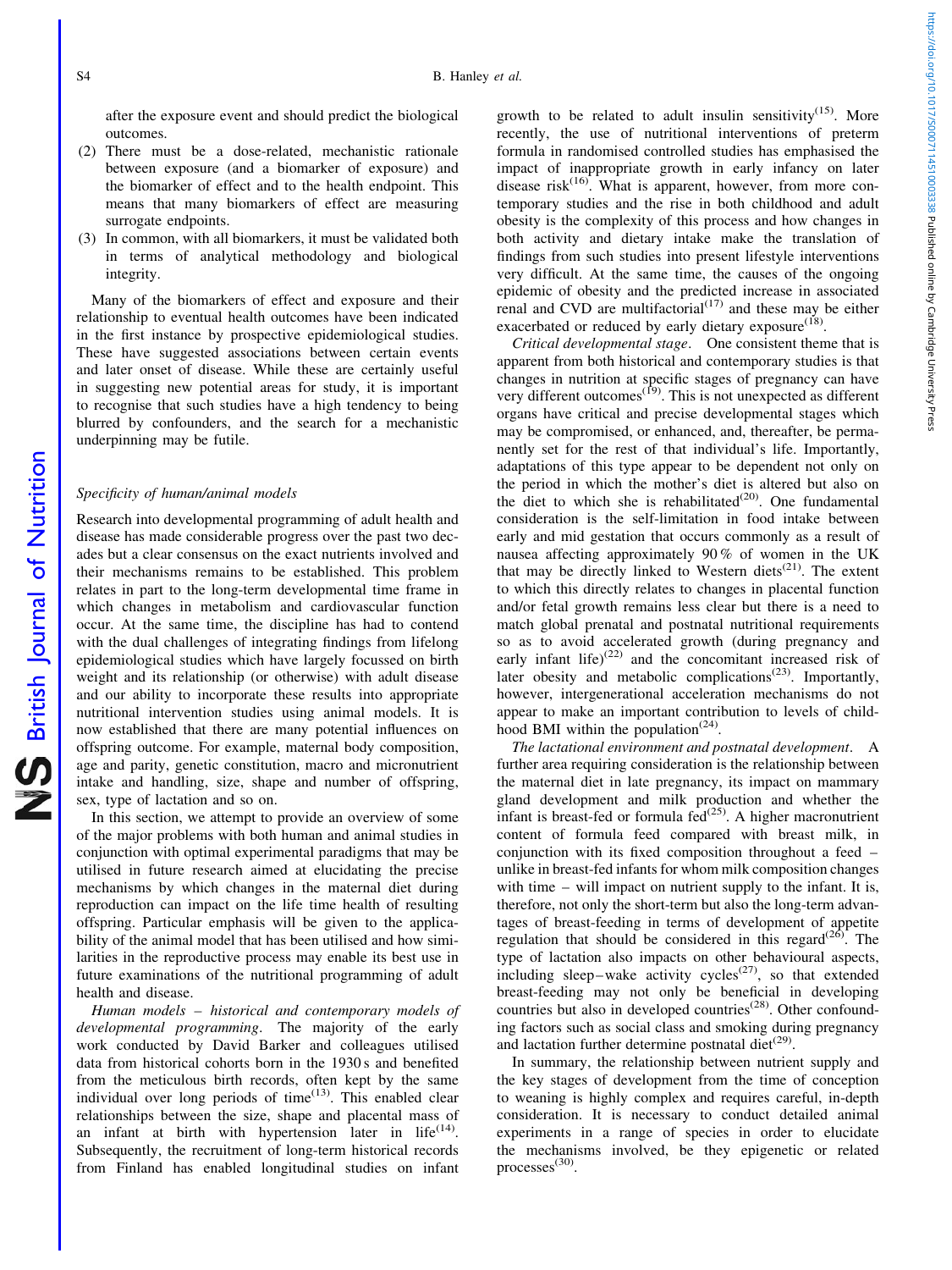Classic animal models of nutritional programming. The main animal models that have been utilised to date to investigate the impact of maternal diet on long-term programming have been rats and sheep<sup>(31)</sup>. These obviously have very different developmental patterns in not only the relationship between placental and fetal growth but also in maturity at birth and milk composition<sup>(32)</sup>. The advantage of using rats is their very short gestational length. However, the type of diet they consume in the wild is very different to that fed to housed laboratory animals in which semi-purified diets are the norm. Such diets provide substantially greater nutrients to pregnant rats than to controls, and thus should be considered 'pharmalogical' as opposed to 'physiological' and are well outside the normal distribution. For example, in the case of high-fat diets, these contain four times as much fat compared with control diets and are at risk of being deficient in micronutrients. Not surprisingly, when fed a diet so rich in fat, maternal food intake is reduced<sup>(33)</sup>. In addition, rats exhibit coprophagia which has a substantial effect on nutrient flux and the ability to experimentally manipulate the intake of specific nutrients. It should be noted, however, that recent rodent models have been developed to overcome the issue of high fat content at the expense of other essential nutrients.

Appreciable placental growth continues up to term in the rat which is necessary in part to meet the much higher protein demands for fetal growth compared with that seen in human subjects or sheep<sup>(34)</sup>. In large mammals, the maximal period of placental growth is early in pregnancy and is normally necessary to meet the increased fetal nutrient requirements in late gestation when fetal growth is exponential<sup>(35)</sup>. Furthermore, rats produce large litters whereas sheep and human subjects normally produce only one (or two) offspring of comparable birth weight per pregnancy.

Methodological considerations and the interpretation of metabolic programming in rat and sheep models. There have been two major problems with rat studies with regard to assessment of the long-term cardiovascular outcomes. First, in many studies, blood pressure has only been measured using the tail-cuff technique in restrained and heated animals during the day when they are normally inactive $^{(36)}$ . The results with this method differ considerably from those obtained from telemetry<sup>(37)</sup>. The tail-cuff method was originally validated and recommended to use only in hypertensive animals<sup> $(38)$ </sup>. Modest differences in blood pressure recorded in normotensive rats are not always informative, which may explain why, in more recent studies, offspring born to dams fed a low-protein/high-carbohydrate diet through pregnancy show either no difference or a reduction in blood pressure when measured using either a telemetry or an indwelling arterial catheter<sup>(39,40)</sup>. Comparable findings are seen in offspring born to dams in which food intake is reduced by 50 % through pregnancy compared with controls $(41)$ . There also appears to be a marked divergence in the long-term outcomes between sexes in rats that is primarily linked to the faster, as well as continued, growth of males compared with females<sup>(35)</sup>.

Despite the fact that sheep are ruminants, they have proved valuable in enabling us to understand the nutritional and endocrine regulation of placento-fetal development. Like in human subjects, the primary metabolic substrate for fetal metabolism is glucose, for which GLUT 1 is the main placental regulator<sup> $(42)$ </sup>. Glucose is, thus, transported across the placenta by active diffusion determined by its concentration in maternal blood<sup> $(43)$ </sup>. In addition, not only does kidney development show a very similar ontogeny between sheep and human subjects, but the distribution of total nephrons across the adult population is also comparable<sup> $(44)$ </sup>. It is also feasible to obtain very consistent blood pressure recordings in the offspring using arterial cannulation while the animal is standing freely with continual access to its  $\text{dist}^{(45)}$ . At the same time, there is no discernable difference in blood pressure control or glucose regulation between sexes when measured in intact adult sheep<sup> $(22,44)$ </sup>.

In summary, the use of both rats and sheep as models for examining the long-term effects of early nutritional interventions is valid and can produce consistent results. Extrapolation of these to the human situation must be carried out with care and with a clear understanding of the discrepancies of both model systems.

## Other models

Preterm infants. Preterm-born babies may represent a human model of the third trimester of pregnancy in which the impact of the environment including nutrition can be studied. Although the precise nutritional needs of the fetus to support optimal growth velocity are not known, for instance, amino acid and long-chain PUFA (LCPUFA) supplementation have been shown to improve the early weight gain and/or body composition, respectively $(46-48)$ . However, exposure to other environmental factors associated with being born preterm including high risk of infection and other non-nutritional factors does complicate this further.

Thus, suitable nutritional interventions may now be available that can examine the relevant short- and long-term outcomes in a consistent and validated manner to determine how contemporary diets impact on fat deposition, metabolic homoeostasis and cardiovascular control in animal models. The completion of such studies may enable us to determine the optimum nutrition in terms of quantity and quality. However, as [Table 2](#page-5-0) demonstrates nutritional interventions, even to demonstrate short-term effects, must control for potential confounders and demonstrate the importance of sound intervention design in this growing field.

# Nutritional epigenomics: how to make sense of what we measure

Slowing down or preventing the alarming progression of obesity worldwide represents a major public health challenge and a major health concern for future generations. The presence of a heritable or familial component of susceptibility to obesity is well established $(49)$ . However, apart from extremely rare cases of monogenic forms, most cases correspond to a multifactorial disorder<sup> $(50)$ </sup>. This said, however, obesity is a good example of epigenetics as these common forms are associated with a range of genetic and non-genetic familial factors, triggered by the 'developmental origins of disease' phenomenon and aggravated by environmental factors, as shown by the rate of discordance between monozygotic twins(51,52). Epigenetic misprogramming during development is now widely thought to have a persistent effect on the https://doi.org/10.1017/S0007114510003338 Published online by Cambridge University Pres https://doi.org/10.1017/S0007114510003338 Published online by Cambridge University Press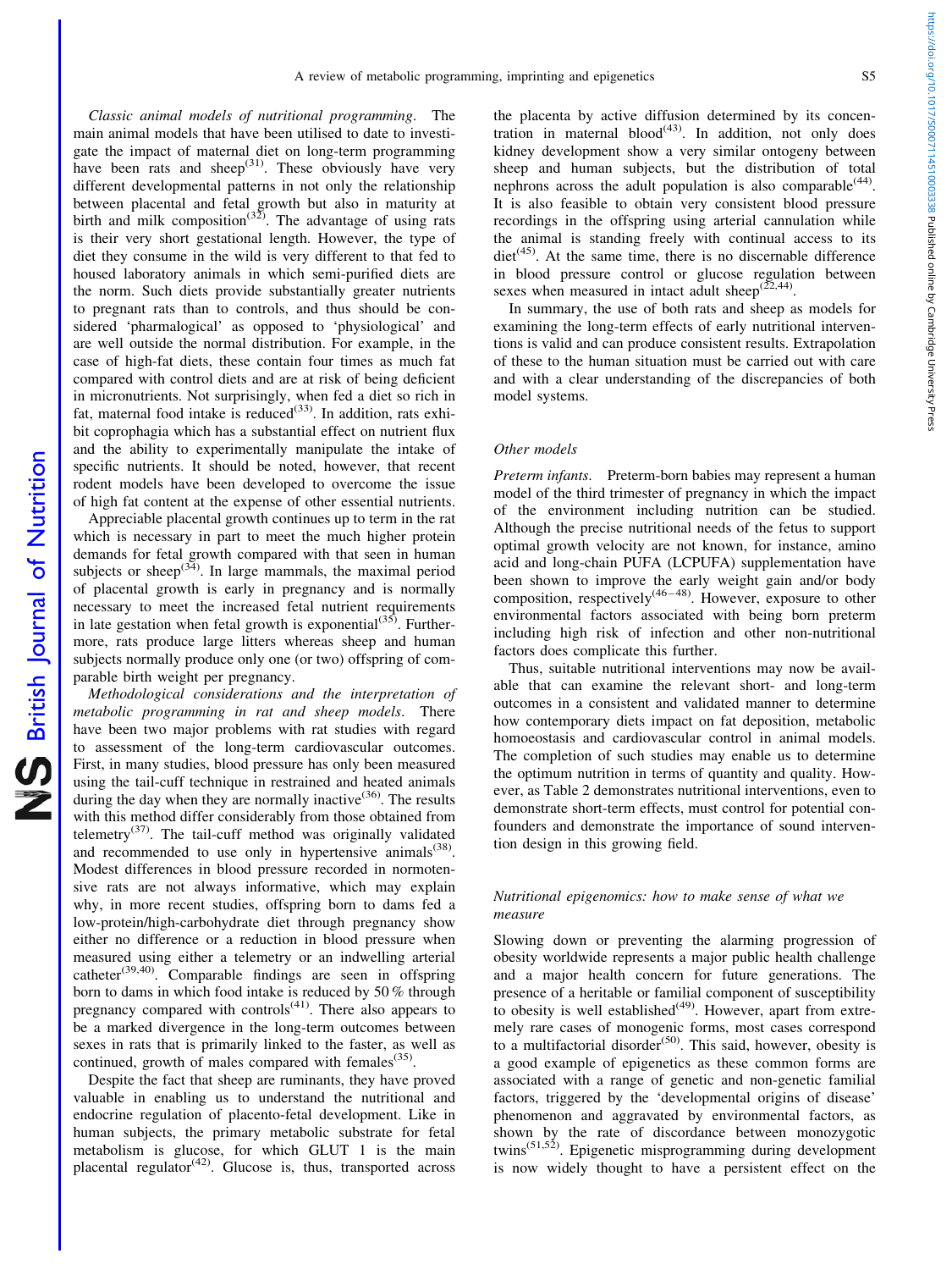| $\mathbf{I}$ |  |
|--------------|--|
| n            |  |
| (<br>{<br>Í  |  |
| t<br>Ĺ       |  |
|              |  |

 $\blacksquare$ 

<span id="page-5-0"></span>Table 2. Summary of studies into nutritional programming in which outcome measures are potentially confounded by a mismatch between groups in their composition of offspring from singleton and Summary of studies into nutritional programming in which outcome measures are potentially confounded by a mismatch between groups in their composition of offspring from singleton and twin pregnancies twin pregnancies

| Nutritional intervention                                                                                | Composition of control group                                                                                                                                  | Composition of nutritionally<br>manipulated group | nutritional intervention<br>Reported effect of                                                       | Potential confounder                                                                                                                        | References                                   |
|---------------------------------------------------------------------------------------------------------|---------------------------------------------------------------------------------------------------------------------------------------------------------------|---------------------------------------------------|------------------------------------------------------------------------------------------------------|---------------------------------------------------------------------------------------------------------------------------------------------|----------------------------------------------|
| laternal nutrient restriction (50%<br>between 28 and 80 d gestation<br>of the intake of controls)       | Three singletons and six twins                                                                                                                                | Seven singletons and<br>two twins                 | altered glucose handling<br>increased fat mass and<br>Raised blood pressure,                         | and fewer twins in the nutrient<br>Significantly more singletons<br>restricted group (All males<br>were castrated)                          | Ford et al. (250, 251)<br>Gilbert et al. and |
| ncreased maternal food intake<br>(50% greater than controls)<br>from 110d gestation<br>$(term = 147 d)$ | Four singletons and eight twins                                                                                                                               | Seven singletons and<br>two twins                 | three weeks of lactation<br>Transient increase in food<br>intake over the first                      | Significantly more singletons<br>and fewer twins in the well<br>fed group                                                                   | Muhlhausler et al. <sup>(78)</sup>           |
| Growth rate of offspring reduced<br>by 15% between 12 and 25<br>weeks after birth                       | twins<br>nutrient restricted over the first<br>the same mix born to mothers<br>(plus two additional groups of<br>Seven singletons and seven<br>30d gestation) | Three singletons and<br>seven twins               | group with mismatched<br>twins and singletons<br>Cardiovascular and renal<br>dysfunction only in the | Significantly greater ratio of twin<br>group. Also female offspring<br>offspring in the intervention<br>compared with singleton<br>excluded | Cleal et al. <sup>(252)</sup>                |

health of the offspring and may even be transmitted to the next generation<sup>(53)</sup>.

The term 'epigenetics' has been defined as 'the causal interactions between genes and their products which bring phenotype into being<sup> $(54)$ </sup>. It is now used to refer to stably maintained mitotically (and potentially meiotically) heritable patterns of gene expression occurring without changes in DNA sequence. Mechanistically, this is achieved by a range of modifications, including DNA methylation and a complex repertoire of histone modifications: acetylation, methylation, phosphorylation, ADP ribosylation, ubiquitination leading to chromatin remodelling. These processes add to the information of the underlying genetic code conferring unique transcriptional instructions. Epigenetics instructions and machinery create a dynamic nuclear environment that specifies transcriptional states and comprises the essential components of heritable cellular memory, a hallmark of differentiation. Despite sequencing of the human genome studies of the finely tuned chromatin epigenetic networks, DNA methylation and histone modifications are required to determine how the same DNA sequence generates different cells, lineages, organs and ultimately the phenotype.

The mechanism of epigenetic manipulation. DNA methylation patterns and histone modifications are responsive to the environment throughout the life. The epigenetic landscapes are affected by environmental and genetic influences such as embryo culture conditions, DNA methyltransferase 1 overexpression, hyperhomocysteinaemia and folate deficiency either before or during pregnancy, in the postnatal and postweaning period that persist into adulthood. Transient nutritional stimuli occurring at critical ontogenic stages may have long-lasting influences on expression of various genes by interacting with epigenetic mechanisms and altering the chromatin conformation and transcription factor accessibility.

Several types of sequences associated with specific epigenetic makeup are targets of a host of environmental factors that can trigger transiently or permanently disturbed chromatin architecture with altered epigenetic instructions – either at the somatic or at the germline levels – leading to aberrant patterns of gene expression.

For example,

- (1) unique genes, e.g. the glucocorticoid receptor, or, more likely, specific subsets of unique genes belonging to different pathways or systems<sup>(55,56)</sup>;
- (2) genes present as multiple copies such as of genes coding  $ribosomal RNA<sup>(57,58)</sup>$ ;
- (3) whole genome epigenomic changes<sup>(59-61)</sup>.

However, still little is known about the various replication/ DNA synthesis-dependent and -independent epigenetic mechanisms underlying the stochastically, genetically and environmentally triggered epigenetic changes occurring during an individual's lifetime. They may result from replication-dependent, replication-independent or DNA repair events. Most of the epigenetic changes were thought to be coupled to DNA replication. Thus, epigenetic patterns need to be faithfully maintained during each cell cycle. In addition, the maintenance of genome integrity involves specific repair pathways(62). During the synthesis phase, this is achieved by duplication of chromatin structure in tight coordination with DNA replication. Histone synthesis and deposition onto DNA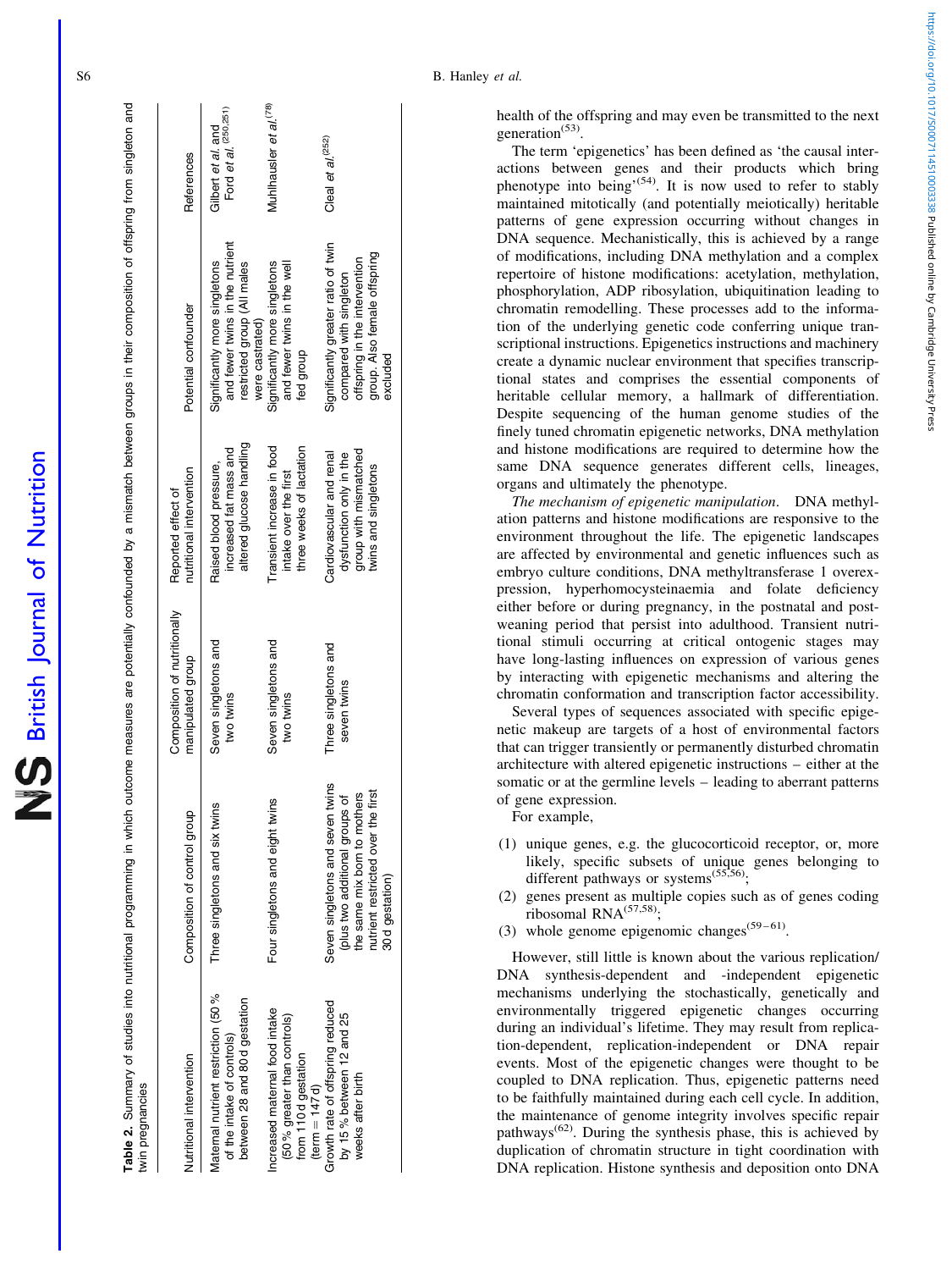by chromatin assembly factors ensures efficient coupling with  $DNA$  synthesis<sup>(63)</sup>. However, this faithful maintenance is not always required. Changes in epigenetic patterns are observed during the differentiation processes for several genes involved in development, cellular growth, differentiation, apoptosis or tissue- or sex-specific expression. DNA demethylation modulates mouse leptin promoter activity and the insulin-sensitive GLUT4<sup>(64)</sup> during the differentiation of 3T3-L1 cells (mouse embryonic fibroblast – adipose-like cell line $)^{(64,65)}$ .

The evidence for epigenetic systems. Recently, links have been found between circadian rhythms and major components of energy homoeostasis, thermogenesis and hunger–satiety, rest–activity rhythms and the sleep–wake cycle<sup>(66,67)</sup>. The rhythmic, circadian induction of a substantial proportion of genes, by a network of clock genes, one of which is a histone acetyltransferase, by nuclear receptors and transcription factors is also controlled by chromatin remodelling. The associated circadian epigenetic patterns must be replicationindependent, transient, sensitive to environmental cues and reversible. However, poorly adapted behaviour or lifestyle and desynchronised cues may disturb the modulation of gene expression. This may ultimately lead to persistence of aberrant and unphased 'locking' or 'leakage' of gene expression and unadapted responses of the organism in terms of physiology, metabolism and behaviour to environmental changes. Thus, epimutations accumulate over time, increasing the 'epigenetic burden' potentially leading to the onset of age- and/or environment-related diseases<sup>(68)</sup>. The lifelong remodelling of our epigenomes by nutritional metabolic and behavioural factors corresponds to the new field of 'nutritional epigenomics'.

Trans-generational effects. It is now widely accepted that the developmental basis of adult diseases and the non-Mendelian transmission of acquired traits cannot be attributed solely to genetic mutations or a single aetiology<sup>(69)</sup>. In addition, there is accumulating evidence that during the periconceptual, fetal and infant phases of life, exposure to environmental compounds or behaviours, placental insufficiency, maternal inadequate nutrition and metabolic disturbances can promote improper 'epigenetic programming', leading to susceptibility to various disease states or lesions in the first generation and sometimes subsequent generations, i.e. transgenerational effects. While developmental programming may imply an altered uterine milieu perpetuating the disease risk through the cycle of mother-to-daughter transmission, with epigenomic alterations at the somatic level, there are also examples of transmission through the germline for both sexes and with sexually dimorphic effects<sup> $(70,71)$ </sup>. There are an increasing number of animal models, designed to mimic human conditions, that clearly involve an epigenetic and/or gene expression-based mechanism and these have recently been reviewed $^{(72)}$ .

DNA methylation alterations and/or histone modifications involve different types of sequences either at the somatic or at the germline levels. However, very little information is presently available to evaluate the actual impact, persistence, and dietary and therapeutic reversibility of these environmentally triggered transgenerational effects. It remains difficult to determine the conditions required for the persistence of transgenerational effects over several generations, even in the absence of the original stimulus. It also remains unclear whether the continuation of exposure over several generations leads to 'locked' epigenomic patterns. If this were the case, permanently methylated cytosines, with their higher rate of mutation, would give rise to genuine genetic mutations, thereby persisting in the genome. This would have important consequences for adaptation to new environments – coping with the worldwide epidemic of obesity, for instance.

Epigenetic studies in human subjects. Recent studies also suggest that part of the epigenetic component can be dependent on genetic changes: there is a genetic basis for epigenetic variability between individuals, in stochastic events, susceptibility to environment/diets, to replication-dependent and replication-independent events. The finding that DNA methylation profiles can be associated with particular alleles is of considerable interest. Only a few studies in human subjects have identified associations between DNA sequence and epigenetic profiles. The present population-based approach to common diseases relates common DNA sequence variants to either disease status or incremental quantitative traits contributing to disease. This purely genetic approach is powerful and general, and Bjornsson et  $al^{(73)}$  have proposed an approach to incorporate epigenetic variation into genetic studies. Indeed, it could be that epigenetic variation (including at the epiallele and epihaplotype) may be a better predictor for risk of disease, including late onset and progressive nature of complex diseases than sequence-based approaches alone<sup> $(74,75)$ </sup>.

Future studies in epigenetics. Depending on the nature and intensity of the insult, the critical spatiotemporal windows and developmental or lifelong processes involved, these epigenetic alterations can lead to permanent changes in tissue and organ structure and function; alternatively, some of the gene- and/or tissue-specific changes can be reversible by means of appropriate epigenetic tools. Given several encouraging trials, prevention and therapy of age- and lifestyle-related diseases by individualised tailoring to optimal epigenetic diets or drugs are conceivable<sup> $(76,77)$ </sup>. However, these potential interventions will require intense efforts to unravel the complexity of these epigenetic, genetic, stochastic and environmental interactions and to evaluate their potential reversibility with minimal side effects. Given the significant and increasing proportion of women who are overweight and overfed when pregnant paying attention to the over-nourished fetus is as important as investigating the growth retarded one<sup>(78)</sup>. Improving the environment to which an individual is exposed during development may be as important as any other public health effort to enhance population health worldwide<sup> $(70)$ </sup>. It is clear that epigenetic alterations can no longer be ignored in evaluations of the causes of obesity and its associated disorders. There is a need for systematic large-scale epigenetic studies on obesity, employing appropriate strategies and techniques and appropriately chosen environmental factors during critical spatiotemporal windows in development.

#### Perinatal nutrition and CVD in adults

# Background to diet effects

The possible impact of perinatal nutrition (including both in utero nutrition and lactation) on the development of CVD in adulthood is a very complex issue, mainly because of the very slow evolution of the disease before clinical manifestation. The progression of fatty streaks to coronary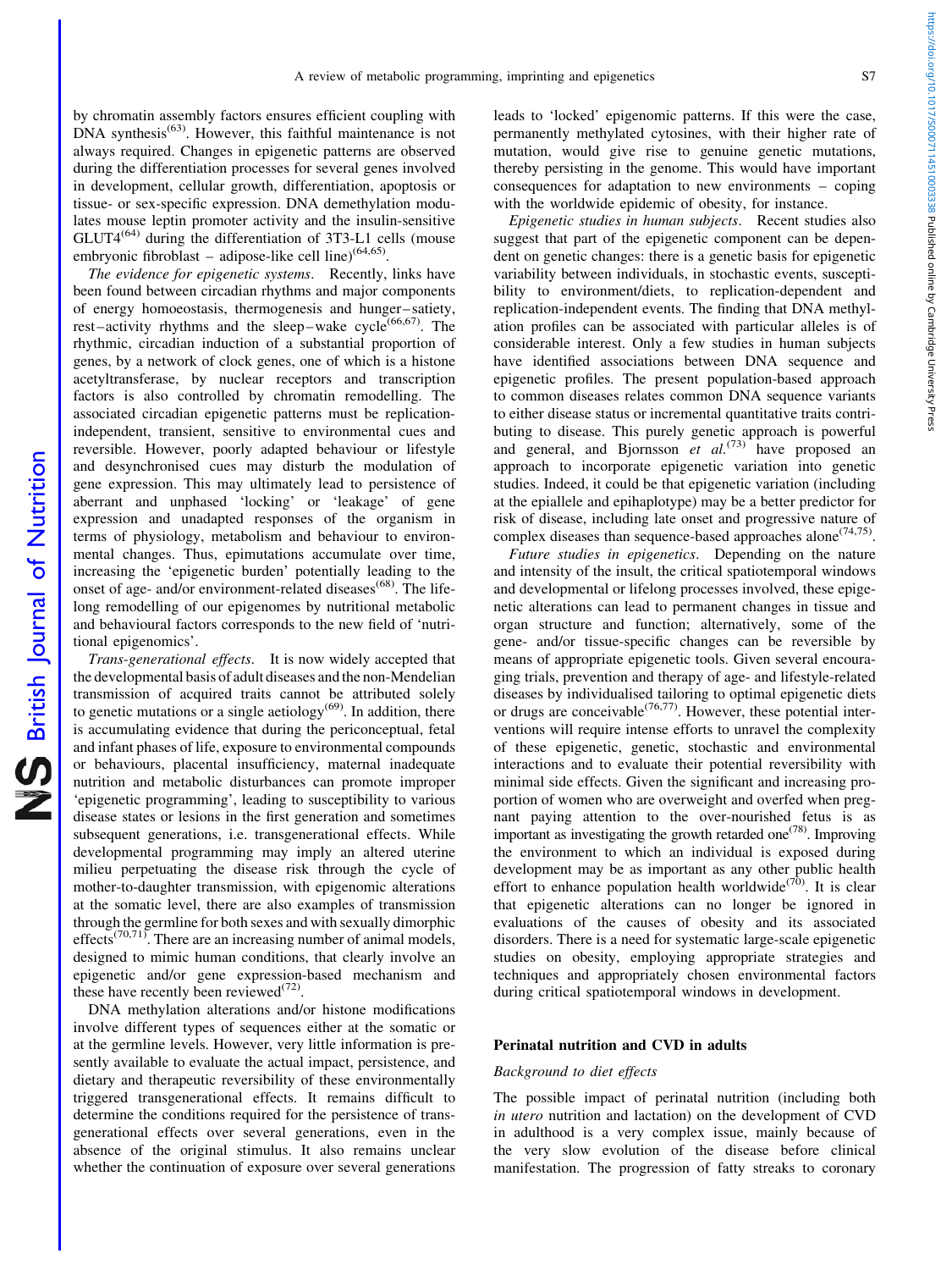British Journal of Nutrition

NS British Journal of Nutrition

atherosclerosis and then to the stenosis that will provoke cardiac ischaemia or infarction may require 50 years. Moreover, the possible evolution of infarct (or hypertension) to cardiac hypertrophy and/or chronic heart failure may also require a long duration. This cardiac disease 'continuum' has been related to several risk factors, including cholesterol levels, diabetes, obesity, sedentarity, coagulation, smoking, dietary practices and vascular dysfunction. In this context, it is difficult to evaluate the possible influence of the perinatal environment, including maternal factors (genotype, nutrition, disease state including dyslipidaemia, gestational diabetes and hypertension), fetal predisposition (genotype development) and lactation. It is obviously difficult to differentiate these early putative risk factors from those which develop later independently of the link from childhood to adulthood.

# Epidemiological evidence of association

Hypertension. Birth triggers the transition from a low blood pressure system to a high blood pressure system. Intra-uterine undernutrition is known to affect later hypertension both in experimental animals and in human subjects and the mechanism has been investigated $(79)$ . Intra-uterine undernutrition impairs nephrogenesis and glomerular hypertrophy. These developmental alterations induce decreased filtration rate and a decreased plasma flow that will contribute to increased blood pressure. Besides this kidney functional alteration, intra-uterine undernutrition also affects the endothelium function. The mechanism involves a reduction of superoxide dismutase activity, an increase in NADPH oxidase activity and a decrease nitric oxide synthase gene expression and activity. As a consequence, nitric oxide production is reduced, whereas free radical oxygen is increased, resulting in a change in relaxation of vascular smooth muscle cells.

The quality of lactation was also shown to affect blood pressure in human subjects. Diastolic and mean blood pressure at the age 13–16 years were significantly lower in children previously fed banked breast milk compared with children fed either term or preterm infant formulas. Moreover, the authors report than the results remained unchanged after adjustment for present BMI, sex and Na intake $^{(80)}$ . However, this result was not confirmed in largescale epidemiological studies. The Oxford Nutrition Survey investigated pregnant women recruited in 1942–4 to determine whether the wartime dietary rations were sufficient to prevent the deficiencies. More than 50 years later, the offspring were recruited to explore the possible impact of maternal nutrition in pregnancy on CHD risk factors, including blood pressure, but the results provided no evidence to support the hypothesis that birth weight or undernutrition in pregnancy affect hypertension<sup> $(81)$ </sup>. Similarly, The Boyd Orr Cohort investigated a cohort of children born 1937–9 and their follow-up in 732 adults aged 65 years and this reported no evidence of the influence of breast-feeding on blood pressure $^{(82)}$ .

Athersclerosis. The Boyd Orr Cohort, comprising 700 adults between in the years 1937 and 1939 (see above), was recently reinvestigated. The authors report that the breast-fed group displayed lower intima-media thickness of carotid arteries and a lower score in carotid and femoral

plaques(82). The results remained unchanged after adjustment for socio-economic variables (including smoking and alcohol), and adjustment for pathway causal factors (including blood pressure, adiposity, cholesterol, insulin resistance and C-reactive protein). Atherosclerosis is considered to begin very early in life as shown in the Fate of Early Lesions in Children Study<sup>(83)</sup>. This study showed that maternal hypercholesterolaemia during pregnancy induces changes in fetal aorta that may determine the long-term susceptibility of children to fatty-streak formation and subsequent atherosclerosis. The human fetus displays arterial fatty streaks in utero. Although these fatty streaks regress after birth, they redevelop rapidly independently of the cholesterol status of the child. The study reports that these fatty streaks are associated with an increase in arterial wall thickness (aorta and carotids) in child than in fetus. Investigations in animals<sup>(84)</sup> showed similar results, the offspring of hypercholesterolaemic mothers displaying a significantly higher atherosclerosis lesion score at birth, at 6 months and at 12 months. Interestingly, when the mothers were treated with cholestyramine during pregnancy, the atherosclerosis lesion score in the offspring was significantly lower at birth and at 6 months and fully normalised at  $12$  months<sup> $(81)$ </sup>. However, although several nutrients, including phytosterols, the SFA:PUFA ratio and n-3 PUFA, affect cholesterol transport in adults, the impact of these nutrients in early development has not been considered so far.

Myocardium and coronaropathies. The Helsinki Birth Cohort Study including more than 4000 men born 1934–4 reported a significant correlation between the ponderal index at birth (term babies only), early growth and the standardised mortality ratios for  $CHD<sup>(85)</sup>$ . Low birth weight and low ponderal index were associated with increased CHD. After 1 year of age, rapid gain in weight and BMI increased the risk of CHD in those men with a low ponderal index at birth. Epidemiological studies can be confusing. Investigations in the 'Nurses' Health Study' cohort suggested that breast-feeding may be associated with a reduction in risk of ischaemic  $CVD$  in adulthood<sup>(86)</sup>. Conversely, investigations on the 'Caerphilly study' cohort data provide little evidence of a protective influence of breast-feeding on CVD risk factors, incidence or mortality. Moreover, a possible adverse effect of breast-feeding on CHD incidence was reported, which may be related to the difficulties in differentiating the lactation effects from the individual risk factors developed after weaning<sup>(87)</sup>.

In the perinatal period, the myocardium is subjected to several key changes and some of these changes will induce a phenotype influencing cardiac function. These could be the key parameters in the pathology developed in later life such as mitochondria oxidative capacity and adrenergic regulation of cardiac function, both through membrane phospholipid homoeostasis.

## Critical developmental stage

The question is then restricted to the developmental stage during which the specific impact of the perinatal nutrition period on the development of CVD, independently from the known risk factors, developed during independent life. This may affect hypertension, atherosclerosis development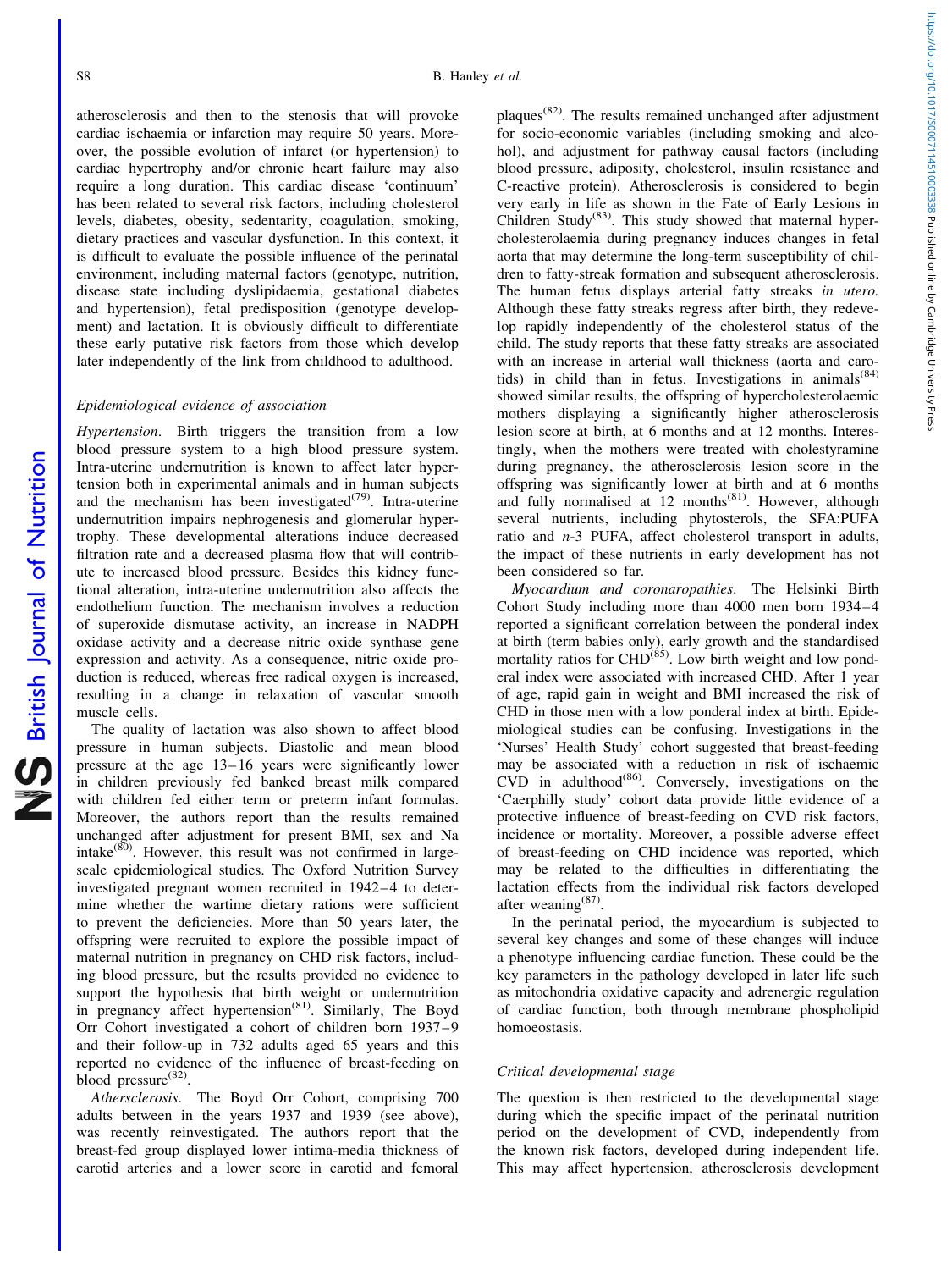and localisation, individual sensitivity to ischaemia and preconditioning, occurrence and severity of infarct, development of cardiac hypertrophy and its evolution in chronic heart failure.

Several organ systems which can subsequently influence cardiovascular function via programming mechanisms have been documented in human subjects. These include the vessels (vascular compliance and endothelial function), the endocrine system (glucose and insulin metabolism), the muscles (glycolysis in exercise and insulin resistance), the kidneys (rennin–angiotensin system) and the liver (cholesterol metabolism, fibrinogen and factor VII)<sup>(88)</sup>. However, all these investigations referred specifically to perinatal dietary restriction and raise the issue of qualitative concern. Moreover, the data on the heart itself are scarce and the role of metabolic programming that may affect cardiac metabolism and function is unclear.

Mitochondria oxidising capacity. The transition of the cardiomyocyte energy production system from exclusive glucose oxidation to fatty acid (FA) oxidation allows the large increase in cardiac energy production capacity as required by independent life. This process is based on a large increase in mitochondria mass controlled by several key factors including mitochondrial DNA (always from maternal origin) mainly encoding for the electron transport chain, transcriptional co-activator PGC-1 $\alpha^{(89)}$  which controls mitochondrial biogenesis, the development of FA oxidation pathways<sup> $(90,91)$ </sup> and also cardiolipin (CL) synthesis through PPAR. Feeding dam rats a high-fat diet during pregnancy resulted in offspring which at 6 months display a significant decrease in mitochondria encoding mRNAs (mainly cytochrome oxidase subunits, dicarboxylate carrier and mitochondrial genome) $(33)$ . CL is the key phospholipid in the function of inner mitochondrial membrane ensuring the cohesion of the electron transport chain and associated enzymes. At the cellular level, cardiac ischaemia is basically a crisis of energy production associated with an unbalanced ratio in substrate oxidation (excessive FA oxidation and decreased glucose oxidation)<sup>(92)</sup>. This unbalanced metabolism contributes to the rapid oxidation of CL which decreases in mitochondrial membranes, impairing energy production<sup> $(93)$ </sup>. The cardiac capacity to restore CL is partly controlled by the effect of LCPUFA on PPAR, and maternal diet was reported to influence the acyl composition of CL (and hence its sensitivity to oxidation) via both FA placental transfer and breast  $milk<sup>(94)</sup>$ . However, chronic heart failure is associated to a decreased capacity of the cardiomyocytes to produce energy from FA resulting in a reduced capacity to face any increase in energy demand (the term 'metabolic regression to fetal phenotype' is often encountered in the literature)<sup>(91)</sup>. The efficiency of mitochondrial biogenesis and CL synthesis and the basal mitochondrial mass are key factors in cardiac pathophysiology.

Cardiac function. The perinatal period is also associated with the transition in the neurohumoral regulation of cardiac function to a large predominance of the B-adrenergic system. This system involves the internalisation of the receptor and its recycling to sarcolemma (clathrin-mediated recycling) in which phosphatidylinositol-3-kinase plays a key role. The use of  $\beta$ -blockers in the treatment of cardiac disease including coronaropathy and chronic heart failure outlines the importance of the basal  $\beta$ -adrenergic function. The development of this pathway is based on the membrane homoeostasis of phosphatidylinositol, the substrate of phosphatidylinositol-3-kinase. This enzyme is also involved in insulin signalling by triggering the translocation of GLUT4 to the membrane. The early development of the phosphatidylinositol-3-kinase pathway may thus impact on both neurohumoral regulation of cardiac function and insulin control of cardiac metabolism, since insulin contributes to myocardium substrate balance through the regulation of AMP-activated kinase-like leptin and adiponectin.

## Experimental evidence and mechanistic understanding

Several attempts have been made, using animal models, to investigate the cardiac consequences of in utero nutrition. The effect of maternal undernutrition during pregnancy was studied using sheep as a model system. Dong *et al.*<sup>(95)</sup> reported a change in the expression of insulin-like growth factor (IGF-1), IGF-1R and IGF-2R, in fetal myocardium associated with a ventricular enlargement in fetus. Han *et al.*<sup>(96)</sup> reported several alterations of gene expression and particularly the upregulation for several proteins that have been linked to cardiac hypertrophy and compensatory growth in several species including human subjects. Other authors reported in the same model that maternal undernutrition decreased immunoreactive type 1 and type 2 angiotensin-II receptors (AT1 and AT2) in the left ventricle of the fetuses without affecting gene transcription of the angiotensin-II receptors or increased the transcription of mRNA for vascular endothelial growth factor, whereas immunoreactive vascular endothelial growth factor remained unchanged. All together, these data suggest a relationship between maternal undernutrition and later cardiac remodelling processes. The rat is another frequently used model. Studies have included the link between maternal dietary isoflavones and the sensitivity to dilatation and chronic heart failure of offspring, the influence of litter size on cardiac neurohumoral control, the influence of maternal nutrition on cardiomyocyte length which affects left ventricle capacity in overload and the effect of high-fat diet in mothers on mitochondrial DNA expression.

The role of specific nutrients possibly involved in metabolic imprinting of blood pressure and dietary fat has been investigated. In animal experiments (rats), Khan et  $al^{(97)}$ . reported an increase in systolic and diastolic blood pressure in the adult offspring of dam fed a high-SFA diet during pregnancy. Interestingly, this increase was observed in female offspring but not in males. Investigations on the mechanism showed a significant alteration of endothelial function associated with a modified arterial lipid composition, which could result from a misbalanced SFA:PUFA ratio during early growth<sup> $(98)$ </sup>. Such an effect of LCPUFA was also reported in children. Forsyth et al. compared three groups of infants fed an infant formula or the same formula supplemented with arachidonic acid and DHA or breastfed (also providing arachidonic acid and DHA). After weaning, the children were allowed to return to a non-controlled diet and re-examined 6 years later. The results showed a lower diastolic and mean blood pressure in those children who received LCPUFA during lactation either by breastfeeding or by supplementation.(99) The mechanism is still unknown but could be related with the differential effect of each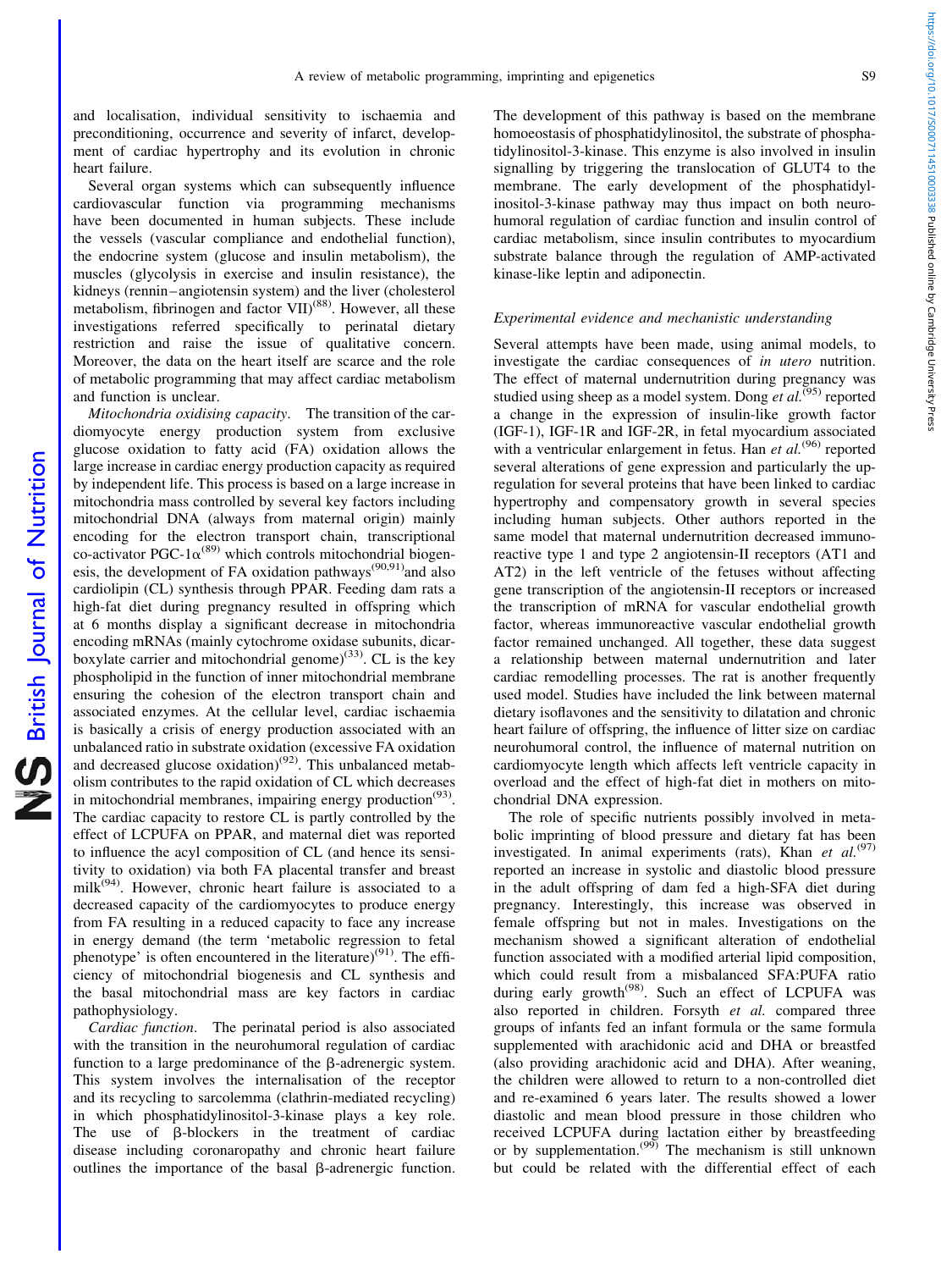LCPUFA on blood pressure according to hypertension aetiology as reported in animal models.

# Conclusion and future directions

In conclusion, metabolic programming of the cardiovascular system cannot be considered yet as proven, in spite of several promising results. The range of animal investigations does not suggest a trend in the relationship between perinatal nutrition and adult cardiac function, and/or protection can be considered to be confirmed. Epidemiological studies remain unconvincing and often controversial. In addition, so far, they cover only the domains of maternal food restriction and breast-feeding. In between, there is a strong requirement for mechanistic investigations to provide science-based information on the influence of maternal diet on offspring heart function and protection from later disease. Also, these investigations will have to include the globally misbalanced dietary habits (low protein and high fat) as well as the influence of specific nutrients such as specific FA, glycaemic index, amino acids, salt and minerals, sterols or phytohormones.

#### Role of perinatal leptin in obesity risk/incidence in adults

## Background to diet effects

The incidence of obesity, defined as a BMI  $>30 \text{ kg/m}^2$ , is rapidly increasing all over the world<sup>(100)</sup>. The epidemic now affects young children and accumulative evidence suggest that, in part, the origin of the disease may be influenced by fetal development and early life. Nutritional and hormonal status during pregnancy and early life could interfere irreversibly on the development of the organs involved in the control of food intake and metabolism and particularly the hypothalamic structures responsible for the establishment of the ingestive behaviour and regulation of energy expenditure.

The mechanisms responsible for this developmental programming remain poorly documented. While obesity is a multi-factorial problem and is affected by several factors, recent research indicates that the adipokine leptin plays a critical role in this programming<sup>(101)</sup>.

Leptin sources and biological functions. Leptin is produced essentially by the adipose tissue and its plasma levels reflect the fat reserves. There are also several extra adipose sources of leptin. The placenta in human subjects (but not in all species) produces leptin and constitutes an appreciable source of leptin for the fetus during pregnancy<sup> $(102)$ </sup>. The mammary gland is also able to produce leptin, particularly during the early phase of lactation<sup> $(103)$ </sup>. In addition, the mammary gland is involved in the transport of leptin from the mother to the milk, which is an additional source of leptin for the newborn<sup> $(104)$ </sup>. The immature gastrointestinal tract may allow leptin to enter the circulation, but it is likely that leptin may have considerable effects locally and play a role in the maturation of the epithelial lining of the gut. There are leptin receptors present in the gastrointestinal tract, which suggests a localised function. Although initially there may be leptin leakage to the circulation because of gastrointestinal immaturity, access of leptin to the circulation may be limited.

Leptin is involved in an extensive number of biological functions and several isoforms of the receptor have been identified in different organs. The best-known effects are those exerted at the hypothalamic level where the long form of the leptin receptor is predominantly expressed and exerts a pivotal role in the regulation of food intake. In peripheral organs, the short form of the leptin receptor is the dominant form expressed and its biological effects include cell proliferation and cell differentiation in adipose tissue, pancreas, liver, kidney, arteries and immune cells.

Leptin and regulation of food intake. At the hypothalamic level, after crossing the brain–blood barrier, leptin interacts with a complex neuronal network integrating a wide range of nervous, nutritional and hormonal signals. Leptin interacts primarily with the arcuates nucleus, where it inhibits the activity of neurons expressing orexigenic peptides (neuropeptide Y and Agouti-related protein) connected to the lateralhypothalamic nucleus which is recognised as a major controlling factor in hunger. Leptin also stimulates the activity of anorexigenic neurons expressing pro-opiomelanocortin connected to ventromedial nucleus recognised as the centre of satiety. The different hypothalamic nuclei are interconnected via a complex neuronal network with paraventricular and dorsomedial nuclei and the integration of all these stimuli determines the food intake behaviour $(105)$ .

#### Epidemiological evidence for association

There is little epidemiological evidence for an association between circulating leptin and obesity. To briefly summarise, there is a rare leptin gene mutation that causes obesity in early childhood. Small-for-gestational age and preterms have lowered leptin levels. Family history of obesity has been correlated with high umbilical cord levels of leptin.

# Critical developmental stage

Leptin stimulation results in a decrease in food intake, and it was initially hoped that exogenous leptin therapy might induce satiety and weight loss in the obese human. Unfortunately, it has been found that obesity is often associated with a 'leptin resistance', which is progressively established during ingestion of a hypercaloric diet and associated with an increase of serum leptin levels. The mechanisms underlying leptin resistance remain a matter of debate, but the two hypotheses that have received the most attention are a failure of circulating leptin to reach its target cells in the brain or a blockage of leptin signalling by activation of suppressor of signalling (SOCS3) or specific phosphatases (PTP1b). An alternative hypothesis suggests that leptin resistance may in fact be programmed during fetal and neonatal life and may be the result of an altered development of neuronal circuitry involved in food intake regulation.

The neuronal network is established during hypothalamic development occurring postnatally in rodents. In the mouse, dense neuronal fibre originating from the arcuate nucleus and reaching lateral and dorsomedian hypothalamus and paraventricular nucleus are progressively established between days 6 and 16. The development of this neuronal network occurs at the same period as a dramatic increase in leptin level occurs in the blood, the suggested origin of which is adipose tissue. This change in leptin levels is not related to food intake regulation since body weight of the animals rapidly increases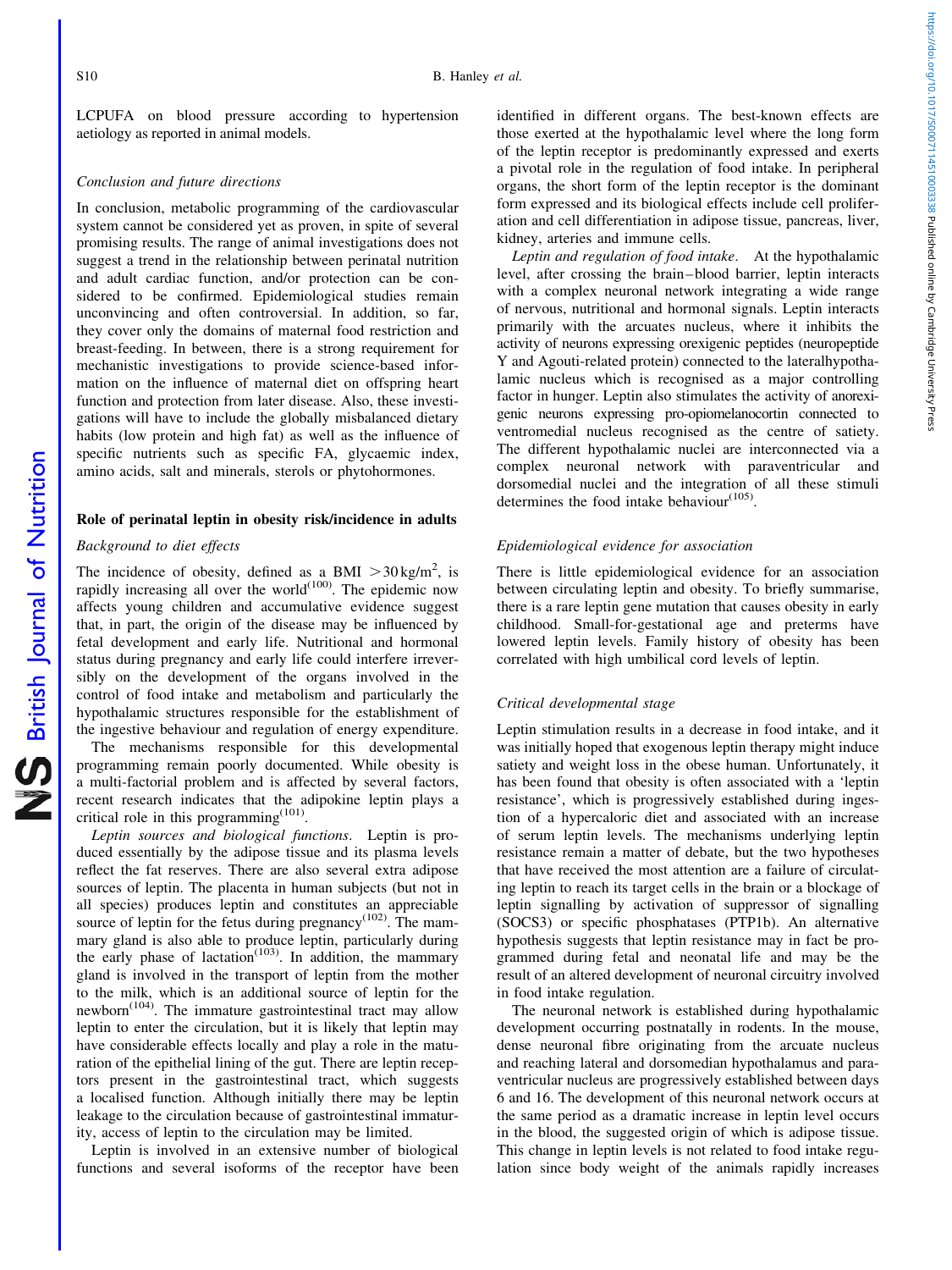at this period. Bouret, in the group of  $Similarly<sup>(106,107)</sup>$ , clearly demonstrated that leptin at this period exerts a potent neurotrophic action. These authors have observed that ob/ob mice, genetically deficient in leptin, have an altered hypothalamic development characterised by a dramatic decrease in neuronal fibre density in the hypothalamic structures. Secondly, they elegantly demonstrated that leptin administration to these animals during the early postnatal period restored neuronal organisation of hypothalamic circuits in term of fibre density in the paraventricular nucleus. Finally, hypothalamic connections in the diet-induced obese rat model were shown to be permanently disrupted<sup>(108)</sup>.

## Experimental evidence and mechanistic understanding

Several animal models have clearly shown that either severe undernutrition during pregnancy or placental deficiency, induce intra-uterine growth retardation (IUGR) leading to low birth weight which is associated with low leptin levels. It is also well established that the IUGR newborn show an increased susceptibility to develop obesity and metabolic syndrome when submitted to high-caloric diet during later life. One possible explanation is that leptin deficiency in IUGR causes improper programming. Supporting this hypothesis, it has been recently demonstrated $(109)$  that neonatal leptin treatment of IUGR pups reverses developmental programming induced by mother's severe undernutrition and restores normal adult phenotype. To extend these findings to normal birth weight animals and taking advantage of the recent development of specific leptin antagonist<sup> $(110)$ </sup>, we have recently analysed the consequences of the blockage of the postnatal leptin surge in newborn rats<sup> $(111)$ </sup>. Leptin mutants  $(L39A/D40A/$ F41A/I42) which bind to the leptin receptor with an affinity identical to wild-type leptin, but are completely devoid of agonistic activity, have been administered during early postnatal days 2–13. Three months later, the animals were given a leptin challenge and these animals injected with the leptin antagonist early in life were leptin resistant. When a highenergy diet was given to these animals, they showed a higher susceptibility and a greater increase in body weight than control animals. At 8 months, the animals presented a higher adiposity associated with hyperleptinaemia. These data demonstrate that perinatal leptin in a normal situation plays a crucial role in the determination of the capacity of the animal to respond to leptin later in life and to protect the newborn against the adverse effect of hypercaloric diet.

Several studies have documented the evolution of leptin levels during pregnancy in normal and IUGR babies. It has been shown that leptin levels increased during late fetal life, and at birth, leptin levels are lower in IUGR babies than in normal weight newborn<sup> $(112)$ </sup>. The chronology in the development of the different organs varies between animal species. In contrast to the rodent, the major part of neuronal development occurs before birth in the human $(113)$ . However, it is evident that a relative neuronal plasticity remains after birth and this could be even more so in the case of IUGR, where an impairment in the development of several organs (particularly the kidney) is generally observed. As we mentioned earlier, the mammary gland is able to produce leptin and also to transfer leptin from mother's blood to milk. An interesting possibility is to consider that leptin absorbed by the newborn via the milk may be an important factor, which participates in the final maturation of different organs such as the intestine and also hypothalamic structures involved in food intake regulation. Several studies seem to support this hypothesis. Indeed, it has been reported that breast-fed infants have higher serum leptin levels than formula-fed infants $(114)$  and that breast-fed infants may show an decreased risk of developing obesity $(115)$ .

Experimentally, it has been demonstrated that the intake of physiological doses of leptin during lactation in rats prevents obesity in later life<sup> $(116)$ </sup>. All these facts support the idea that milk leptin may play a favourable role in developmental programming and constitute a credible candidate to explain, at least partially, the protective effect of breast-feeding against obesity. This is an interesting subject for future investigations. In mice, the leptin responsible for the hypothalamic development of the hypothalamic food intake circuitry is thought to be of adipose tissue origin of the newborn despite its very small quantity.

# Conclusions and future directions

All the data summarised in this paper suggest that leptin constitutes a key hormonal player during the perinatal period in the prevention of unfavourable developmental programming. Additional basic research is necessary to establish the biological mechanisms involved. In addition to classical rodent models, animal models including sheep or pigs may be useful as models of the human situation. Indeed, as in human subjects, the major part of neuronal hypothalamic development occurs before birth in these two species, although it should be noted that, in the human, major synaptic proliferation occurs after birth. Epigenetic modulations are probably involved in this developmental process and the genes implicated remain to be established.

Different strategies could be envisaged to optimise the effects of leptin during developmental programming. Particular attention must be given to nutrition during pregnancy. Development of well-adapted diets associated with optimised maternal leptin levels would be beneficial.

During the postnatal period, several months of breastfeeding must be encouraged, particularly in IUGR babies. Opportunities for research on the optimisation of the postnatal diet during the critical developmental stage could potentially focus on leptin and its addition to infant formula, for instance.

#### Perinatal nutrition and type 1 diabetes in adults

### Background to diet effects

Type 1 diabetes (T1D), a chronic inflammatory disease caused by a selective destruction of the insulin-producing  $\beta$ -cells of the pancreas, is one of the most common and serious chronic diseases in children<sup>(117,118)</sup>. The incidence is increasing by 3 % per year, particularly in young children and in developed  $countries$ <sup>(118)</sup>

T1D is preceded by a pre-clinical phase characterised by autoimmunity against pancreatic islets<sup> $(119)$ </sup>. A genetic susceptibility for developing islet autoimmunity and T1D is well documented and an environmental influence is assumed $^{(120)}$ .

https://doi.org/10.1017/S0007114510003338 Published online by Cambridge University Pres https://doi.org/10.1017/S0007114510003338 Published online by Cambridge University Press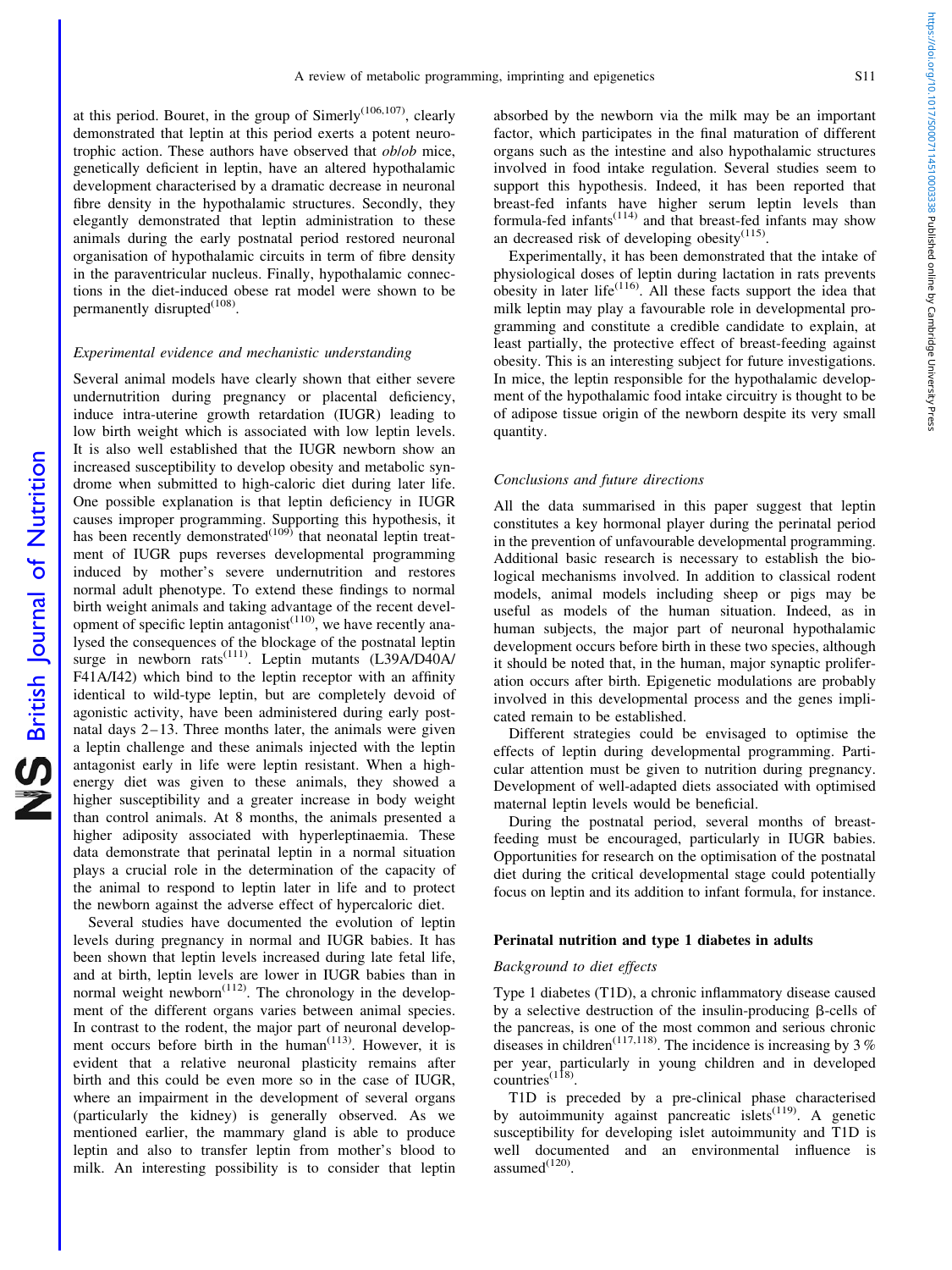### Epidemiological evidence for association

Over the last 15 years, several groups have initiated prospective studies from birth investigating the development of islet autoimmunity and diabetes<sup> $(121-124)$ </sup>. These studies provide an opportunity to investigate the factors that are associated with the development of islet autoimmunity and progression to T1D. Findings from these studies have significantly contributed to our present understanding of the pathogenesis of childhood diabetes. However, the exact aetiology and pathogenesis of T1D are still unknown.

Genetic factors influencing the development of islet autoimmunity and type 1 diabetes. Children with a first-degree relative with T1D have a more than tenfold higher risk to develop T1D, further increasing if both parents were affected. Genetic variability in the human leucocyte antigen region explains approximately 50 % of the familiar clustering<sup> $(125,126)$ </sup>; other genes have also been identified as providing more modest contributions to risk $(126,127)$ . The concordance of T1D between monozygotic twins is up to 50%, whereas between dizygotic twins, it is only  $10\%^{(128)}$ . Although such differences in the concordance rates between identical and non-identical twins clearly underline the impact of genes on the development of T1D, they also show that genetic susceptibility alone cannot be the ultimate cause for the disease and that environmental factors seem to modify the risk for islet autoimmunity and T1D.

Environmental factors influencing the development of islet autoimmunity. Prospective studies from birth have demonstrated that islet autoimmunity occurs very early in life. Around 4 % of offspring of parents with T1D in the BABY-DIAB (genetic risk of developing T1D) study and about 6% of genetically at-risk infants from the general population in the Finnish Diabetes Prediction and Prevention study have developed islet autoantibodies by age  $2^{(129,130)}$ . Children who develop autoantibodies within the first 2 years of life are those who most often develop multiple islet autoantibodies and progress to T1D in childhood<sup> $(129)$ </sup>. These findings implicate environmental factors that are encountered before age 2 may be important for the development of islet autoimmunity. Candidate environmental factors that are suspected to influence risk for islet autoimmunity in genetically susceptible individuals are dietary factors and factors associated with maternal diabetes.

## Critical developmental stage

There are several dietary factors that are proposed to be associated with the development of islet autoimmunity and T1D but most of the research done in this field led to controversial results. There are only few prospective case–control, cohort and human-intervention studies that can be used for hypothesis testing. However, dietary factors that have already been related to the development of islet autoimmunity and T1D were examined in these following prospective studies (Fig. 3). Recently, weight gain in early life was proposed to predict the risk of islet autoimmunity in children with a first-degree relative with  $T1D^{(131)}$ .

It has been suggested by some investigators that breast-feeding may protect against  $T1D^{(132)}$ , whereas early introduction of supplementary milk feeding may promote



Fig. 3. Studies of the hazards ratios for risk of T1D

the development of islet autoantibodies and  $T1D^{(133)}$ . Four prospective studies in at-risk neonates have not demonstrated an increased risk for developing islet autoantibodies in children who were not breast-fed and received cow's milk (CM) proteins early in life<sup> $(134-137)$ </sup>. However, recent results suggest that an enhanced humoral immune response to various CM proteins in infancy is seen in a subgroup of those children who later progress to T1D. The authors imply that a dysregulated immune response to oral antigens may be an early event in the pathogenesis of  $T1D^{(138)}$ .

Another candidate factor is the early introduction of solid food in an infant's diet. In two recent prospective studies, it was suggested that risk of development of islet autoimmunity is increased in children who were exposed to cereal proteins, and particularly gluten, early in life<sup> $(139,140)$ </sup>. The BABYDIAB study looked at the impact of food supplementation during the first 3 months of life on the development of islet autoimmunity in offspring of parents with T1D. Children who received glutencontaining supplements during the first 3 months of life had a significantly higher risk of developing islet autoimmunity compared with children who received nongluten-containing solid food, CM-based supplements or who were breast-fed only. The Finnish Diabetes Prediction and Prevention study showed that the introduction of fruits and berries before 4 months of life was associated with a significantly higher risk of developing islet autoimmunity compared with children who received solid food supplements later in life $^{(137)}$ .

Dietary factors that have been proposed to protect from islet autoimmunity are vitamin  $D$  and  $n-3$  fatty acids.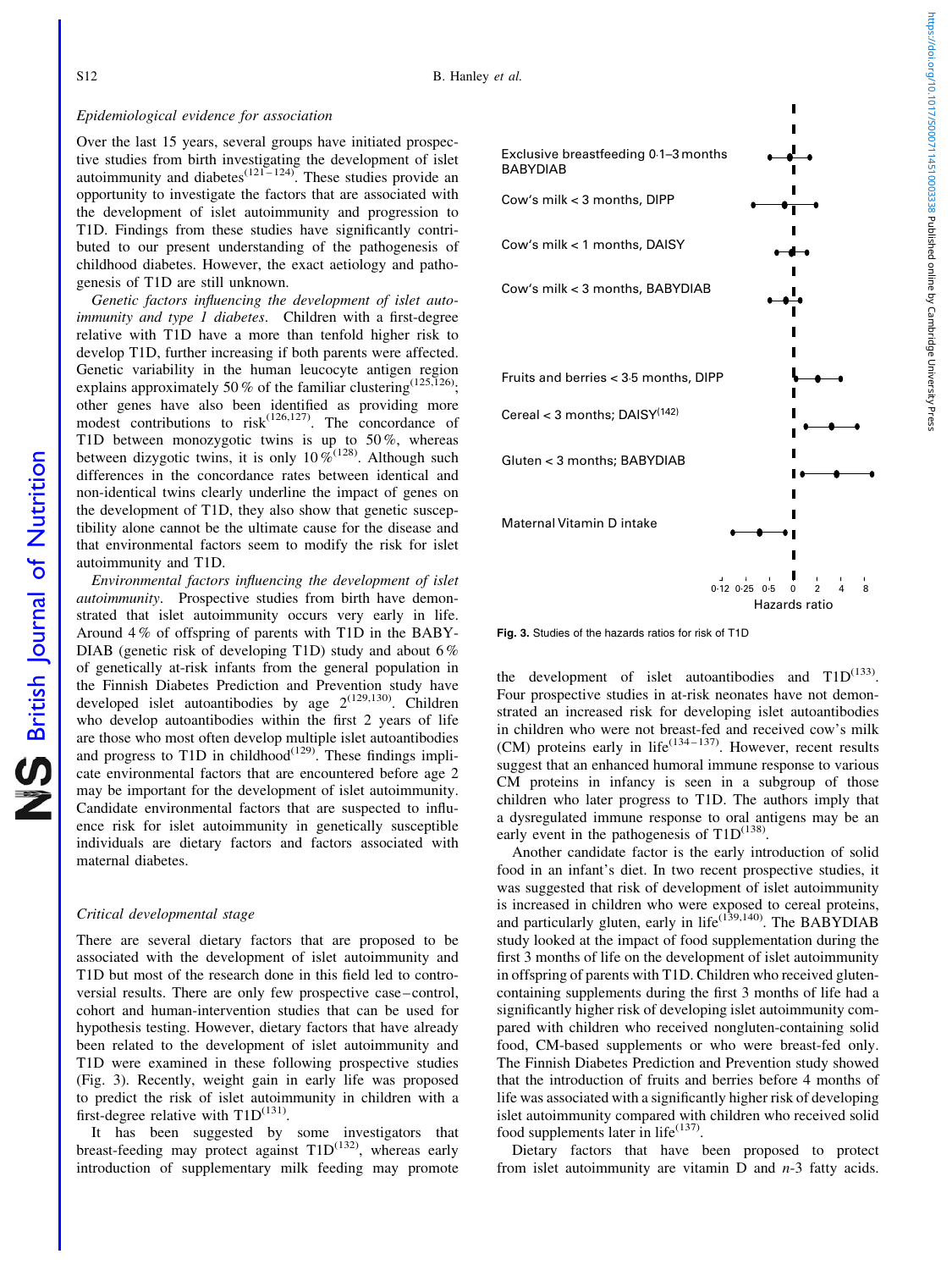The prospective Dietary Autoimmunity Study in the Young showed that dietary maternal intake of vitamin D was significantly associated with a decreased risk of islet autoimmunity appearance in offspring who were at increased risk for T1D (including a dose–response effect!). Neither vitamin D intake via supplements nor the  $n-3$  and  $n-6$  fatty acids intake via supplements during pregnancy was associated with the appearance of islet autoimmunity in offspring<sup> $(141,142)$ </sup>.

#### Experimental evidence and mechanistic understanding

There are several ongoing dietary intervention trials in newborns at high risk for T1D:

Trial to reduce type 1 diabetes in the genetically at risk (TRIGR). To study the impact of CM proteins in an infant's diet on the development of islet autoimmunity and T1D, an interventional trial, the trial to reduce T1D in the genetically at risk, is presently ongoing in children with increased genetic risk and who have a first-degree relative with  $T1D^{(143)}$ . The trial has a double-blind, prospective, placebo-controlled intervention protocol, comparing casein hydrolysate with a conventional CM-based formula. The 'trial to reduce T1D in the genetically at risk' is an international multicentre study with seventy-eight clinical centres in fifteen countries. The recruitment of families for the trial to reduce T1D in the genetically at risk study was completed at the end of 2006. Altogether, 2162 children were included in the intervention study and will be followed up until the age of 10 years.

BABYDIET. The German-wide BABYDIET study, an interventional trial, has been initiated to investigate whether delaying dietary gluten introduction influences the development of islet autoimmunity in newborns at genetically high risk for T1D and with a first-degree relative with  $T1D^{(144)}$ . Children participating in BABYDIET are randomised to one of two dietary intervention groups that introduce glutencontaining cereals either at age 6 months, as recommended by the German National Committee for the Promotion of Breastfeeding, or at age 12 months (intervention group). The recruitment of children was finished in 2006 and altogether 150 children have been enrolled and will be followed up until the age of 10 years. The first results are expected for 2010.

The nutritional intervention to prevent type 1 diabetes pilot study. The nutritional intervention to prevent type 1 diabetes study has been initiated to investigate whether DHA supplementation during pregnancy and early childhood will prevent development of islet autoimmunity in children at high genetic risk for T1D and with a family history of T1D. Eligible participants (pregnant women or infants) will be randomised to one of the two study groups: a DHA group (intervention) or a control study group substance (placebo). During pregnancy and while breast-feeding, infants will receive the study substance indirectly through their mother (either via the placenta or via the breast milk). Infants who are either partially or exclusively formula fed will receive DHA more directly through the study formula. By 6–12 months of age, all the infants will get the supplement added to solid foods. Recruitment of families for the nutritional intervention to prevent study is still ongoing.

Maternal transfer of islet autoantibodies. The influence of maternally transmitted islet autoantibodies on the development of islet autoimmunity and T1D has been examined both in animal models and human subjects. In the non-obese diabetic (NOD) mouse, removal of maternally transmitted Ig prevented spontaneous diabetes in offspring mice, suggesting that maternal antibodies present during gestation including islet autoantibodies could be important factors in the pathogenesis of  $\beta$ -cell destruction<sup>(145)</sup>. Further studies in mice looking specifically at whether maternal insulin antibodies influence diabetes development reported controversial findings(146,147).

In the BABYDIAB study, 86 % of offspring from mothers with T1D have antibodies to exogenously administered insulin at birth and 66 % of offspring have antibodies to glutamic acid decarboxylase and/or islet antigens-2A at birth. The presence or absence of maternal insulin antibodies did not affect the risk of developing diabetes-associated autoantibodies and T1D in the child, but offspring with antibodies to glutamic acid decarboxylase and/or islet antigens-2A at birth had a significantly lower diabetes risk than offspring who were autoantibody-negative at birth<sup> $(148)$ </sup>. Therefore, and in contrast to the data from animal studies, these findings in human subjects do not support the hypothesis that fetal exposure to islet autoantibodies increases the diabetes risk, but rather suggest that fetal exposure to antibodies to glutamic acid decarboxylase and/or islet antigens-2A may protect from future endogenous islet autoimmunity and T1D. Consistent with this observation is the overall decreased risk to develop islet autoimmunity and diabetes in offspring of mothers with T1D compared with that of offspring of fathers with T1D and nondiabetic mothers $\overbrace{(149,150)}^{1115}$ 

There is evidence that early exposure to environmental factors during pregnancy and/or early infancy influences the development of islet autoimmunity and T1D. However, the etiologic mechanisms that trigger autoimmunity and promote progression to disease are largely unknown. One major problem is that there is no access to the autoreactive T-cells within the pancreas that are responsible for the disease. Thus, we are not able to quantify and characterise these cells.

Advances in these areas are necessary if we want to fully understand the autoimmune pathogenesis of T1D. An international study (The Environmental Determinants of Diabetes in the Young), sponsored by the National Institutes of Health, is ongoing to address the early pathogenic mechanisms operating in islet autoimmunity<sup> $(151)$ </sup>. These are long but necessary studies that we hope will provide us with the knowledge of the environmental factors that affect the disease process.

## Conclusions and future directions

The link between early dietary exposure and the onset of T1D in susceptible individuals remains unproven. However, most of the investigators in the area point to the increasing incidence of T1D as evidence that the most likely causative factor is environmental rather than genetic. In most of the cases, the results of studies that pinpoint a link between early diet and the later onset of T1D have been controversial and there are a few prospective case–control, cohort and human intervention studies that can be used for hypothesis testing. The conflicting evidence may, in part, be explained by the variation in the types of genetic predisposition and in the variable populations that have been used in studies. However, the major factor that prevents meaningful studies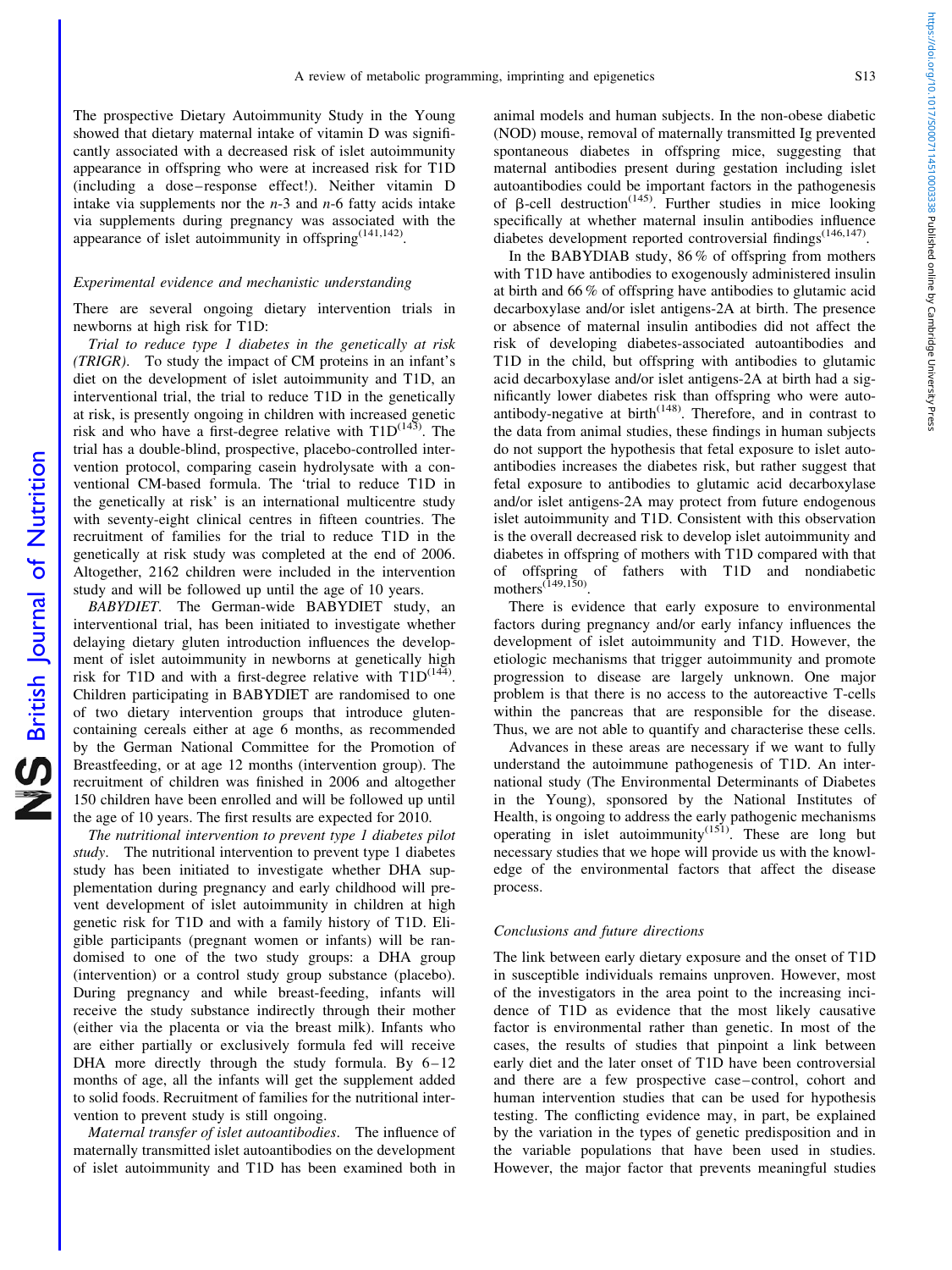being carried out are the availability of biomarkers that allow researchers to detect the effects of the environment on autoimmunity and the likelihood of progression to the disease. It is the development of such environmentally responsive, preclinical biomarkers that will enable both mechanistic studies and improved prevention strategies to be developed. Many of the clinical advances in the treatment of T1D rely on post hoc interventions including islet transplantation, immune modulation and stem-cell therapy. The possibility of attempting to prevent the triggering of islet cell autodestruction or of minimising its effects until suitable therapy can be developed may act as a very useful adjunct to clinical intervention. It may also assist in preventing the onset of a second cycle of islet cell destruction after treatment.

#### Perinatal nutrition and neurodevelopment

#### Background to diet effects

Neuroanatomical and neurophysiological studies show that brain development occurs most rapidly during fetal development and in infancy. While family influences and the external environment undoubtedly play key roles in the child's cognitive development, there is evidence that there is a certain degree of stability in a childs' cognition which tracks from a very early age<sup> $(152)$ </sup>. This suggests that early exposures possibly experienced in utero and postnatally may be involved in programming the brain and play a role in determining the cognitive ability.

Suboptimal cognitive ability is of considerable public health interest, because this leads to low educational attainment and these individuals tend to follow a trajectory of low socio-economic position, which is associated with fewer life chances and poorer adult health. In addition, both markers of restricted fetal growth and measures of cognition have been consistently associated with shorter life  $expctancy<sup>(153)</sup>$  and increased prevalence of psychiatric outcomes such as depression<sup>(154)</sup>, schizophrenia<sup>(154-156)</sup> and suicide<sup>(157)</sup> as well as with adult chronic disease such as heart disease<sup>(158)</sup>. A recent Scottish cohort study showed a 36 % increased risk of all-cause mortality per standard deviation decrease (15 points) in childhood intelligence quotient  $(IO)^{(159)}$ .

#### Epidemiological evidence for association

Evidence that cognitive ability may at least partly be determined early in life and may be related to nutrition comes from consistent associations between measures of fetal and infant growth and neurodevelopment, with low birth weight infants experiencing delays in reaching motor milestones and tending to have lower  $IQ^{(160,161)}$ . In the ALSPAC, a population-based birth cohort of more than 14 000 children from the South West of England, who have been followed up for 18 years, birth length was associated with a decrease in the odds of having behavioural problems at 18 months of  $age^{(162)}$ . A recent study suggested that, in adolescents assigned either a standard or a high-nutrient diet in the postnatal weeks after term birth, the high-nutrient group had significantly higher verbal IQ and caudate volume (as measured by magnetic resonance imaging). However, it should be noted that caudate volume correlated significantly with verbal IQ in the standard nutrient group only. The effect observed was selective to males only $^{(163)}$ .

Specific nutrients. With regard to which specific nutrients influence cognitive ability and behaviour, research has established that n-3 fatty acids, especially DHA which is found in abundance in the nervous system, are critical for infant growth and neurodevelopment. However, what is not clear is the effect of low levels of these nutrients on cognitive function. In ALSPAC, low seafood intake (known to contain high levels of  $n-3$  fatty acids) by the mother during pregnancy was associated with an increased risk of suboptimal verbal IQ, prosocial behaviour, fine motor skills, communication skills and social development scores<sup>(164)</sup>. Furthermore, Rogers et al.<sup>(165)</sup> have shown that the frequency of IUGR in ALSPAC children decreased with increasing maternal fish intake – the OR of IUGR in those eating no fish was 1·85 (95 % CI 1·44, 2·38) compared with those in the highest fish intake group. Higher maternal intake of oily fish in ALSPAC has also been shown to be related to the offsprings' visual development<sup> $(166)$ </sup>. Many other nutrients and micronutrients aside from n-3 fatty acids have been implicated in brain development and cognition. Iodine is an essential component of at least two thyroid hormones necessary for neurodevelopment, and iodine deficiency during pregnancy leads to fetal hyperthyroidism and irreversible neurological and cognitive deficits manifest as cretinism $(167)$ . However, this may just be the tip of the iceberg, while most studies have looked at the effect of iodine supplements on cognition in socially deprived areas with low levels of iodine intake; a study carried out in 1221 school children in Spain, with iodine levels in the normal range, found that IQ was related to iodine intake $^{(168)}$ . A further study of 227 pregnant women in the North East of England found that approximately 40 % had borderline iodine deficiency<sup> $(169)$ </sup>. Another micronutrient that might influence cognition is Fe. Fe deficiency is the most common nutritional deficiency worldwide. A lack of sufficient Fe intake may significantly delay the development of the central nervous system because of alterations in morphology, neurochemistry and bioenergetics<sup>(170)</sup>. Several observational studies have found that children who experience anaemia early in life continue along a trajectory of poor educational performance even after the anaemia had been treated. Other micronutrients which may be important in fetal brain development are B-vitamins, including folate<sup>(171)</sup>, choline<sup>(172)</sup>,  $\text{Zn}^{(173)}$ , vitamin  $D^{(174)}$  and cholesterol<sup>(175)</sup>.

# Critical developmental stage

Prenatal environment. A substantial body of work from animal models has demonstrated that imbalances in maternal nutrition during pregnancy can adversely affect normal fetal growth and neurodevelopment<sup> $(176,177)$ </sup>. Indeed, aside from chronic exposure to tobacco smoke and alcohol, nutrition is probably the single greatest environmental influence both on the fetus and on the neonate, and plays a necessary role in the maturation and functional development of the central nervous system<sup>(178)</sup>. Inadequate nutrient availability during gestation may be related to psychiatric disease, behavioural problems, neurodevelopmental diseases, such as autism, and general cognition. In the human subjects, individuals exposed to famine in utero have increased risks of schizophrenia,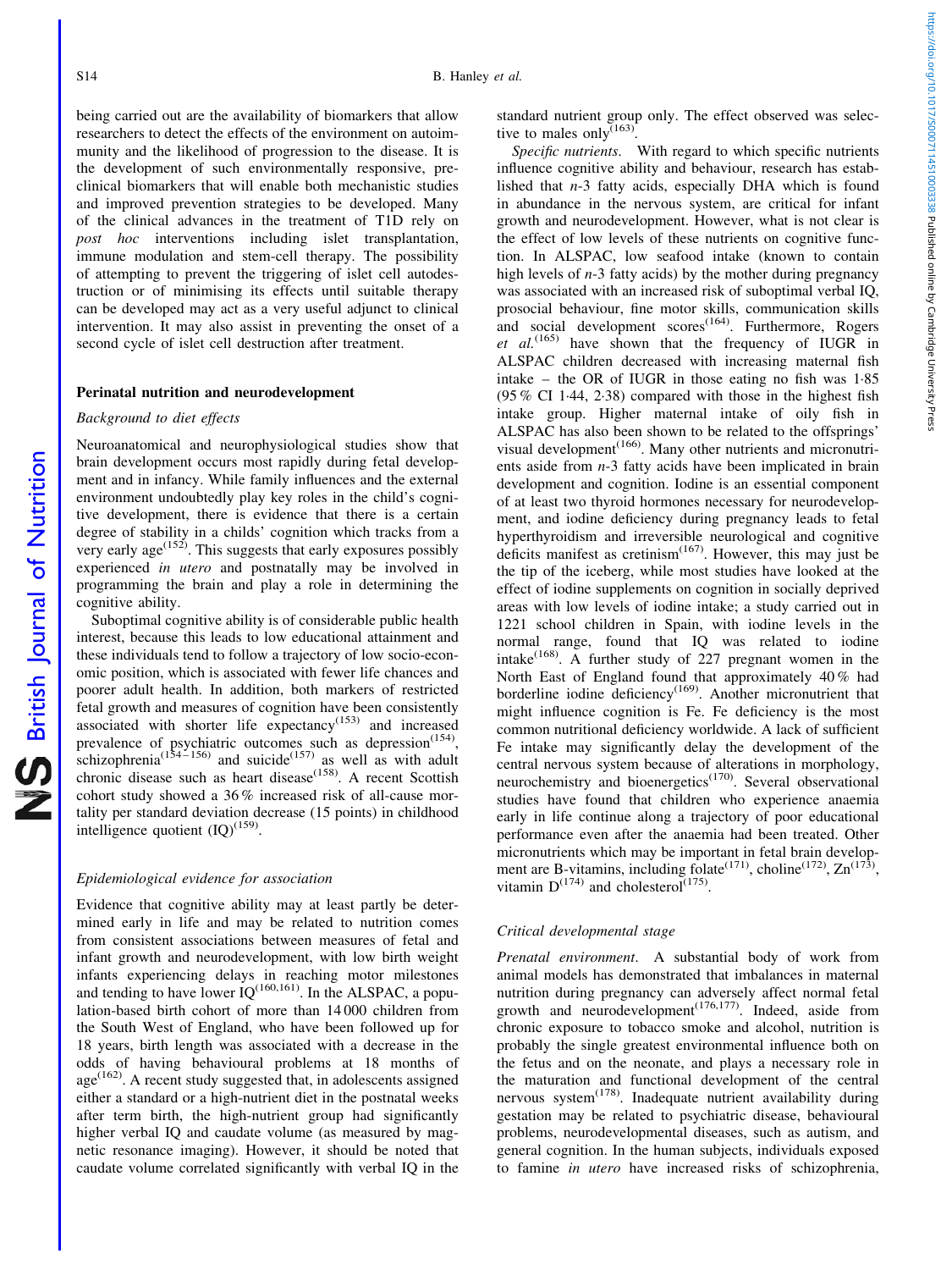showing long-term consequences of prenatal diet on the brain<sup>(179,180)</sup>. Season of birth has also been shown to be associated with childhood  $IQ^{(181)}$ , and nutrient availability could be responsible for this association. Nutrients found to be lacking in the mothers' diet could, if shown to be related to brain development, be modified to prevent disease and ensure that the child's cognitive ability is not impaired.

Postnatal environment. The strongest evidence for the effect of diet postnatally supports the developmental role of PUFA. Observational data from, for example, the Inuit in arctic Quebec<sup> $(182)$ </sup> show beneficial effects on development in general. This has also been supported by clinical studies on pre- and full-term infants<sup> $(183)$ </sup> and long-term studies on the effects of  $n-3$  supplementation on visual and cognitive development throughout childhood<sup>(184)</sup>.

#### Experimental evidence and mechanistic understanding

Developmental endpoints: intelligence quotient. A key problem is that observational studies of nutrition and IQ are subject to confounding by other lifestyle factors, which co-segregate with diet. This was highlighted in a recent large prospective cohort study which examined the association between breast-feeding and IQ; the authors found that before adjustment, breast-feeding was associated with an increase of about 4 IQ points, but adjustment for maternal intelligence accounted for most of this effect and when fully adjusted for a range of relevant confounders, the association disappeared<sup> $(49)$ </sup>. Measurement of diet is also problematic and often inaccurate due to wide exposure categories, misreporting of intake and recall bias(184). Large, well-conducted randomised control trials (RCT) are not subject to confounding and bias and a review of RCT of infants supplemented with  $n-3$  fatty acids v. unsupplemented infants showed a positive effect on visual development, although evidence for neurodevelopment is inconsistent<sup>(185)</sup>. However, most of these studies looked at infants' diet postnatally and not in utero. One small RCT of mothers' diet during pregnancy found that children who were born to mothers who had taken cod liver oil  $(n \ 48)$ , which is high is  $n-3$  fatty acids, scored higher on the Mental Processing Composite of the Kaufman Assessment Battery for Children at 4 years of age compared with children whose mothers had taken maize oil which is high in  $n-6$ fatty acids (n  $36$ )<sup>(186)</sup>. A study of Fe supplementation during pregnancy showed no effect on IQ at age 4, but supplementation only began at 20 weeks of pregnancy and a large proportion of children were lost to follow-up  $(30\%)^{(187)}$ . Further trial evidence is needed, but such trials would have to recruit women before becoming pregnant in order to capture early gestation. An alternative study design would be to use a Mendelian randomisation approach<sup> $(188,189)$ </sup>. This could use the existing resources from large cohort studies to produce results more quickly and economically than an RCT and to identify more promising targets for RCT.

Developmental endpoints: others. Another factor that may also be relevant here in relation to cognitive, behavioural and eye development is the development of generalised movement during the first 6 months of life. This may provide a less confounded approach to map the formation of neural connections as a marker of brain development that can be determined relatively early in life, predicts neurodevelopmental outcome at 4 years and is influenced by LCPUFA status pre and postnatally in healthy term infants<sup> $(190,191)$ </sup>.

Mendelian randomisation as a tool for overcoming confounding. Associations between genetic polymorphisms and phenotype are not generally subject to the problems of reverse causality, measurement error and confounding by lifestyle factors which occur in epidemiological studies<sup> $(188,189,192)$ </sup>. The use of genes as surrogates for measuring exposures in epidemiology has been termed Mendelian randomisation and is gaining recognition as an important research tool.

Genetic polymorphisms, which affect exposure to specific nutrients by influencing the diet, altering the metabolism or cell receptor function can be used to determine whether the related nutrients are important and to elucidate the important biological pathways. One example is the 5,10-methylenetetrahydrofolatereductase enzyme which controls a rate-limiting step in the folate metabolic pathway. The T allele at the C677T polymorphic site of this gene produces a thermolabile variant, which has a reduced catalytic capacity and results in less folate being available. This common genetic variant mimics the effect of low levels of folate in the diet, and associations have been found between this polymorphism in mothers and neural tubes defects<sup> $(193)$ </sup>, which are known to be caused by low levels of folate in the diet during pregnancy. Further exploitation of this concept could highlight the extent to which components of the mothers' diet influence neurodevelopment of the child.

#### Conclusions and future directions

There is substantial evidence, mainly from animal studies and observational data and associations from cohort studies, that the early environment and diet play a key role in neurodevelopment. In the prenatal and early neonatal period, the greatest environmental influence on neurodevelopment is most likely nutrition and most beneficially from breast milk. Dietary influences on cognitive development during the later postnatal period are more difficult to assess from observational studies, since such effects are subject to many confounders.

Among several micronutrients studied, DHA has shown to be critical for infant growth and neurodevelopment. Sub-optimal supply of other nutrients, e.g. iodine and Fe, to fetuses and neonates might affect a range of later physiological outcomes and, in particular, neurodevelopment $(166, 169)$ .

The influence of specific nutrients, in early life, on visual development has been extensively examined. Large wellconducted RCT have demonstrated a positive effect of  $n-3$ fatty acids (i.e. DHA) supplementation on visual development in infants; however, for preterm infants, data are scarce, and the evidence is less strong. A recent Cochrane review<sup>(194)</sup> suggested that early intervention programmes for preterm infants appear to have a positive effect on cognitive outcomes in the short-to-medium term; however, further studies were recommended<sup>(190)</sup>.

The use of validated early read-outs of cognitive, behavioural and visual development and the responsiveness of these to specific dietary interventions remain very relevant. General movement development during the first 6 months of life could be an important marker through which optimal neurodevelopment can be established $^{(189,190)}$ .

https://doi.org/10.1017/S0007114510003338 Published online by Cambridge University Pres https://doi.org/10.1017/S0007114510003338 Published online by Cambridge University Press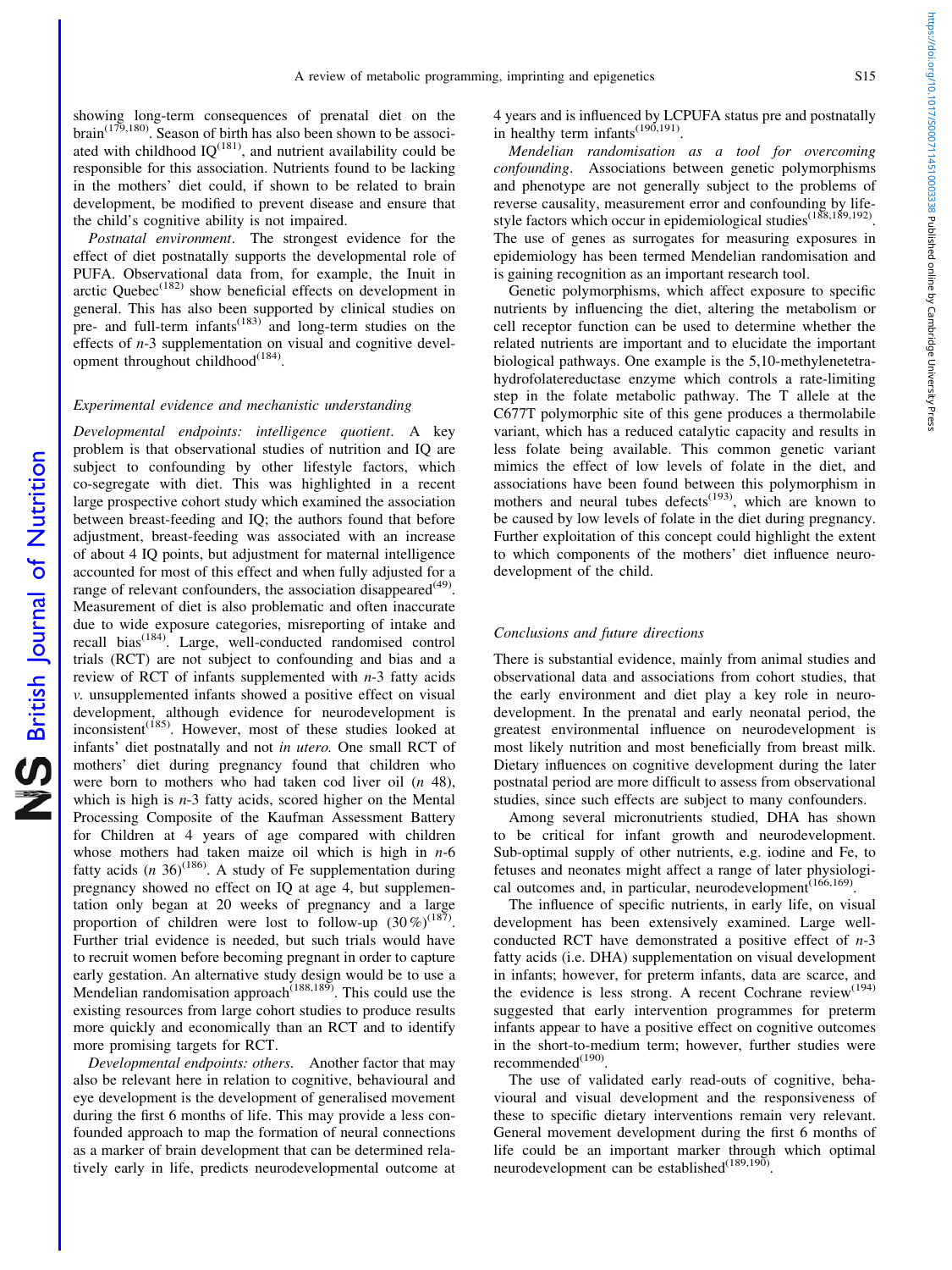Finally, Mendelian randomisation is gaining more recognition as being an important research tool by which existing resources from large cohort studies can be used. Genetic polymorphisms could be helpful to determine whether particular nutrients are potentially important and functional in the neurodevelopment of the child.

# Perinatal nutrition and the atopic syndrome

## Background to diet effects

The atopic syndrome manifests at barrier organs of the body to the environment. Therefore, clinical conditions on the skin (prototypic disease atopic eczema), the respiratory tract (allergic rhino-conjunctivitis and bronchial asthma) and at the mucosal site of the gastrointestinal tract (food allergies) play a major role. Despite many differences in the pathogenesis of these different diseases, there is a distinct pattern of common immuno-dysregulation<sup> $(195-197)$ </sup>. This comprises the development of chronic inflammatory disease starting out with a polarisation of T-cell effector responses towards a T-helper cell-2 phenotype. This T-helper cell-2 response controls many of the downstream effector mechanisms of allergic disease, including IgE antibody production, tissue and blood eosinophilia, mast cell activation and more.

#### Epidemiological evidence for association

Incidence and prevalence of atopic disease are still and constantly on the rise. Particularly, in Westernised countries, about one in three children are suffering from one type or another or a combination of the above-mentioned clinical phenotypes. This phenomenon clearly indicates that environmental factors play a decisive role in increasing the immunological susceptibility for the development of this immunological dysregulation<sup>(198,199)</sup>. Despite all advances in the development of anti-inflammatory medication, there is still no primary prevention available. Furthermore, the natural cause and chronology of the disease, as exemplified by airway remodelling in asthmatic patients, cannot be prevented or disrupted with present therapy. These aspects indicate the need for better therapy and preventive measures.

#### Critical developmental stage

Atopic children are born in a healthy state. The earliest clinical manifestation of the atopic syndrome manifests not before the first few months in life and are primarily located at the skin (atopic eczema) and the gut (food allergy). However, priming of adaptive immune responses occurs prenatally. It is now well established, for example, that antigen-specific T-cell of fetal origin is present in cord blood<sup>(200,201)</sup>. This seems to be a physiological mechanism since virtually all newborns carry these antigen-specific immune responses. They are the result of intra-uterine antigen exposure and priming.

In the development of the immuno-pathogenesis of chronic inflammatory conditions including allergies and autoimmunity, the adaptive immune system plays a very prominent role. There are subtle differences between species in terms of the development of T- and B-cell responses within the

prenatal environment. For example, in the human subjects, mature single CD4 or CD8 positive T-cells are readily detectable at about 17–20 weeks of gestation. As a consequence, antigens which pass the placental barrier can be presented to such mature and immature T-cells, leading to the development of specific T-cell immune responses. However, in mice, a species widely used for immunological research, such naïve mature T-cells, are present only 1–2 d before birth. Therefore, development of the antigen-specific T-cell repertoire mainly occurs under postnatal conditions in mice. Another example is the passage of maternal antibodies via the placental barrier. This is an active mechanism, at least partially relating to the expression of a unique type of  $Fc\gamma$ -receptors – namely  $Fc\gamma Rn$  which bind, uptake and release maternal antibodies to the fetal site<sup>(202,203)</sup>. The mechanism of pre and postnatal transfer varies for different Ig isotypes<sup>(204,205)</sup>. Again, there are distinct species differences which must be considered if experimental studies are designed to further explore the immuno-regulatory mechanism at this time point.

However, there is no doubt that early programming contributes to a large extent for the development of a normal state of immunological responses. This normal state is characterised by the development of clinical tolerance against self-antigens as well as harmless environmental antigens. This level of clinical tolerance depends on T-cells, is antigen specific and must be acquired and maintained throughout life<sup>(197,206,207)</sup>. Any interruption or disturbance of this physiological process will eventually lead to the development of disease. Concerning self-antigens, autoimmunity will occur; in the case of harmless environmental antigens, allergic and atopic disease will develop.

## Experimental evidence and mechanistic understanding

Clinical endpoints can be considered as one important set of biomarkers and are useful to distinguish sub-phenotypes such as airway inflammation, airway hyperresponsiveness, development of IgE antibody profiles. Furthermore, clinical scores (SCORAD, the clinical scoring system for atopic dermatitis) have been established and shown to be useful in observational as well as interventional studies. Another set of biomarkers are immunological endpoints. They include phenotypes and markers of the innate as well as adaptive immune system. However, particular care must be taken in terms of quality control and establishment of age- and sexspecific normal ranges. An important aspect in this regard is the assurance of inter-laboratory and inter-centre-related quality control programmes.

Nutritional components and immune functions. There is abundant experimental as well as epidemiological evidence that many nutritional components are able to interfere directly or indirectly with certain immune functions. Prominent examples are the consumption of fish, fish oil and margarine containing more or less well-defined levels of  $n-3/n-6$  fatty  $acids^{(208)}$ . One important mode of action is via interference with the formation of phospholipids which particularly play an important role in the formation of arachidonic acid and its metabolites, including PG and leukotrienes which trigger and control certain inflammatory actions. Furthermore, obesity is to a certain degree linked to leptin levels, and, in turn, leptin itself has effects on immune functions<sup> $(209,210)$ </sup>. The same has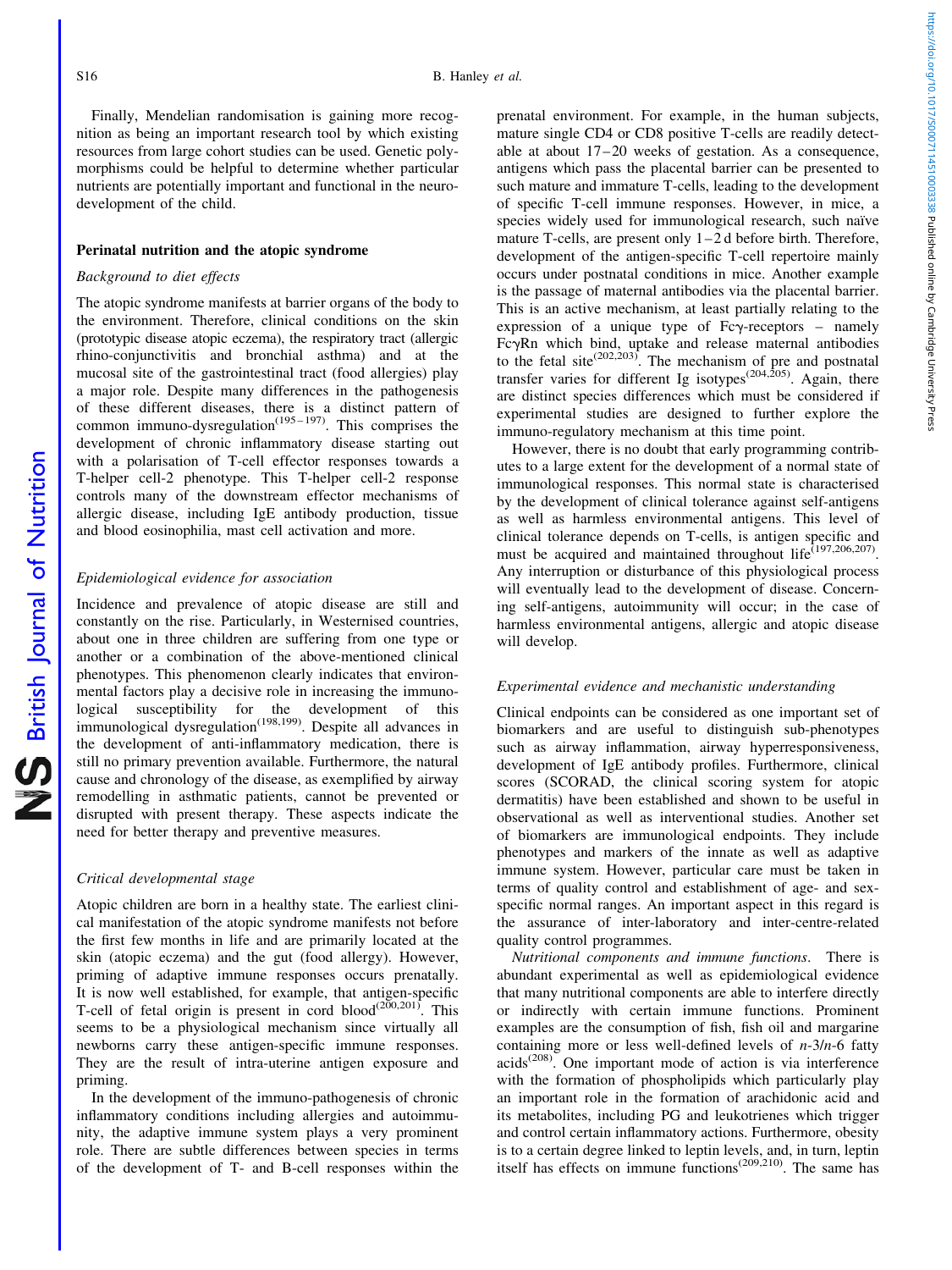been shown for vitamin  $D^{(211)}$ . Another example for immune functions, particularly in the field of inflammation, is the balance of oxidative and anti-oxidative capacities<sup> $(212)$ </sup>. Again, this is influenced to some degree by nutritional factors, including vitamins and others.

Exposure to microbes or microbial components has also strong immuno-modulatory capacities. A prominent example in this area is the consumption of lactobacilli like Lactobacillus rhamnosus GG. Although the clinical benefits of prenatal and early postnatal Lactobacillus rhamnosus GG consumption are limited<sup> $(213,214)$ </sup>, this approach clearly indicates that using microbes or microbial components opens an avenue for further exploration. This is also highlighted by a number of experimental studies indicating strong in vitro or in vivo (animal model systems) effects on the development of innate and adaptive immune  $resposes^{(197)}$ . In addition, prebiotics that fuel the intestinal microflora can also affect the development of the immune system $^{(215)}$ .

Although we have gained great insights into underlying mechanisms of nutritional and microbial immuno-modulation, particularly at early time points, we are still some way from fully understanding the effects of such interference in detail. However, such understanding is necessary to fully apply this intriguing concept to allergy prevention in human subjects. Therefore, suitable model systems must be developed for further exploration into the mechanistic fundamentals of this approach. In this regard, we have made some progress recently by designing murine models for various allergic phenotypes including acute and chronic experimental asthma with the development of airway remodelling<sup>(216)</sup>. These disease-related models emulate more closely the real situation in patients compared with the previous ones.

# Conclusion and future directions

Development of prevention and improved intervention strategies is the major goal in the area of allergy and asthma research. The intriguing advantage of using nutritional and microbial components is the ease of safe application, particularly if applied during pregnancy, as clinical effectiveness must be paired with safety. Furthermore, the benefit of this intervention/prevention must be long lasting and causes no impairment of other types of immune responses. To develop a nutritional solution, which fulfils all of these criteria, is a major research challenge and to reach this aim, different avenues need to be explored. One approach is the molecular analysis of nutritional factors, which are associated with a reduced risk for the development of allergic disease. Another level of investigation is the establishment of a proof of concept in suitable animal models mimicking the human phenotype as closely as possible. Furthermore, it will be very important to get detailed information about the underlying mechanisms since this will result in further improvement of the preventive approach. Finally, clinical studies are required to prove the effectiveness of this approach, particularly under long-term conditions. To reach this goal, an interdisciplinary network must be established, combining the expertise of epidemiologists and clinicians, together with basic scientists from the fields of cellular biology, immunology, biochemistry and molecular biology.

## Perinatal nutrition and bone health in adults

## Background to diet effects

Osteoporosis is a major and increasing cause of morbidity and mortality in developed countries, and set to become worldwide in the next few decades. The cost of treating fragility fractures in the UK is  $\pounds1.73$  billion/year<sup>(217)</sup>, close to that for treating CVD (£1.75 billion)<sup>(218)</sup>. The possibility that nutritional interventions in infancy could reduce the burden of adult degenerative bone disease is therefore an important public health issue<sup>(219)</sup>. This section of the review will address three questions:

- (1) What are suitable measures or biomarkers of bone health in human subjects?
- (2) How well do these measures predict later outcome?
- (3) What are the key early factors that influence later bone health and can the effects of adverse early factors be overcome later in life?

Measures or biomarkers of bone health in human subjects. The ideal outcome measure, osteoporotic fracture, is for obvious reasons rarely available, and bone biopsies cannot be obtained in healthy children, precluding the use of histological or histomorphometric measures. In practice, therefore, investigators are reliant on proxy measures that can be easily obtained in healthy infants and children.

Bone mass or density (BMD) is generally obtained using Dual X-ray Absorptiometry (DXA). In postmenopausal women, DXA BMD is a significant predictor of a clinical outcome, i.e. fracture risk. However, the predictive value of BMD in children is much less clear and it cannot be automatically assumed that BMD is the optimal DXA-derived parameter to use in studies examining the effects of early life factors on later bone health<sup>(220)</sup>.

Quantitative computed tomography is used to make structural bone measurements, including volumetric bone density of the peripheral skeleton (tibia and radius), quantitative computed tomography is the best compromise between the need for more detailed measures yet still with minimum radiation exposure. Radial quantitative ultrasound measurements predict fracture risk in adults<sup>(221)</sup>, independently of BMD, and may reflect aspects of bone structure not captured by DXA.

Bone is a dynamic tissue, constantly undergoing remodelling, in which resorption is followed by bone formation at the same site, allowing bone to adapt to biomechanical stresses and for old or damaged bone to be replaced. Growing bone also undergoes modelling, in which formation and resorption are uncoupled and occur at different sites, with resorption at endosteal surfaces and formation at periosteal surfaces. Bone formation and resorption can be measured using a variety of specific markers which are released into blood or urine. Markers of bone formation include osteocalcin, bone-specific alkaline phosphatase and amino-terminal procollagen propeptides of type I collagen, released at different stages of osteoblast proliferation and differentiation<sup>(222)</sup>. Markers for bone resorption are degradation products of type 1 collagen that can be quantified in blood – plasma carboxyterminal telopeptide 1 chain of type I collagen  $(CTX)$  – or urine – N-telopeptides of type-I collagen  $(NTX)$ and deoxypyridinoline normalised to creatinine. In adult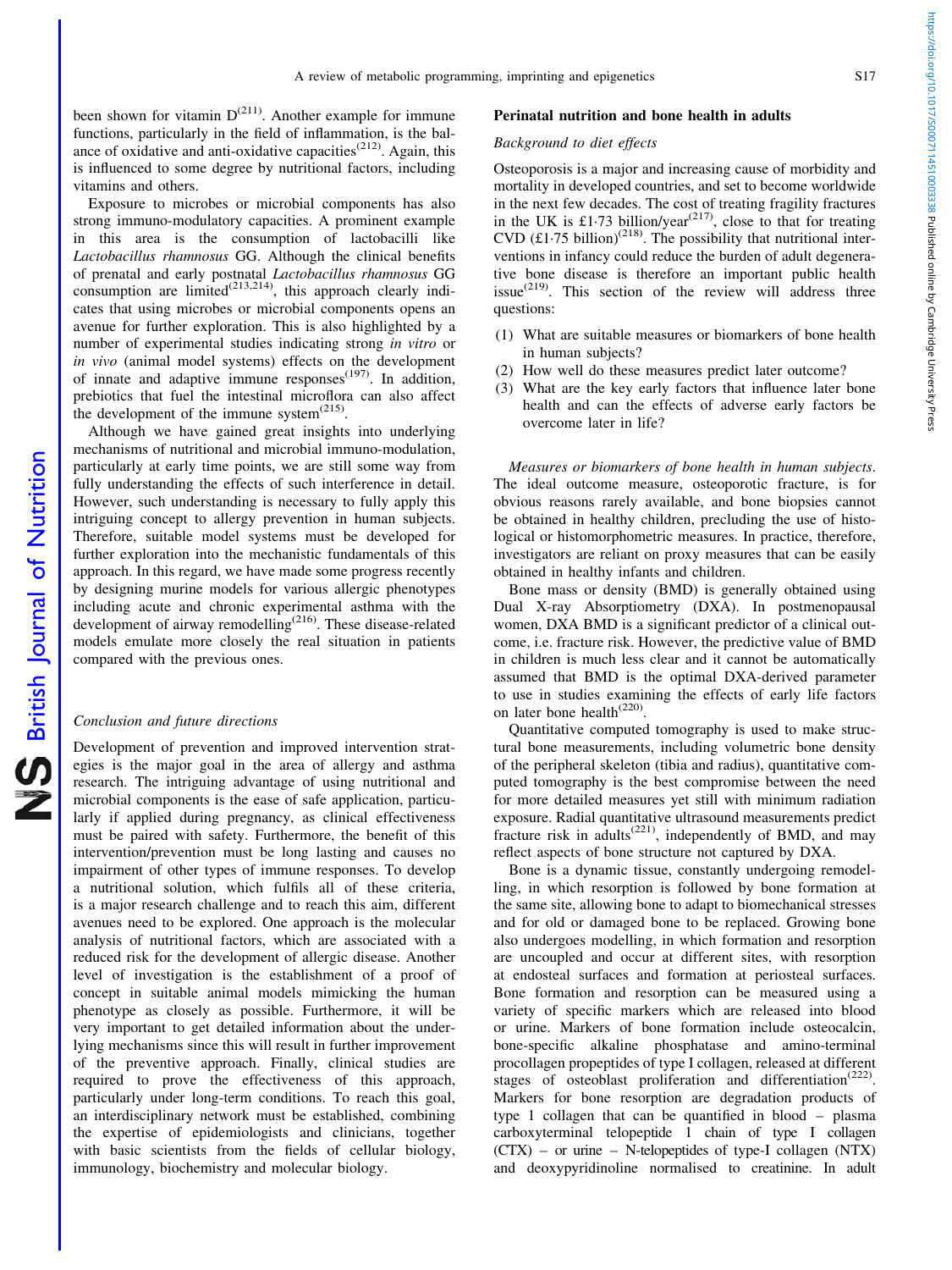https://doi.org/10.1017/S0007114510003338 Published online by Cambridge University Pres https://doi.org/10.1017/S0007114510003338 Published online by Cambridge University Press

populations, and in some paediatric diseases, these markers can be useful clinical tools for monitoring the response to treatment. However, levels of bone turnover markers are influenced by many factors, including age, sex, time of day, season and pubertal stage, which makes interpretation particularly difficult in children. Furthermore, different methods and assay kits produce different values for the same marker and cannot be used interchangeably. Bone turnover markers provide a qualitative assessment of bone metabolism and may be informative when longitudinal measurements are made under standardised conditions or when comparisons can be made between randomised groups. They typically correlate poorly with measurements of bone mass in children.

# Epidemiological evidence for association

Bone mass measurements during childhood have been shown to predict fracture risk over the subsequent 2 years<sup> $(223)$ </sup> or  $4$  years<sup>(224)</sup>. Not surprisingly, there are no longitudinal studies relating measurements in childhood with outcome in the same individual. Nevertheless, peak bone mass is generally accepted to be a good predictor of osteoporosis risk. Using computer modelling, Hernandez et  $al$ .<sup>(225)</sup> predicted that a 10 % increase in BMD would delay the development of osteoporosis (defined as  $BMD < 2.5$  SD from the young adult mean) by 13 years, whereas a similar change in age at menopause or non-menopausal bone loss would only result in a delay of 2 years. There are no reliable data on the predictive value of quantitative computed tomography measurements in childhood for later outcome, but it seems reasonable to extrapolate the likely effects of observed changes in bone geometry (especially those seen in later childhood or adolescence) on bone strength to effects in later life. In contrast, it is more difficult to predict the consequences of differences in bone turnover markers in childhood for later bone health.

#### Critical developmental stage

A number of factors have been shown to result in increased bone mass in the short term, during the period of intervention. This may in itself have immediate outcome benefits for the individual; for example, reducing short-term fracture risk. However, to represent a potential preventative strategy against osteoporosis, any such effect must be shown to persist after the intervention has stopped, resulting in higher peak bone mass and/or favourable effects on bone structure or bone turnover. This has received much less attention.

Studies in human subjects suggest that influences in fetal life, infancy and possibly childhood may programme skeletal growth trajectory and later bone health. Data from the Southampton Women's Study suggest lower maternal fat stores, vigorous activity in late pregnancy, maternal smoking and low maternal birth weight, all predict lower neonatal bone mass<sup> $(226)$ </sup>. Mechanistic explorations suggest the association between maternal fat stores and infant bone mass can be explained by umbilical venous leptin<sup>(227)</sup>. Both cord leptin and  $IGF-1^{(228)}$  closely predict neonatal skeletal size. Maternal vitamin D insufficiency or deficiency (seen in 49 % of women) during late pregnancy was also associated with reduced bone size and mineral mass in the offspring at 9 years $^{(9)}$ .

Analyses in both historical and modern prospective cohorts have shown that birth weight is positively associated with later bone mass, via an effect on body and skeletal  $size^{(229-232)}$  and that more rapid growth during infancy and childhood is associated with higher bone mass in later  $life^{(233,234)}$ . Weight in infancy predicts adult bone mass independently of adult lifestyle, possibly by programming of the IGF-1/growth hormone  $axis^{(234)}$ . Importantly, data from retrospective historical cohorts suggest that differences in weight at 1 year of age predict differences in proximal femoral geometry (an independent predictor of hip strength and fracture risk) in later adult  $\text{life}^{(235)}$  and that increased linear growth during childhood predicts a lower risk of osteoporotic fracture<sup>(236)</sup>.

# Experimental evidence and mechanistic understanding

That infant nutrition could influence later bone health has also been the subject of several studies. Breast-feeding was associated with higher bone mass in children born at term<sup> $(231)$ </sup> and  $our<sup>(253)</sup>$  data suggest a similar beneficial effect of human milk on peak bone mass in subjects born preterm. In our experimental studies, in infants randomly assigned to diet during early postnatal life, children born preterm and randomised to lower nutrient diets showed biochemical evidence of increased bone formation later in childhood<sup> $(237)$ </sup>. In the same cohort, those who developed (usually silent) metabolic bone disease due to inadequate early intake of Ca and P were shorter at 8–12 years, suggesting adverse programming of linear growth<sup> $(238)$ </sup>. Conversely, nutritional interventions later in childhood have less convincing long-term effects. While Ca supplementation may have short-term benefits for bone mass, these are generally lost once the intervention is withdrawn, and there is little evidence for a clinically relevant persisting effect of childhood Ca supplementation on long-term bone health<sup> $(239)$ </sup>. There are theoretical reasons why other elements of the diet such as vitamin K, Zn, protein, Na or fruit and vegetables might influence later bone health, but very few studies have yet been conducted on specific nutrients.

Weight-bearing physical activity has attracted increasing interest as a potential modifiable determinant of peak bone mass. A number of randomised intervention studies in children and adolescents have demonstrated increased bone mass in loaded bones during the period of increased activity. Collectively, the results of these studies suggest that effects are site specific, greatest for cortical bone and that interventions may be most effective during puberty when bone growth is most rapid. Although the majority of studies have used DXA to measure bone mass, some have also reported higher cortical cross-sectional area, cortical thickness and increased parameters of bending strength, suggesting that weightbearing exercise may have benefits for bone structure and bone mass. Follow-up of individuals who have participated in intervention trials is limited but two studies have demonstrated effects persisting after the intervention ceased on hip bone area and bone mineral content<sup> $(240)$ </sup> and tibial periosteal circumference<sup> $(241)$ </sup>. In some studies, the effect of weight-bearing exercise was seen only in subjects with the highest Ca intakes<sup>(241,242)</sup>.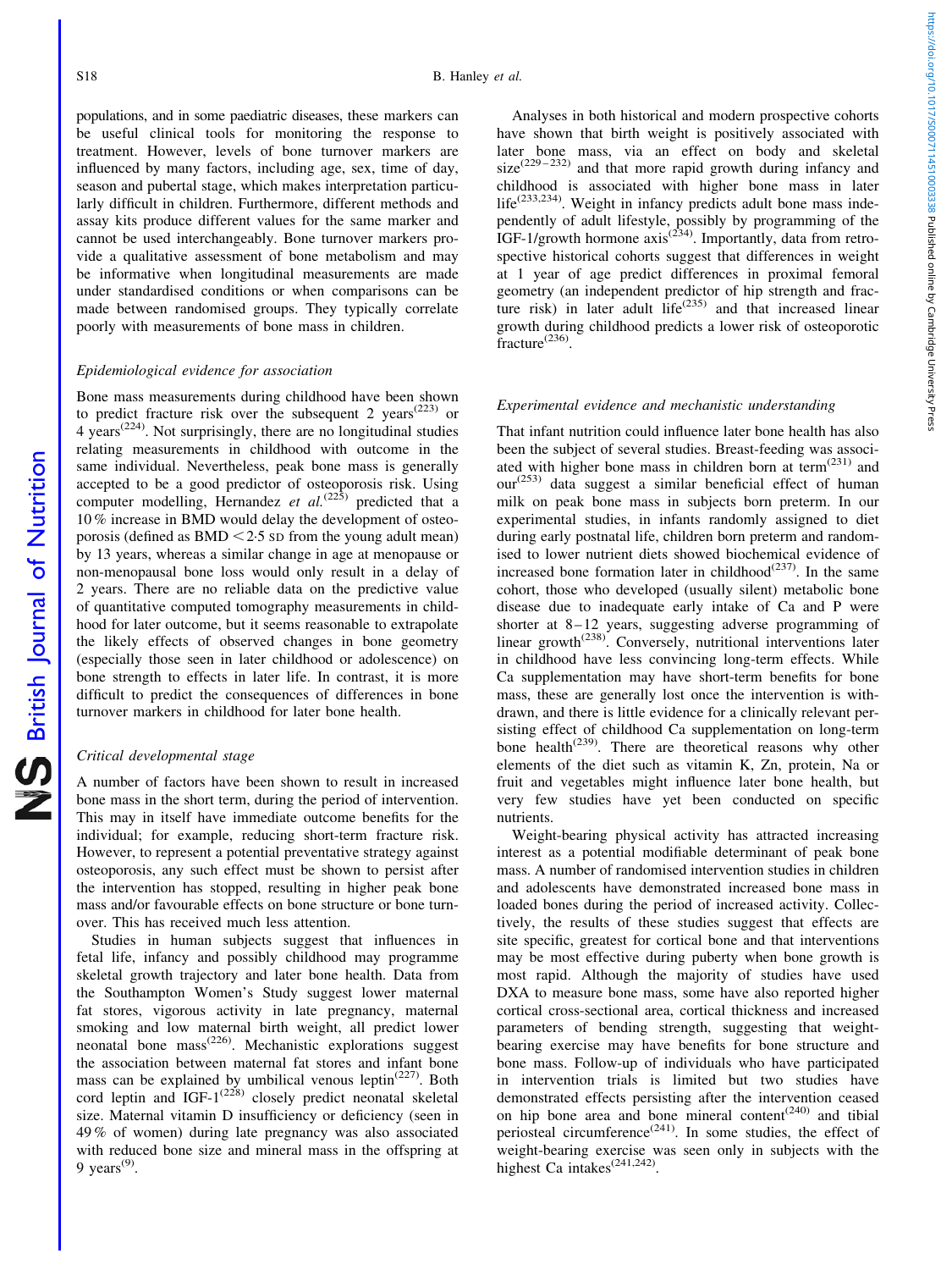https://doi.org/10.1017/S0007114510003338 Published online by Cambridge University Pres https://doi.org/10.1017/S0007114510003338 Published online by Cambridge University Press

In conclusion, despite limitations in the range of available measures for assessing later bone health, there is evidence that osteoporosis risk may be at least partly modified by interventions during early life designed to optimise linear growth, nutrition and weight-bearing activity. The 'critical period' during which bone health can be programmed may well extend throughout childhood and adolescence while the skeleton is still growing. It is relevant to consider the likely practical relevance of the observed effect sizes. Later bone mass in subjects who received breast milk was about 0·4 SD higher than in those who received formula<sup>(231)</sup> – about 12 % of the population variance. The effects of weight-bearing exercise interventions on BMD are in the order of 3–5 %. While there are difficulties and uncertainties inherent in extrapolating bone mass data from children to adults, it has been calculated that a  $2-3\%$  increase in peak bone mass could reduce later fracture risk by 10–20 %. Hence, available data suggest that the effect sizes observed with early interventions may be of a magnitude which could be potentially significant in public health terms in reducing the burden of osteoporosis.

## Conclusion

Metabolic imprinting/programming is an increasingly important concept that may prove to be the single most important mode of successful dietary intervention to improve health. While much of the effort has been concentrated towards early life (pre and early postnatal) as the most significant developmental stages, there is some evidence that, for certain health endpoints, a longer/later intervention may also be successful.

The key opportunities for interventions, which have been outlined in this review, include obesity, CVD, bone health, cognition, immune function and diabetes. These are health endpoints for which observational/epidemiological evidence for programming exists. Underpinning many of these and taking them beyond epidemiology and observational studies are the experimental intervention investigations that make use of both human and animal subjects. Providing a mechanistic basis for many of the observed effects are the epigenetic studies looking at specific molecular events that extend beyond genetic polymorphisms and provide a programmable and exquisite way of controlling gene expression and subsequent phenotype.

There remains considerable gaps in the knowledge and challenges, not least in the development of suitable systems to test hypotheses but the ultimate goal will be in the controlled and predictable beneficial manipulation of human health at all life stages in the short-term dietary interventions leading to long-term improvements in health.

# Acknowledgements

The present article has been written to reflect the presentations and discussions from the Workshop on Mechanisms and Definitions of Metabolic Imprinting, Programming and Epigenetics, organised on 5–6 June 2007 in Florence, Italy. Each author provided the scientific content for his or her respective chapter, which reflects their contribution to the

workshop. B. H. is employed by Wrigleys, M. G. by FrieslandCampina, L. H. by Mead Johnson Nutrition, K. M. by Nestlé and Dr v. D. B. by Danone. No other conflicts of interest have been declared. The work was commissioned and funded by the Metabolic Imprinting Task Force of the European branch of the International Life Sciences Institute (ILSI, Europe). Industry members of this task force are Danone, FrieslandCampina, Martek Biosciences Corporation, Mead Johnson Nutrition and Nestlé. For further information about ILSI Europe, please email info@ilsieurope.be or call  $+32$  2 771 00 14. The opinions expressed herein are those of the authors and do not necessarily represent the views of ILSI Europe.

# References

- 1. Levin BE (2006) Metabolic imprinting: critical impact of the perinatal environment on the regulation of energy homeostasis. Philos Trans R Soc Lond B Biol Sci 361, 1107-1121.
- 2. Barker DJ (1992) The effect of nutrition of the fetus and neonate on cardiovascular disease in adult life. Proc Nutr Soc 51, 135-144.
- 3. Barker DJ (1995) The fetal and infant origins of disease. Eur J Clin Invest 25, 457–463.
- 4. Lucas A (1991) Programming by early nutrition in man. Ciba Found Symp 156, 38–50.
- 5. Ness AR (2004) The Avon Longitudinal Study of Parents and Children (ALSPAC) – a resource for the study of the environmental determinants of childhood obesity. Eur J Endocrinol 151, Suppl. 3, U141–U149.
- 6. Eriksson JG, Forsén T, Tuomilehto J, et al. (2003) Early adiposity rebound in childhood and risk of Type 2 diabetes in adult life. Diabetologia 46, 190–194.
- 7. Campbell DM, Hall MH, Barker DJ, et al. (1996) Diet in pregnancy and the offspring's blood pressure 40 years later. Br J Obstet Gynaecol 103, 273–280.
- 8. Godfrey KM, Forrester T, Barker DJ, et al. (1994) Maternal nutritional status in pregnancy and blood pressure in childhood. Br J Obstet Gynaecol 101, 398-403.
- Javaid MK, Crozier SR, Harvey NC, et al. (2006) Maternal vitamin D status during pregnancy and childhood bone mass at age 9 years: a longitudinal study. Lancet 367, 36–43.
- 10. Waterland RA & Garza C (1999) Potential mechanisms of metabolic imprinting that lead to chronic disease. Am J Clin Nutr 69, 179–197.
- 11. Lucas A (2000) Programming not metabolic imprinting. Am J Clin Nutr 71, 602.
- 12. Branca F, Hanley AB, Pool-Zobel B, et al. (2001) Biomarkers in disease and health. Br J Nutr 86, Suppl. 1,  $S55-S92$ .
- 13. Kim Y-I (2005) Nutritional epigenetics: impact of folate deficiency on DNA methylation and colon cancer susceptibility. J Nutr 135, 2703–2709.
- 14. Barker DJ, Bull AR, Osmond C, et al. (1990) Fetal and placental size and risk of hypertension in adult life. BMJ 301, 259–262.
- 15. Barker DJ, Osmond C, Forsen TJ, et al. (2005) Trajectories of growth among children who have coronary events as adults. N Engl J Med 353, 1802–1809.
- 16. Singhal A (2005) Endothelial dysfunction: role in obesityrelated disorders and the early origins of CVD. Proc Nutr Soc **64**, 15-22.
- 17. Keith SW, Redden DT, Katzmarzyk PT, et al. (2006) Putative contributors to the secular increase in obesity: exploring the roads less traveled. Int J Obes (Lond) 30, 1585–1594.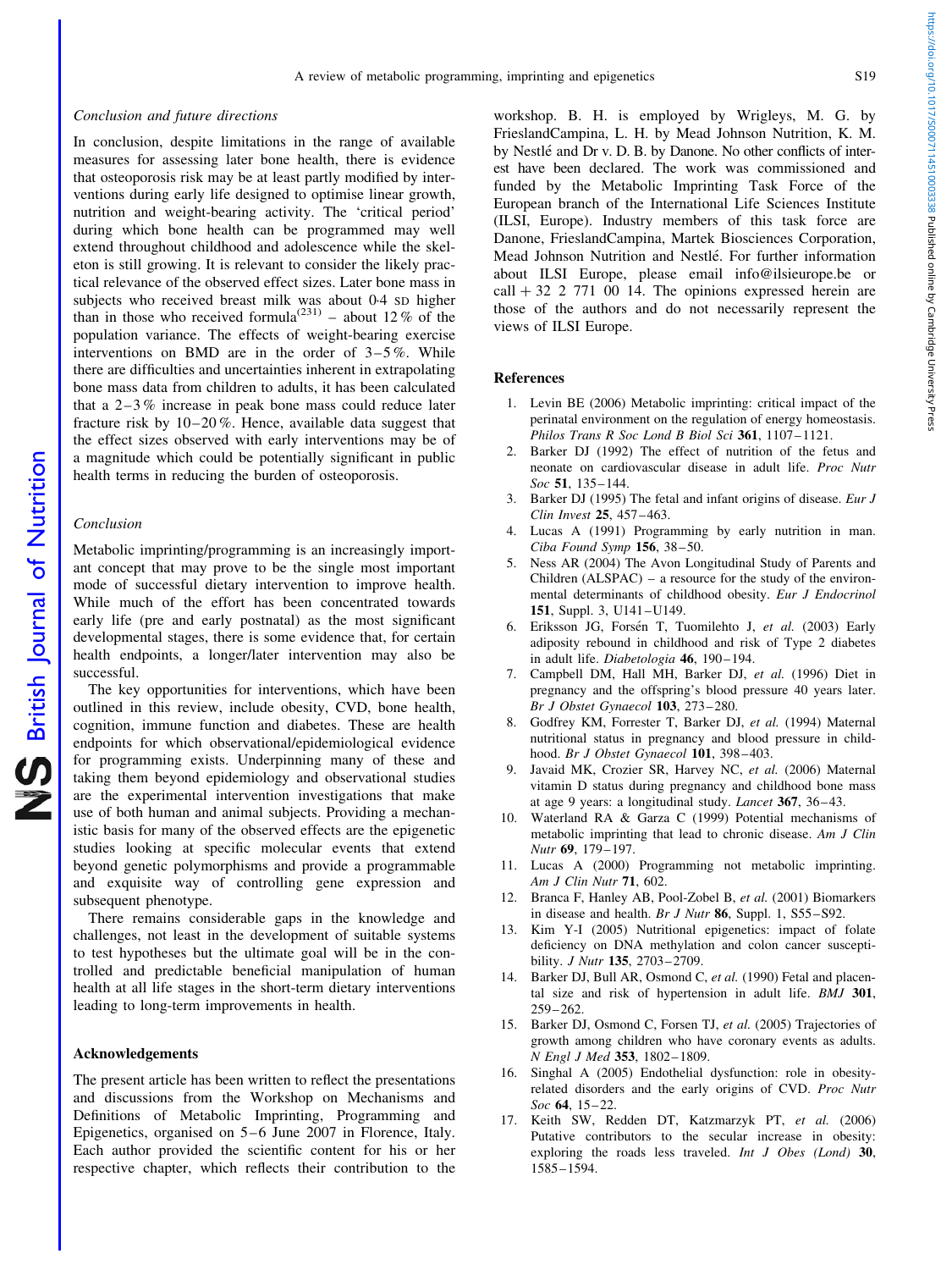- 18. Williams P, Kurlak LO, Perkins A, et al. (2007) Impaired renal function and hypertension accompany juvenile obesity: effect of prenatal diet. Kidney Int 72, 279–289.
- 19. Symonds ME, Stephenson T, Gardner DS, et al. (2007) Long-term effects of nutritional programming of the embryo and fetus: mechanisms and critical windows. Reprod Fertil Dev 19, 53–63.
- 20. Reynolds RM, Godfrey KM, Barker M, et al. (2007) Stress responsiveness in adult life: influence of mother's diet in late pregnancy. J Clin Endocrinol Metab 92, 2208–2210.
- 21. Pepper G & Roberts S (2006) Rates of nausea and vomiting in pregnancy and dietary characteristics across populations. Proc Biol Sci 273, 2675–2679.
- 22. Gardner DS, Tingey K, van Bon BWM, et al. (2005) Programming of glucose-insulin metabolism in adult sheep after maternal undernutrition. Am J Physiol 289, R947–R954.
- 23. Symonds ME (2007) Integration of physiological and molecular mechanisms of the developmental origins of adult disease: new concepts and insights. Proc Nutr Soc 66, 442–450.
- 24. Davey Smith G, Steer C, Leary S, et al. (2007) Is there an intra-uterine influence on obesity? Evidence from parent– child associations in ALSPAC. Arch Dis Child 92, 876–880.
- 25. Toschke AM, Martin RM, von Kries R, et al. (2007) Infant feeding method and obesity: body mass index and dualenergy X-ray absorptiometry measurements at 9–10 y of age from the Avon Longitudinal Study of Parents and Children (ALSPAC). Am J Clin Nutr 85, 1578–1585.
- 26. Sievers E, Oldigs HD, Santer R, et al. (2002) Feeding patterns in breast-fed and formula-fed infants. Ann Nutr Metab 46, 243–248.
- 27. Lee K (2000) Crying and behavior pattern in breast- and formula-fed infants. Early Hum Dev 58, 133–140.
- 28. Heird WC (2007) Progress in promoting breast-feeding, combating malnutrition, and composition and use of infant formula, 1981–2006. J Nutr 137, 499S–502S.
- 29. Bogen DL, Hanusa BH & Whitaker RC (2004) The effect of breast-feeding with and without formula use on the risk of obesity at 4 years of age. Obes Res 12, 1527–1535.
- 30. Symonds ME, Stephenson T, Gardner DS, et al. (2009) Tissue specific adaptations to nutrient supply: more than just epigenetics? Adv Exp Med Biol 646, 113–118.
- 31. McMillen IC & Robinson JS (2005) Developmental origins of the metabolic syndrome: prediction, plasticity, and programming. Phys Rev 85, 571–633.
- 32. Prentice AM & Prentice A (1995) Evolutionary and environmental influences on lactation. Proc Nutr Soc 54, 391–400.
- 33. Taylor PD, McConnell J, Khan IY, et al. (2005) Impaired glucose homeostasis and mitochondrial abnormalities in offspring of rats fed a fat-rich diet in pregnancy. Am J Physiol 288, R134–R139.
- 34. Widdowson EM (1950) Chemical composition of newly born animals. Nature 116, 626–628.
- 35. Symonds ME & Gardner DS (2006) Experimental evidence for early nutritional programming of adult health in animals. Curr Opin Nutr Metab Care 9, 278–283.
- 36. Kwong WY, Wild AE, Roberts P, et al. (2000) Maternal undernutrition during the preimplantation period of rat development causes blastocyst abnormalities and programming of postnatal hypertension. Development 127, 4195–4202.
- 37. D'Angelo G, Elmarakby AA, Pollock DM, et al. (2005) Fructose feeding increases insulin resistance but not blood pressure in Sprague–Dawley rats. Hypertension 46, 806–811.
- 38. Bunag RD (1973) Validation in awake rats of a tail-cuff method for measuring systolic pressure. J Appl Physiol 34, 279–282.
- 39. Fernandez-Twinn DS, Ekizoglou S, Wayman A, et al. (2006) Maternal low-protein diet programs cardiac beta-adrenergic

response and signaling in 3-mo-old male offspring. Am J Physiol 291, R429–R436.

- 40. Hoppe CC, Evans RG, Moritz KM, et al. (2007) Combined prenatal and postnatal protein restriction influences adult kidney structure, function, and arterial pressure. Am J Physiol 292, R462–R469.
- 41. Brennan KA, Olson DM & Symonds ME (2006) Maternal nutrient restriction alters renal development and blood pressure regulation of the offspring. Proc Nutr Soc 65, 116–124.
- 42. Dandrea J, Wilson V, Gopalakrishnan G, et al. (2001) Maternal nutritional manipulation of placental growth and glucose transporter-1 abundance in sheep. Reproduction 122, 793–800.
- 43. Edwards LJ, Symonds ME, Warnes K, et al. (2001) Responses of the fetal pituitary–adrenal axis to acute and chronic hypoglycaemia during late gestation in the sheep. Endocrinology 142, 1778–1785.
- 44. Symonds ME, Budge H, Mostyn A, et al. (2007) Maternal diet through pregnancy – the key to future good health of the next generation? In Nutrition Research Advances, pp. 223–240 [SV Watkins, editor]. New York: Nova Science Publishers, Inc.
- 45. Gardner DS, Pearce S, Dandrea J, et al. (2004) Periimplantation undernutrition programs blunted angiotensin II evoked baroreflex responses in young adult sheep. Hypertension 43, 1–7.
- 46. Valentine CJ, Fernandez S, Rogers LK, et al. (2009) Early amino-acid administration improves preterm infant weight. J Perinatol 29, 428–432.
- 47. Groh-Wargo S, Jacobs J, Auestad N, et al. (2005) Body composition in preterm infants who are fed long-chain polyunsaturated fatty acids: a prospective, randomized, controlled trial. Pediatr Res 57, (5 Pt 1), 712–718.
- 48. Innis SM, Adamkin DH, Hall RT, et al. (2002) Docosahexaenoic acid and arachidonic acid enhance growth with no adverse effects in preterm infants fed formula. J Pediatr 140, 547–554.
- 49. Rankinen T & Bouchard C (2006) Genetics of food intake and eating behavior phenotypes in humans. Annu Rev Nutr 26, 413–434.
- 50. Rankinen T, Zuberi A, Chagnon YC, et al. (2006) The human obesity gene map: the 2005 update. Obesity (Silver Spring) 14, 529–644.
- 51. Bouchard C, Tremblay A, Despres JP, et al. (1990) The response to long-term overfeeding in identical twins. N Engl J Med 322, 1477–1482.
- 52. Fraga MF, Ballestar E, Paz MF, et al. (2005) Epigenetic differences arise during the lifetime of monozygotic twins. Proc Natl Acad Sci U S A 102, 10604–10609.
- 53. Gallou-Kabani C & Junien C (2005) Nutritional epigenomics of metabolic syndrome: new perspective against the epidemic. Diabetes 54, 1899–1906.
- 54. Waddington C (1942) Canalisation of development and inheritance of acquired characters. Nature 152, 563.
- 55. Weaver IC, Cervoni N, Champagne FA, et al. (2004) Epigenetic programming by maternal behavior. Nat Neurosci 7, 847–854.
- 56. Champagne FA, Weaver IC, Diorio J, et al. (2006) Maternal care associated with methylation of the estrogen receptoralpha1b promoter and estrogen receptor-alpha expression in the medial preoptic area of female offspring. Endocrinology 147, 2909–2915.
- 57. Santoro R (2005) The silence of the ribosomal RNA genes. Cell Mol Life Sci 62, 2067–2079.
- 58. Oakes CC, Smiraglia DJ, Plass C, et al. (2003) Aging results in hypermethylation of ribosomal DNA in sperm and liver of male rats. Proc Natl Acad Sci U S A 100, 1775–1780.
- 59. Pham TD, MacLennan NK, Chiu CT, et al. (2003) Uteroplacental insufficiency increases apoptosis and alters p53 gene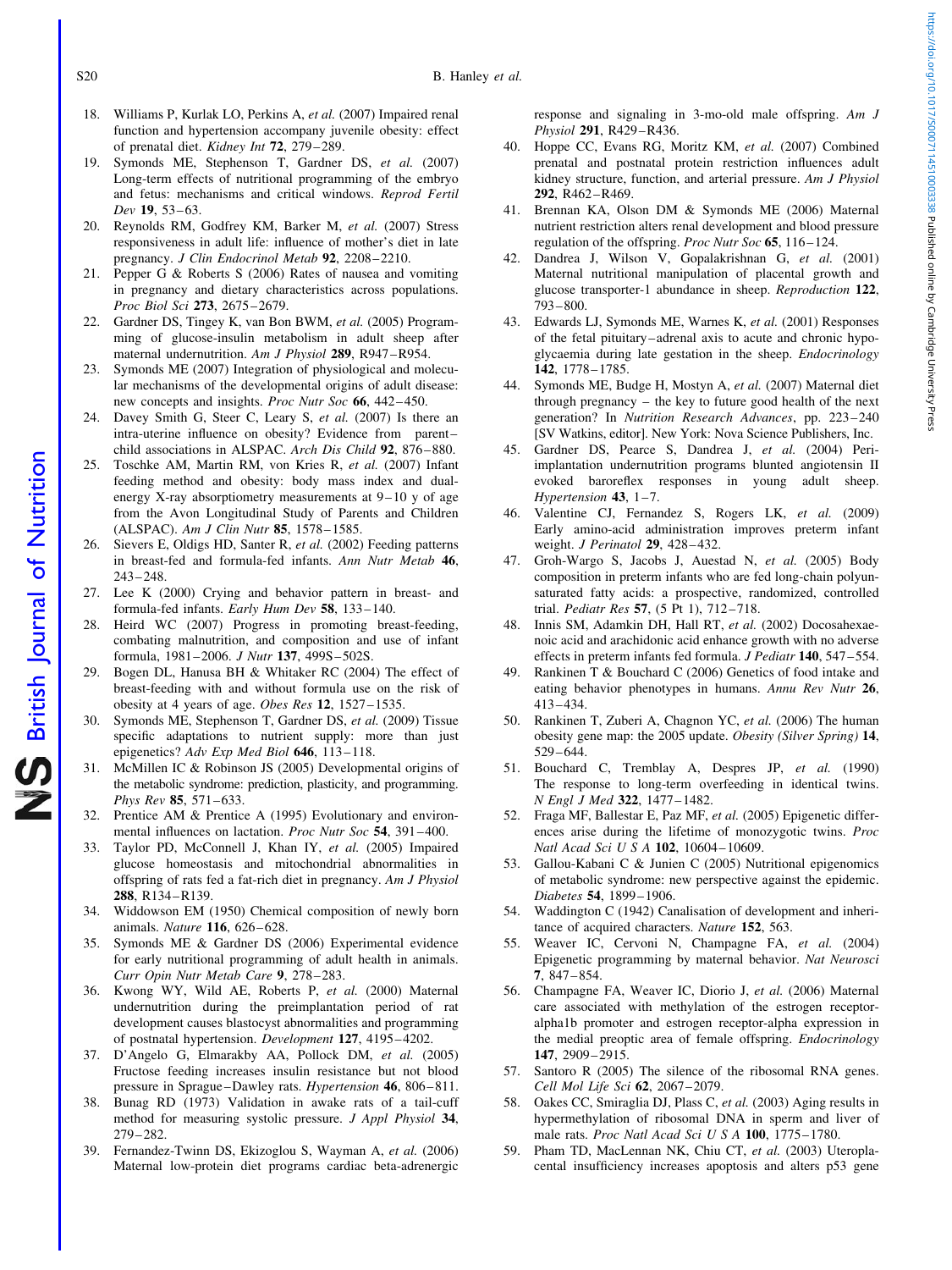methylation in the full-term IUGR rat kidney. Am J Physiol Regul Integr Comp Physiol 285, R962–R970.

- 60. MacLennan NK, James SJ, Melnyk S, et al. (2004) Uteroplacental insufficiency alters DNA methylation, one-carbon metabolism, and histone acetylation in IUGR rats. Physiol Genomics 18, 43–50.
- 61. Pogribny IP, Ross SA, Wise C, et al. (2006) Irreversible global DNA hypomethylation as a key step in hepatocarcinogenesis induced by dietary methyl deficiency. Mutat Res 593, 80–87.
- 62. Polo SE, Roche D & Almouzni G (2006) New histone incorporation marks sites of UV repair in human cells. Cell 127, 481–493.
- 63. Nakatani Y, Ray-Gallet D, Quivy JP, et al. (2004) Two distinct nucleosome assembly pathways: dependent or independent of DNA synthesis promoted by histone H3.1 and H3.3 complexes. Cold Spring Harb Symp Quant Biol 69, 273–280.
- 64. Yokomori N, Tawata M & Onaya T (1999) DNA demethylation during the differentiation of 3T3-L1 cells affects the expression of the mouse GLUT4 gene. Diabetes 48, 685–690.
- 65. Yokomori N, Tawata M & Onaya T (2002) DNA demethylation modulates mouse leptin promoter activity during the differentiation of 3T3-L1 cells. Diabetologia 45, 140-148.
- 66. Staels B (2006) When the clock stops ticking, metabolic syndrome explodes. Nat Med 12, 54–55.
- 67. Fontaine C & Staels B (2007) The orphan nuclear receptor Rev-erbalpha: a transcriptional link between circadian rhythmicity and cardiometabolic disease. Curr Opin Lipidol 18, 141–146.
- 68. Issa JP (2002) Epigenetic variation and human disease. J Nutr 132, Suppl. 8, 2388S–2392S.
- 69. Whitelaw NC & Whitelaw E (2006) How lifetimes shape epigenotype within and across generations. Hum Mol Genet 15, R131–R137.
- 70. Gluckman PD, Hanson MA & Beedle AS (2007) Non-genomic transgenerational inheritance of disease risk. Bioessays 29, 145–154.
- 71. Yang X, Schadt EE, Wang S, et al. (2006) Tissue-specific expression and regulation of sexually dimorphic genes in mice. Genome Res 16, 995–1004.
- 72. Junien C & Nathanielsz P (2006) Report on the IASO Stock Conference: early and lifelong environmental epigenomic programming of metabolic syndrome, obesity and type II diabetes. Obes Rev 8, 487-502.
- 73. Bjornsson HT, Danielle Fallin M & Feinberg AP (2004) An integrated epigenetic and genetic approach to common human disease. Trends Genet 20, 350–358.
- 74. Abdolmaleky HM, Smith CL, Faraone SV, et al. (2004) Methylomics in psychiatry: modulation of gene–environment interactions may be through DNA methylation. Am J Med Genet B Neuropsychiatr Genet 127B, 51–59.
- 75. Petronis A (2006) Epigenetics and twins: three variations on the theme. Trends Genet 22, 347-350.
- 76. Egger G, Liang G, Aparicio A, et al. (2004) Epigenetics in human disease and prospects for epigenetic therapy. Nature 429, 457–463.
- 77. Ou JN, Torrisani J, Unterberger A, et al. (2007) Histone deacetylase inhibitor Trichostatin A induces global and gene-specific DNA demethylation in human cancer cell lines. Biochem Pharmacol 73, 1297–1307.
- 78. Muhlhausler BS, Adam CL, Findlay PA, et al. (2006) Increased maternal nutrition alters development of the appetiteregulating network in the brain. FASEB J 20, 1257–1259.
- 79. Franco MC, Akamine EH, Di Marco GS, et al. (2003) NADPH oxidase and enhanced superoxide generation in intrauterine undernourished rats: involvement of the rennin–angiotensin system. Cardiovasc Res 59, 767–775.
- 80. Singhal A, Cole TJ & Lucas A (2001) Early nutrition in preterm infants and later blood pressure: two cohorts after randomised trials. Lancet 357, 413–419.
- 81. Huxley RR & Neil HA (2004) Does maternal nutrition in pregnancy and birth weight influence levels of CHD risk factors in adult life? Br J Nutr 91, 459-468.
- 82. Martin RM, Ebrahim S, Griffin M, et al. (2005) Breastfeeding and atherosclerosis: intima-media thickness and plaques at 65-year follow-up of the Boyd Orr cohort. Arterioscler Thromb Vasc Biol 25, 1482–1488.
- 83. Napoli C, Glass CK, Witztum JL, et al. (1999) Influence of maternal hypercholesterolaemia during pregnancy on progression of early atherosclerotic lesions in childhood: Fate of Early Lesions in Children (FELIC) study. Lancet 354, 1234–1241.
- 84. Palinski W, D'Armiento FP, Witztum JL, et al. (2001) Maternal hypercholesterolemia and treatment during pregnancy influence the long-term progression of atherosclerosis in offspring of rabbits. Circ Res 89, 991–996.
- 85. Eriksson JG, Forsen T, Tuomilehto J, et al. (2001) Early growth and coronary heart disease in later life: longitudinal study. BMJ 322, 949–953.
- 86. Rich-Edwards JW, Stampfer MJ, Manson JE, et al. (2004) Breastfeeding during infancy and the risk of cardiovascular disease in adulthood. Epidemiology 15, 550–556.
- 87. Martin RM, Ben-Shlomo Y, Gunnell D, et al. (2005) Breast feeding and cardiovascular disease risk factors, incidence, and mortality: the Caerphilly study. J Epidemiol Commun Health 59, 121–129.
- 88. Godfrey KM & Barker DJ (2000) Fetal nutrition and adult disease. Am J Clin Nutr 71, Suppl. 5, 1344S–1352S.
- 89. McLeod CJ, Pagel I & Sack MN (2005) The mitochondrial biogenesis regulatory program in cardiac adaptation to ischemia – a putative target for therapeutic intervention. Trends Cardiovasc Med 15, 118–123.
- 90. Huss JM & Kelly DP (2004) Nuclear receptor signaling and cardiac energetics. Circ Res 95, 568–578.
- 91. Huss JM & Kelly DP (2005) Mitochondrial energy metabolism in heart failure: a question of balance. J Clin Invest 115, 547–555.
- 92. Grynberg A (2005) Effectors of fatty acid oxidation reduction: promising new anti-ischaemic agents. Curr Pharm Des 11, 489–509.
- 93. Paradies G, Petrosillo G, Pistolese M, et al. (2004) Decrease in mitochondrial complex I activity in ischemic/reperfused rat heart: involvement of reactive oxygen species and cardiolipin. Circ Res 94, 53–59.
- 94. Berger A, Gershwin ME & German JB (1992) Effects of various dietary fats on cardiolipin acyl composition during ontogeny of mice. Lipids 27, 605–612.
- 95. Dong F, Ford SP, Fang CX, et al. (2005) Maternal nutrient restriction during early to mid gestation up-regulates cardiac insulin-like growth factor (IGF) receptors associated with enlarged ventricular size in fetal sheep. Growth Horm IGF Res 15, 291–299.
- 96. Han HC, Austin KJ, Nathanielsz PW, et al. (2004) Maternal nutrient restriction alters gene expression in the ovine fetal heart. *J Physiol* 558, (Pt 1), 111-121.
- 97. Khan IY, Taylor PD, Dekou V, et al. (2003) Gender-linked hypertension in offspring of lard-fed pregnant rats. Hypertension 41, 168–175.
- 98. Ghosh P, Bitsanis D, Ghebremeskel K, et al. (2001) Abnormal aortic fatty acid composition and small artery function in offspring of rats fed a high fat diet in pregnancy. J Physiol 533, 815–822.
- 99. Forsyth JS, Willatts P, Agostoni C, et al. (2003) Long chain polyunsaturated fatty acid supplementation in infant formula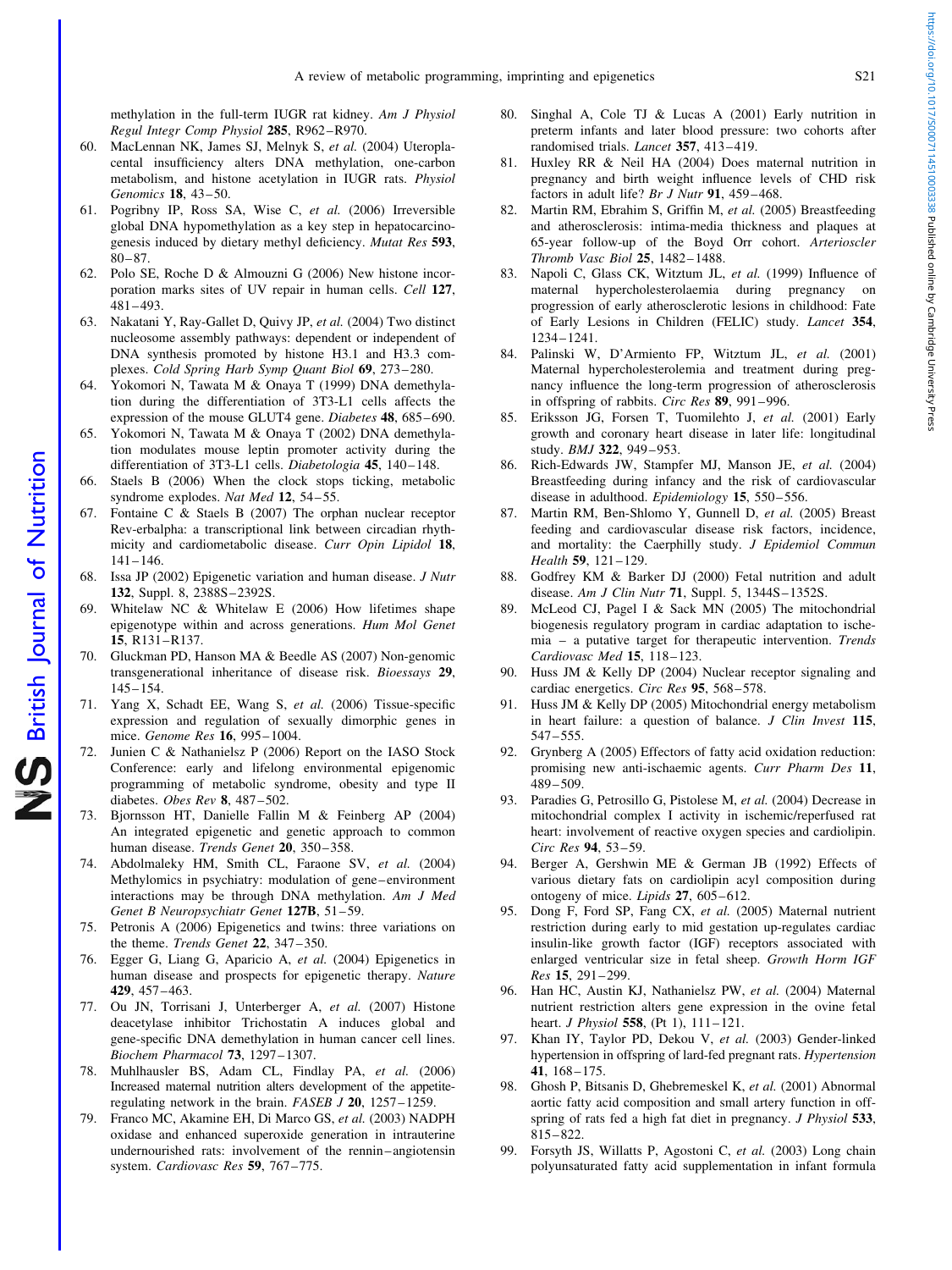and blood pressure in later childhood: follow up of a randomised controlled trial. BMJ 326, 953.

- 100. Rodgers A, Vaughan P, Prentice T, et al. (2002) The World Health Report: Reducing Risks, Promoting Healthy Life. Geneva: World Health Organisation.
- 101. Cottrell EC & Ozanne SE (2007) Developmental programming of energy balance and the metabolic syndrome. Proc Nutr Soc 66, 198–206.
- 102. Laivuori H, Gallaher MJ, Collura L, et al. (2006) Relationships between maternal plasma leptin, placental leptin mRNA and protein in normal pregnancy, pre-eclampsia and intrauterine growth restriction without pre-eclampsia. Mol Hum Reprod 12, 551–556.
- 103. Smith-Kirwin SM, O'Connor DM, De Johnston J, et al. (1998) Leptin expression in human mammary epithelial cells and breast milk. J Clin Endocrinol Metab 83, 1810–1813.
- 104. Uysal FK, Onal EE, Aral YZ, et al. (2002) Breast milk leptin: its relationship to maternal and infant adiposity. Clin Nutr 21, 157–160.
- 105. Friedman JM & Halaas JL (1998) Leptin and the regulation of body weight in mammals. Nature 395, 763–770.
- 106. Bouret SG, Draper SJ & Simerly RB (2004) Trophic action of leptin on hypothalamic neurons that regulate feeding. Science 304, 108–110.
- 107. Bouret SG & Simerly RB (2006) Developmental programming of hypothalamic feeding circuits. Clin Genet 70, 295–301. Review.
- 108. Bouret SG, Gorski JN, Patterson CM, et al. (2008) Hypothalamic neural projections are permanently disrupted in diet-induced obese rats. Cell Metab 7, 179–185.
- 109. Vickers MH, Gluckman PD, Coveny AH, et al. (2005) Neonatal leptin treatment reverses developmental programming. *Endocrinology* **146**, 4211-4216.
- 110. Solomon G, Niv-Spector L, Gonen-Berger D, et al. (2006) Preparation of leptin antagonists by site-directed mutagenesis of human, ovine, rat, and mouse leptin's site III: implications on blocking undesired leptin action in vivo. Ann N Y Acad Sci 1091, 531–539.
- 111. Attig L, Solomon G & Taouis M, et al. (2007) Early postnatal leptin blockage induces a long term leptin resistance in rats Pre-congress satellite meeting on 'Early Nutrition Programming and health outcomes in later life', European Congress on Obesity, Budapest.
- 112. Jaquet D, Leger J, Levy-Marchal C, et al. (1998) Ontogeny of leptin in human fetuses and newborns: effect of intrauterine growth retardation on serum leptin concentrations. J Clin Endocrinol Metab 83, 1243–1246.
- 113. Grayson BE, Allen SE, Billes SK, et al. (2006) Prenatal development of hypothalamic neuropeptide systems in the nonhuman primate. Neuroscience 143, 975-986.
- 114. Savino F, Nanni GE, Maccario S, et al. (2004) Breast-fed infants have higher leptin values than formula-fed infants in the first four months of life. J Pediatr Endocrinol Metab 17, 1527–1532.
- 115. von Kries R, Koletzko B, Sauerwald T, et al. (1999) Breast feeding and obesity: cross-sectional study. BMJ 17, 147–150.
- 116. Pico C, Oliver P, Sanchez J, et al. (2007) The intake of physiological doses of leptin during lactation in rats prevents obesity in later life. Int J Obes (Lond) 31, 1199–1209.
- 117. Green A & Patterson CC (2001) Trends in the incidence of childhood-onset diabetes in Europe 1989–1998. Diabetologia 44 Suppl. 3, B3–B8.
- 118. Onkamo P, Vaananen S, Karvonen M, et al. (1999) Worldwide increase in incidence of Type I diabetes – the analysis of the data on published incidence trends. Diabetologia 42, 1395–1403.
- 119. Eisenbarth GS (1986) Type I diabetes mellitus. A chronic autoimmune disease. N Engl J Med 314, 1360–1368.
- 120. Atkinson MA & Eisenbarth GS (2001) Type 1 diabetes: new perspectives on disease pathogenesis and treatment. Lancet 358, 221–229.
- 121. Ziegler AG, Hillebrand B, Rabl W, et al. (1993) On the appearance of islet associated autoimmunity in offspring of diabetic mothers: a prospective study from birth. Diabetologia 36, 402–408.
- 122. Kupila A, Muona P, Simell T, et al. (2001) Feasibility of genetic and immunological prediction of type I diabetes in a population-based birth cohort. Diabetologia 44, 290–297.
- 123. Rewers M, Bugawan TL, Norris JM, et al. (1996) Newborn screening for HLA markers associated with IDDM: diabetes autoimmunity study in the young (DAISY). Diabetologia 39, 807–812.
- 124. Honeyman MC, Coulson BS, Stone NL, et al. (2000) Association between rotavirus infection and pancreatic islet autoimmunity in children at risk of developing type 1 diabetes. Diabetes 49, 1319–1324.
- 125. Risch N (1989) Genetics of IDDM: evidence for complex inheritance with HLA. Genet Epidemiol 6, 143–148.
- 126. Davies JL, Kawaguchi Y, Bennett ST, et al. (1994) A genomewide search for human type 1 diabetes susceptibility genes. Nature 371, 130–136.
- 127. Cox NJ, Wapelhorst B, Morrison VA, et al. (2001) Seven regions of the genome show evidence of linkage to type 1 diabetes in a consensus analysis of 767 multiplex families. Am J Hum Genet 69, 820–830.
- 128. Kyvik KO, Green A & Beck-Nielsen H (1995) Concordance rates of insulin dependent diabetes mellitus: a population based study of young Danish twins. BMJ 311, 913–917.
- 129. Hummel M, Bonifacio E, Schmid S, et al. (2004) Brief communication: early appearance of islet autoantibodies predicts childhood type 1 diabetes in offspring of diabetic parents. Ann Intern Med 140, 882–886.
- 130. Kimpimaki T, Kulmala P, Savola K, et al. (2002) Natural history of beta-cell autoimmunity in young children with increased genetic susceptibility to type 1 diabetes recruited from the general population. J Clin Endocrinol Metab 87, 4572–4579.
- 131. Couper JJ, Beresford S, Hirte C, et al. (2009) Weight gain in early life predicts risk of islet autoimmunity in children with first degree relative with type 1 diabetes. Diabetes Care 32, 94–99.
- 132. Sadauskaite-Kuehne V, Ludvigsson J, Padaiga Z, et al. (2004) Longer breastfeeding is an independent protective factor against development of type 1 diabetes mellitus in childhood. Diabetes Metab Res Rev 20, 150–157.
- 133. Vaarala O, Knip M, Paronen J, et al. (1999) Cow's milk formula feeding induces primary immunization to insulin in infants at genetic risk for type 1 diabetes. Diabetes 48, 1389–1394.
- 134. Couper JJ, Steele C, Beresford S, et al. (1999) Lack of association between duration of breast-feeding or introduction of cow's milk and development of islet autoimmunity. Diabetes 48, 2145–2149.
- 135. Norris JM, Beaty B, Klingensmith G, et al. (1996) Lack of association between early exposures to cow's milk protein and beta-cell autoimmunity. Diabetes Autoimmunity Study in the Young (DAISY). JAMA 276, 609–614.
- 136. Hummel M, Fuchtenbusch M, Schenker M, et al. (2000) No major association of breast-feeding, vaccinations, and childhood viral diseases with early islet autoimmunity in the German BABYDIAB Study. Diabetes Care 23, 969–974.
- 137. Virtanen SM, Kenward MG, Erkkola M, et al. (2006) Age at introduction of new foods and advanced beta cell autoimmunity in young children with HLA-conferred susceptibility to type 1 diabetes. Diabetologia 49, 1512–1521.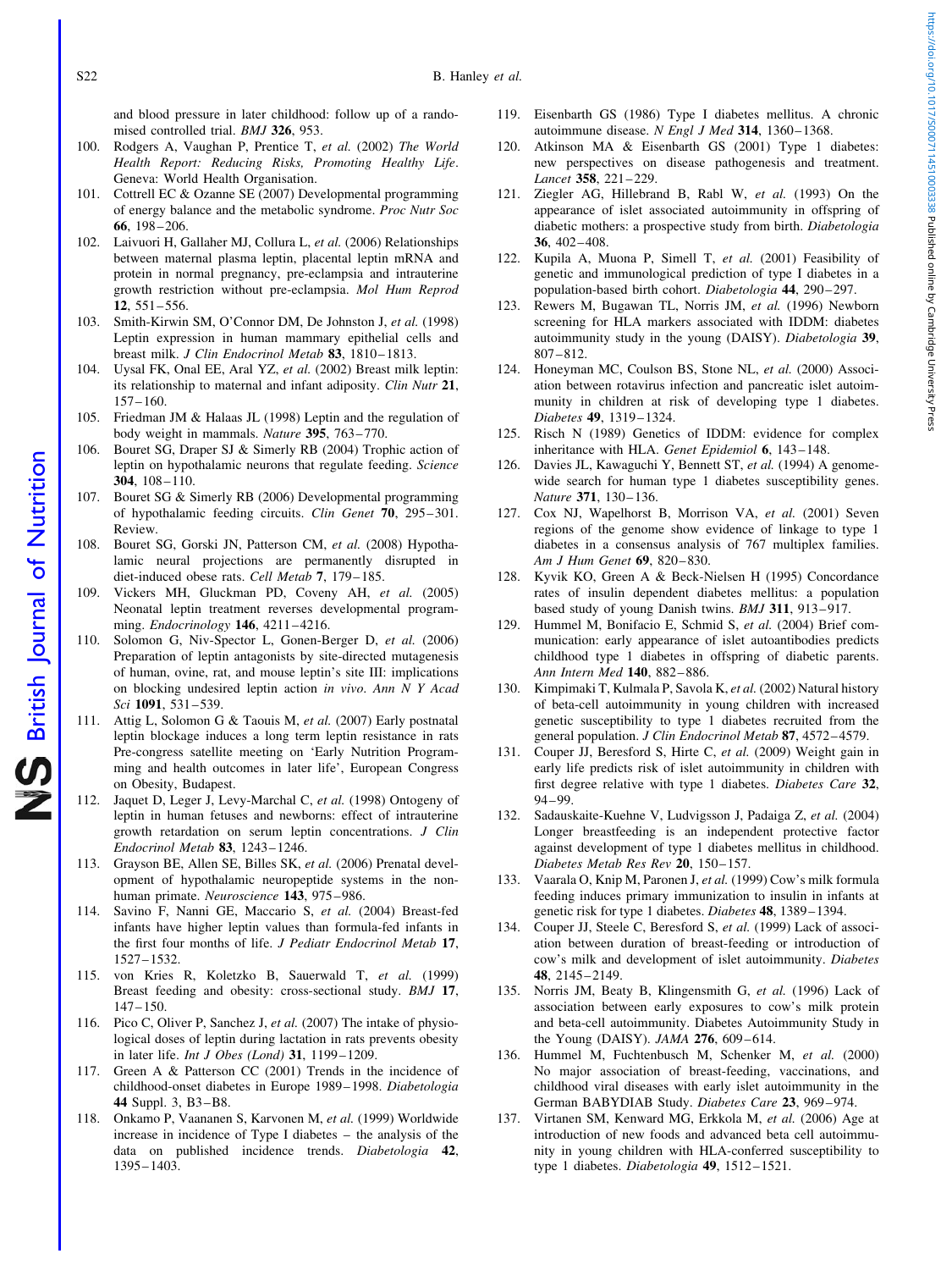- 138. Lupopajarvi K, Savilahti E, Virtanen SM, et al. (2008) Enhanced levels of cow's milk antibodies in infancy in children who develop type 1 diabetes later in childhood. Pediatr Diabetes 9, 434—441.
- 139. Ziegler AG, Schmid S, Huber D, et al. (2003) Early infant feeding and risk of developing type 1 diabetes-associated autoantibodies. JAMA 290, 1721–1728.
- 140. Norris JM, Barriga K, Klingensmith G, et al. (2003) Timing of initial cereal exposure in infancy and risk of islet autoimmunity. JAMA 290, 1713–1720.
- 141. Fronczak CM, Barón AE, Chase HP, et al. (2003) In utero dietary exposures and risk of islet autoimmunity in children. Diabetes Care 26, 3237–3242.
- 142. Zipitis CS & Akobeng AK (2008) Supplementation in early childhood and risk of type 1 diabetes: a systematic review and meta-analysis. Arch Dis Child 93, 512–517.
- 143. Sadeharju K, Hamalainen AM, Knip M, et al. (2003) Enterovirus infections as a risk factor for type I diabetes: virus analyses in a dietary intervention trial. Clin Exp Immunol 132, 271-277.
- 144. Schmid S, Buuck D, Knopff A, et al. (2004) BABYDIET, a feasibility study to prevent the appearance of islet autoantibodies in relatives of patients with Type 1 diabetes by delaying exposure to gluten. Diabetologia 47, 1130–1131.
- 145. Greeley SA, Katsumata M, Yu L, et al. (2002) Elimination of maternally transmitted autoantibodies prevents diabetes in nonobese diabetic mice. Nat Med 8, 399–402.
- 146. Koczwara K, Ziegler AG & Bonifacio E (2004) Maternal immunity to insulin does not affect diabetes risk in progeny of non obese diabetic mice. Clin Exp Immunol 136, 56–59.
- 147. Melanitou E, Devendra D, Liu E, et al. (2004) Early and quantal (by litter) expression of insulin autoantibodies in the nonobese diabetic mice predict early diabetes onset. J Immunol 173, 6603–6610.
- 148. Koczwara K, Bonifacio E & Ziegler AG (2004) Transmission of maternal islet antibodies and risk of autoimmune diabetes in offspring of mothers with type 1 diabetes. Diabetes 53, 1–4.
- 149. Warram JH, Krolewski AS, Gottlieb MS, et al. (1984) Differences in risk of insulin-dependent diabetes in offspring of diabetic mothers and diabetic fathers. N Engl J Med 311, 149–152.
- 150. Pociot F, Norgaard K, Hobolth N, et al. (1993) A nationwide population-based study of the familial aggregation of type 1 (insulin-dependent) diabetes mellitus in Denmark. Danish Study Group of Diabetes in Childhood. Diabetologia 36, 870–875.
- 151. TEDDY investigators (USA Denver Augusta/Gainesville, Seattle, Tampa; Germany – Munich; Finland – Turku, Tampere, Oulu; Sweden – Malmö) (2004) The environmental determinants of diabetes in the young study (Abstract). In Programme and Abstracts. Cambridge: Immunology of Diabetes Society Conference, p. 160.
- 152. Bornstein MH, Hahn CS, Bell C, et al. (2006) Stability in cognition across childhood: a developmental cascade. Psychol Sci 17, 151–158.
- 153. Batty GD, Deary IJ & Gottfredson LS (2007) Pre-morbid (early life) IQ and later mortality risk: systematic review. Ann Epidemiol 17, 278–288.
- 154. Zammit S, Allebeck P, David AS, et al. (2004) Longitudinal study of premorbid IQ Score and risk of developing schizophrenia, bipolar disorder, severe depression, and other nonaffective psychoses. Arch Gen Psychiatry 61, 354–360.
- 155. Gunnell D, Harrison G, Whitley E, et al. (2005) The association of fetal and childhood growth with risk of schizophrenia. Cohort study of 720,000 Swedish men and women. Schizophr Res 79, 315–322.
- 156. Osler M, Lawlor DA & Nordentoft M (2007) Cognitive function in childhood and early adulthood and hospital admission

for schizophrenia in Danish men born in 1953. Schizophr Res 92, 132–141.

- 157. Mittendorfer-Rutz E, Rasmussen F & Wasserman D (2004) Restricted fetal growth and adverse maternal psychosocial and socioeconomic conditions as risk factors for suicidal behaviour of offspring: a cohort study. Lancet 364, 1135–1140.
- 158. Batty GD & Deary IJ (2004) Early life intelligence and adult health. BMJ 329, 585-586.
- 159. Hart CL, Taylor MD, Smith GD, et al. (2005) Childhood IQ and all-cause mortality before and after age 65: prospective observational study linking the Scottish Mental Survey 1932 and the Midspan studies. Br J Health Psychol 10, 153–165.
- 160. Shenkin SD, Starr JM, Pattie A, et al. (2001) Birth weight and cognitive function at age 11 years: the Scottish Mental Survey 1932. Arch Dis Child 85, 189–197.
- 161. Richards M, Hardy R, Kuh D, et al. (2001) Birth weight and cognitive function in the British 1946 birth cohort: longitudinal population-based study. BMJ 322, 199–203.
- 162. Wiles NJ, Peters TJ, Heron J, et al. (1996) Fetal growth and behavioural problems: results from the ALSPAC cohort. Am J Epidemiol 163, 829–837.
- 163. Isaacs EB, Gadian DG, Sabatini S, et al. (2008) The effect of early human diet on caudate volumes and IQ. Pediatr Res 63, 308—314.
- 164. Hibbeln JR, Davis JM, Steer C, et al. (2007) Maternal seafood consumption in pregnancy and neurodevelopment outcomes in childhood (ALSPAC study): an observational cohort study. Lancet 369, 578–585.
- 165. Rogers I, Emmett P, Baker D, et al. (1998) Financial difficulties, smoking habits, composition of the diet and birthweight in a population of pregnant women in the South West of England. ALSPAC Study Team. Avon Longitudinal Study of Pregnancy and Childhood. Eur J Clin Nutr 52, 251–260.
- 166. Williams C, Birch EE, Emmett PM, et al. (2001) Avon Longitudinal Study of Pregnancy and Childhood Study Team. Stereoacuity at age 3·5 y in children born full-term is associated with prenatal and postnatal dietary factors: a report from a population-based cohort study. Am J Clin Nutr 73, 316–322.
- 167. Black RE (2001) Micronutrients in pregnancy. Br J Nutr 85, S193–S197.
- 168. Santiago-Fernandez P, Torres-Barahona R, Muela-Martinez JA, et al. (2004) Intelligence quotient and iodine intake: a cross-sectional study in children. J Clin Endocrinol Metab 89, 3851–3857.
- 169. Kibirige MS, Hutchison S, Owen CJ, et al. (2004) Prevalence of maternal dietary iodine insufficiency in the north east of England: implications for the fetus. Arch Dis Child Fetal Neonatal Ed 89, F436–F439.
- 170. Beard J (2007) Recent evidence from human and animal studies regarding iron status and infant development. J Nutr 137, 524S–530S.
- 171. Blaise SA, Nedelec E, Schroeder H, et al. (2007) Gestational vitamin B deficiency leads to homocysteine-associated brain apoptosis and alters neurobehavioral development in rats. Am J Pathol 170, 667–679.
- 172. Zeisel SH (2006) The fetal origins of memory: the role of dietary choline in optimal brain development. J Pediatr 149, S131–S136.
- 173. Bhatnagar S & Taneja S (2001) Zinc and cognitive development. Br J Nutr 85, S139–S145.
- 174. McGrath JJ, Feron FP, Burne TH, et al. (2004) Vitamin  $D_3$ implications for brain development. J Steroid Biochem Mol Biol 89 –90, 557–560.
- 175. Herz J & Chen Y (2006) Reelin, lipoprotein receptors and synaptic plasticity. Nat Rev Neurosci 7, 850–859.
- 176. Perry I (1997) Fetal growth and development: the role of nutrition and other factors. In A lifecourse approach to chronic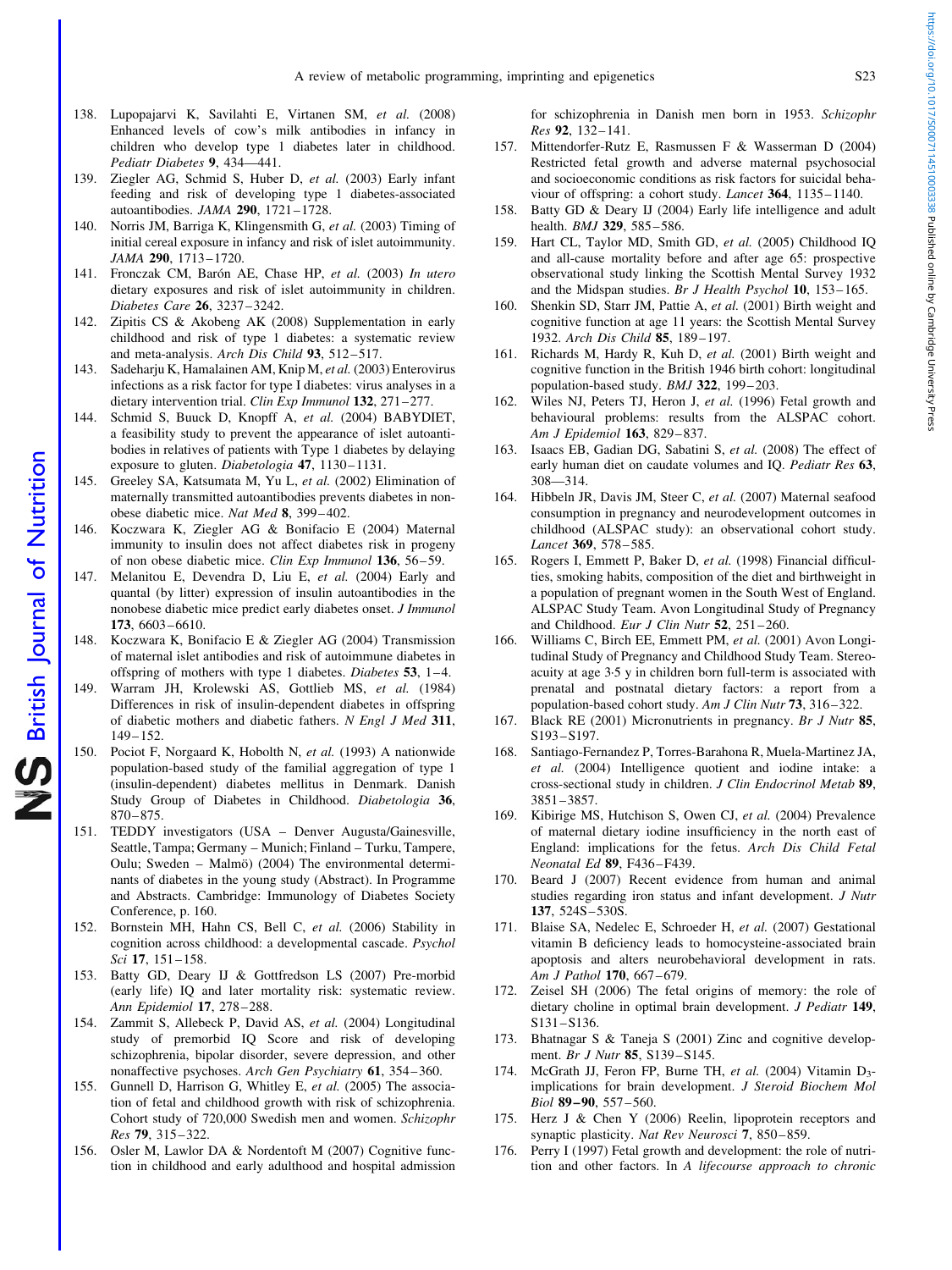disease epidemiology, pp. 145–168 [D Kuh and Y Ben Shlomo, editors]. Oxford: OUP.

- 177. Lucas A (1998) Programming by early nutrition: an experimental approach. J Nutr 128, 401S-406S.
- 178. Morgane PJ, Austin-LaFrance R, Bronzino J, et al. (1993) Prenatal malnutrition and development of the brain. Neurosci Biobehav Rev 17, 91–128.
- 179. Susser E, Hoek HW & Brown A (1998) Neurodevelopmental disorders after prenatal famine: the story of the Dutch Famine Study. Am J Epidemiol 147, 213–216.
- 180. McClellan JM, Susser E & King MC (2006) Maternal famine, de novo mutations, and schizophrenia. JAMA 296, 582-584.
- 181. Lawlor DA, Ronalds G, Clarke H, et al. (2006) Season of birth and childhood intelligence: findings from the Aberdeen Children of the 1950s cohort study. Br J Educ Psychol 76, 481–499.
- 182. Jacobson JL, Jacobson SW, Muckle G, et al. (2008) Beneficial effects of a polyunsaturated fatty acid on infant development: evidence from the Inuit of Arctic Quebec. J Pediatr 152, 356–364.
- 183. Fleith M & Clandinin MT (2005) Dietary PUFA for preterm and term infants: review of clinical studies. Crit Rev Food Sci Nutr 45, 205-229. Review.
- 184. Eilander A, Hundscheid DC, Osendarp SJ, et al. (2007) Effects of n-3 long chain polyunsaturated fatty acid supplementation on visual and cognitive development throughout childhood: a review of human studies. Prostaglandins Leukot Essent Fatty Acids 76, 189–203. Review.
- 185. McCann JC & Ames BN (2005) Is docosahexaenoic acid, an  $n-3$  long-chain polyunsaturated fatty acid, required for development of normal brain function? An overview of evidence from cognitive and behavioral tests in humans and animals. Am J Clin Nutr 82, 281–295.
- 186. Helland IB, Smith L, Saarem K, et al. (2003) Maternal supplementation with very-long-chain  $n-3$  fatty acids during pregnancy and lactation augments children's IQ at 4 years of age. Pediatrics 111, e39–e44.
- 187. Zhou SJ, Gibson RA, Crowther CA, et al. (2006) Effect of iron supplementation during pregnancy on the intelligence quotient and behavior of children at 4 y of age: long-term follow-up of a randomized controlled trial. Am J Clin Nutr 83, 1112–1117.
- 188. Davey Smith G & Ebrahim S (2005) What can mendelian randomisation tell us about modifiable behavioural and environmental exposures? BMJ 330, 1076–1079.
- 189. Davey Smith G & Ebrahim S (2004) Mendelian randomization: prospects, potentials, and limitations. Int J Epidemiol 33, 30–42.
- 190. Bouwstra H, Dijck-Brouwer DA, Wildeman JA, et al. (2003) Long-chain polyunsaturated fatty acids have a positive effect on the quality of general movements of healthy term infants. Am J Clin Nutr 78, 313–318.
- 191. Smithers LG, Gibson RA, McPhee A, et al. (2008) Effect of long-chain polyunsaturated fatty acid supplementation of preterm infants on disease risk and neurodevelopment: a systematic review of randomized controlled trials. Am J Clin Nutr 87, 912–920. Review.
- 192. Davey Smith G & Ebrahim S (2003) 'Mendelian randomization': can genetic epidemiology contribute to understanding environmental determinants of disease? Int J Epidemiol 32, 1–22.
- 193. Botto LD & Yang Q (2000) 5, 10-Methylenetetrahydrofolate reductase gene variants and congenital anomalies: a HuGE review. Am J Epidemiol 151, 862–877.
- 194. Spittle AJ, Orton J, Doyle LW, et al. (2007) Early developmental intervention programs post hospital discharge to prevent motor and cognitive impairments in preterm infants. The Cochrane Database System Reviews, 18(2), CD005495.
- 195. Garn H & Renz H (2007) Epidemiological and immunological evidence for the hygiene hypothesis. Immunobiology 212, 441–452.
- 196. Kabesch M & Lauener RP (2004) Why Old McDonald had a farm but no allergies: genes, environments, and the hygiene hypothesis. J Leukoc Biol 75, 383–387.
- 197. Renz H & Herz U (2002) The bidirectional capacity of bacterial antigens to modulate allergy and asthma. Eur Respir J 19, 158–171.
- 198. von Mutius E (2007) Allergies, infections and the hygiene hypothesis – the epidemiological evidence. Immunobiology 212, 433–439.
- 199. von Mutius E & Schmid S (2006) The PASTURE project: EU support for the improvement of knowledge about risk factors and preventive factors for atopy in Europe. Allergy 61, 407–413.
- 200. Prescott SL, Macaubas C, Smallacombe T, et al. (1999) Development of allergen-specific T-cell memory in atopic and normal children. Lancet 353, 196–200.
- 201. Szepfalusi Z, Nentwich I, Gerstmayr M, et al. (1997) Prenatal allergen contact with milk proteins. Clin Exp Allergy 27, 28–35.
- 202. Uthoff H, Spenner A, Reckelkamm W, et al. (2003) Critical role of preconceptional immunization for protective and nonpathological specific immunity in murine neonates. J Immunol 171, 3485–3492.
- 203. Antohe F, Radulescu L, Gafencu A, et al. (2000) Expression of functionally active FcRn and the differentiated bidirectional transport of IgG in human placental endothelial cells. Hum Immunol 62, 93–105.
- 204. Gutierrez G, Gentile T, Miranda S, et al. (2005) Asymmetric antibodies: a protective arm in pregnancy. In Immunology of Pregnancy. [Markert UR, editor] Karger, Chem Immunol Allergy 89, 158–168.
- 205. Szepfalusi Z, Loibichler C, Pichler J, et al. (2000) Direct evidence for transplacental allergen transfer. Pediatr Res 48, 404.
- 206. Breuer K, Wittmann M, Bosche B, et al. (2000) Severe atopic dermatitis is associated with sensitization to staphylococcal enterotoxin B (SEB). Allergy 55, 551-555.
- 207. Bunikowski R, Mielke M, Skarabis H, et al. (1999) Prevalence and role of serum IgE antibodies to the Staphylococcus aureus-derived superantigens SEA and SEB in children with atopic dermatitis. *J Allergy Clin Immunol* 103, (1 Pt 1), 119–124.
- 208. Waser M, Michels KB, Bieli C, et al. (2006) Inverse association of farm milk consumption with asthma and allergy in rural and suburban populations across Europe. Clin Exp Allergy 37, 661–670.
- 209. Batra A, Pietsch J, Fedke I, et al. (2007) Leptin-dependent toll-like receptor expression and responsiveness in preadipocytes and adipocytes. Am J Pathol 170, 1931–1941.
- 210. Fantuzzi G, Sennello JA, Batra A, et al. (2005) Defining the role of T cell-derived leptin in the modulation of hepatic or intestinal inflammation in mice. Clin Exp Immunol 142,  $31 - 38$
- 211. Froicu M & Cantorna MT (2007) Vitamin D and the vitamin D receptor are critical for control of the innate immune response to colonic injury. *BMC Immunol* 8,  $1-11$ .
- 212. Reichrath J, Lehmann B, Carlberg C, et al. (2006) Vitamins as hormones. Horm Metab Res 39, 71-84.
- 213. Blümer N, Sel S, Virna S, et al. (2007) Perinatal maternal application of Lactobacillus rhamnosus GG suppresses allergic airway inflammation in mouse offspring. Clin Exp Allergy 37, 348–357.
- 214. Kalliomaki M, Salminen S, Poussa T, et al. (2003) Probiotics and prevention of atopic disease: 4-year follow-up of a randomised placebo-controlled trial. Lancet 361, 1869–1871.